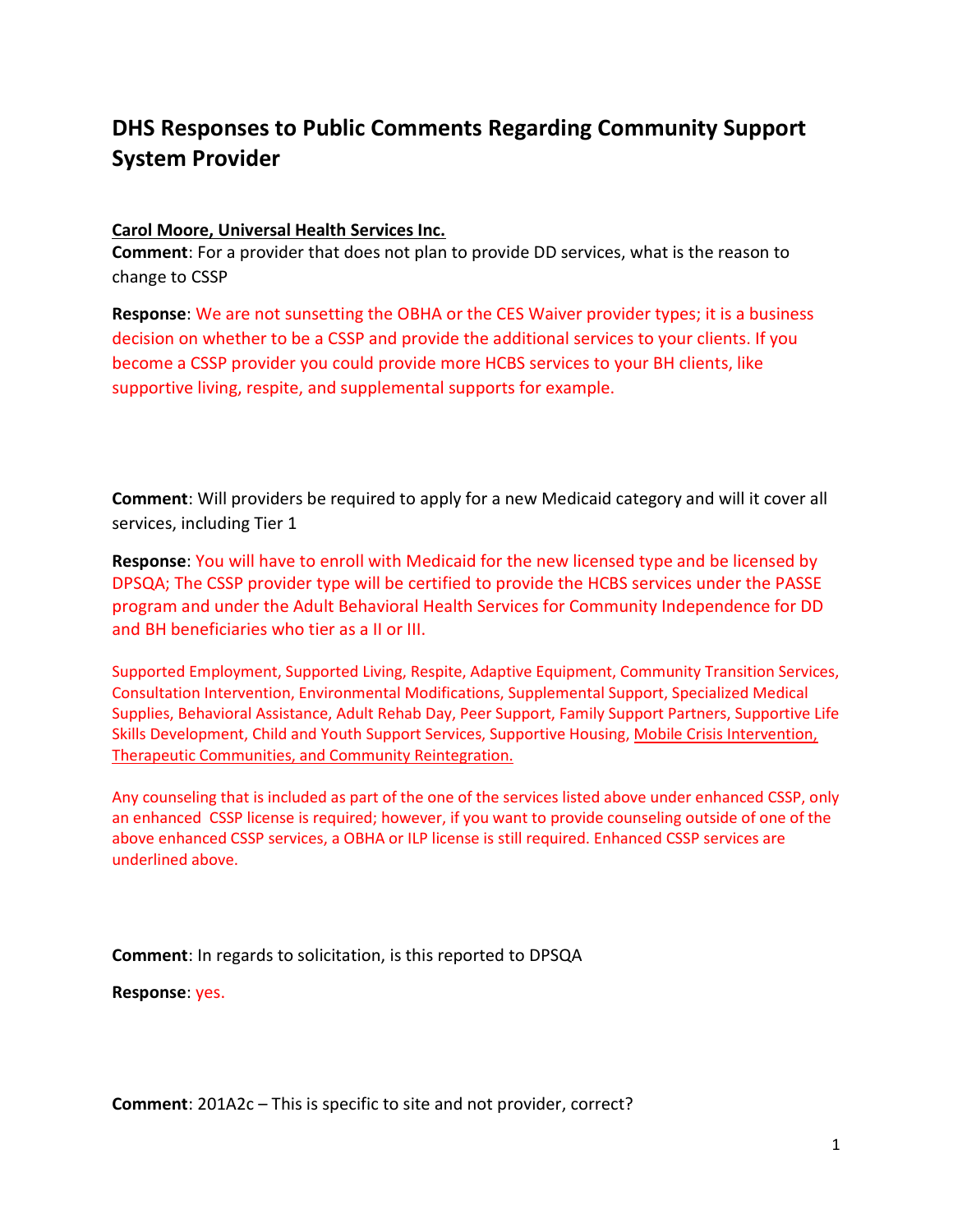Response: This section refers to a CSSP license; a single location needs one CSSP license and all services are billed under that license for each Medicaid beneficiary.

Comment: 202A2d – Does this require ASP background checks or can they be from another origin?

Response: This section refers to a CSSP license; we will have to follow state statute on the transferability of criminal background checks.

Comment: 202B2 – Are there separate application fees for these licenses for one site?

Response: No.

Comment: 203D – Is there no annual renewal or renewal at time of re-accreditation?

Response: The CSSP license has no expiration or renewal; Medicaid enrollment revalidation requirements still apply.

Comment: 301B1 – Does this need to be CEO?

Response: There must be a single point of contact that has authority but this is a business decision. Please note that DMS has also been added to the list of who needs this contact.

Comment: 302G1 – Does tele-medicine qualify as being on-site?

Response: We will clarify this language to clearly state "in person or remote." They will continue to have to be on site if circumstances warrant.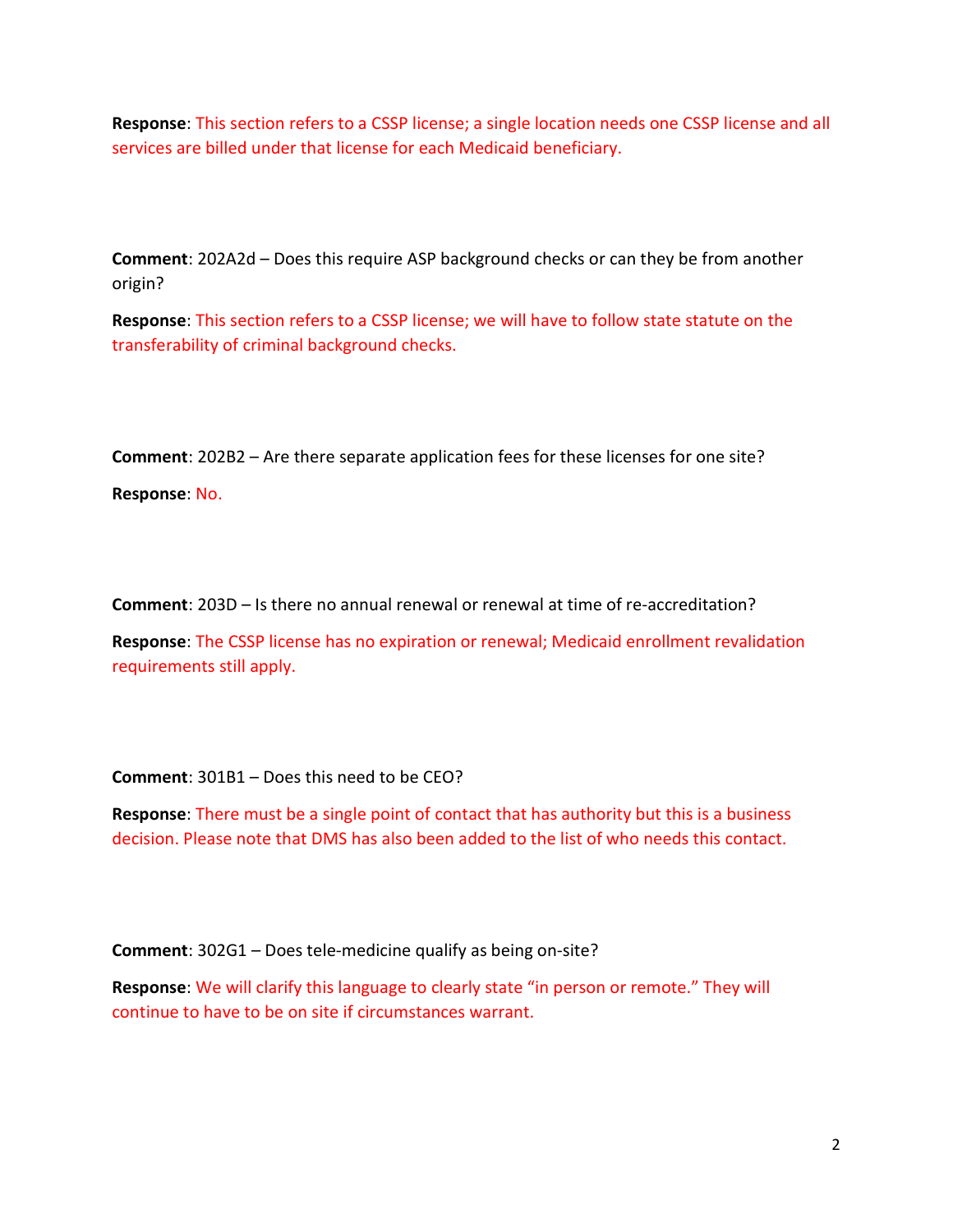Comment: 303B1a – What specifically is the required training? Is 12 hours the amount required for initial training?

Response: The 12 hours of initial training in IDD and BH required modules is an initial requirement not annual at this time; however, there is other training outlined in the manual that is geared towards safety and that is annual training.

Comment: 303B2a – Is DD training if not providing DD services?

Response: yes, the goal of this provider type is to have cross trained staff for the entire population of both IDD and BH Tier II and Tier III.

Comment: 303B3 – So does this include paraprofessionals and non-clinical? Response: Please see definition of licensed professional in 103Q.

Comment: 303B4 – All staff are required to have CPR/FA including non-clinical? Response: yes.

Comment: 305C2&3 – These items are required even if not medically necessary? Response: You need a behavioral management plan if applicable.

Comment: 305C4 – What is required in a medication management plan? Response: See 604C2 for requirements.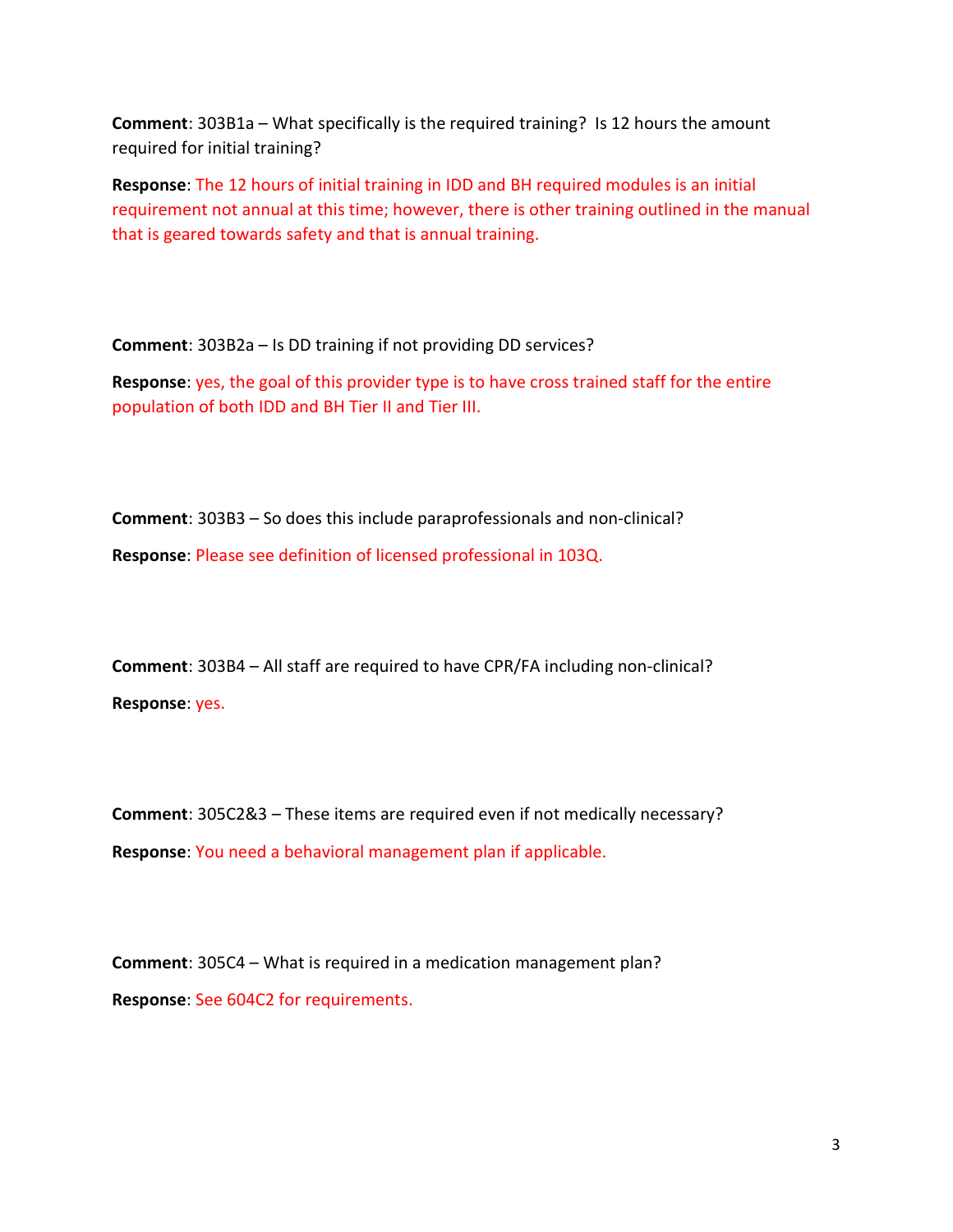Comment: 309A1 – Is a written emergency plan required for a beneficiary's personal home and schools if services are provided there?

Response: yes.

Comment: 309Ac – Is this required for a beneficiary's personal home and schools?

Response: yes.

Comment: 401B – Is this section required for all CSSP locations or is it limited to residential and if all what are the requirements for an emergency alarm system?

Response: An emergency alarm system is required for enhanced CSSP locations in 401B5. The standards do not dictate specific requirements other than having the ability to alert employees and beneficiaries in the case of an emergency. You will need to determine if you meet the requirements for an enhanced CSSP location for the business you want to provide.

Comment: 601B4 – Duration of services in different services ie must the ITP include how many 30 minute individuals vs how many 60 minute individuals, also does this require the length of duration of services that are billed as encounters?

Response: We require general services be listed in the ITP; however, when submitting treatment to the PASSE for authorization, you may be required to detail units.

Comment: 601B5 – Can this be in the Goals, Objectives and Intervention area? Response: We do not dictate a specific section.

Comment: 601B6 – Would this be applicable for outpatient services, i.e. Individual 1-6, Group 1-10?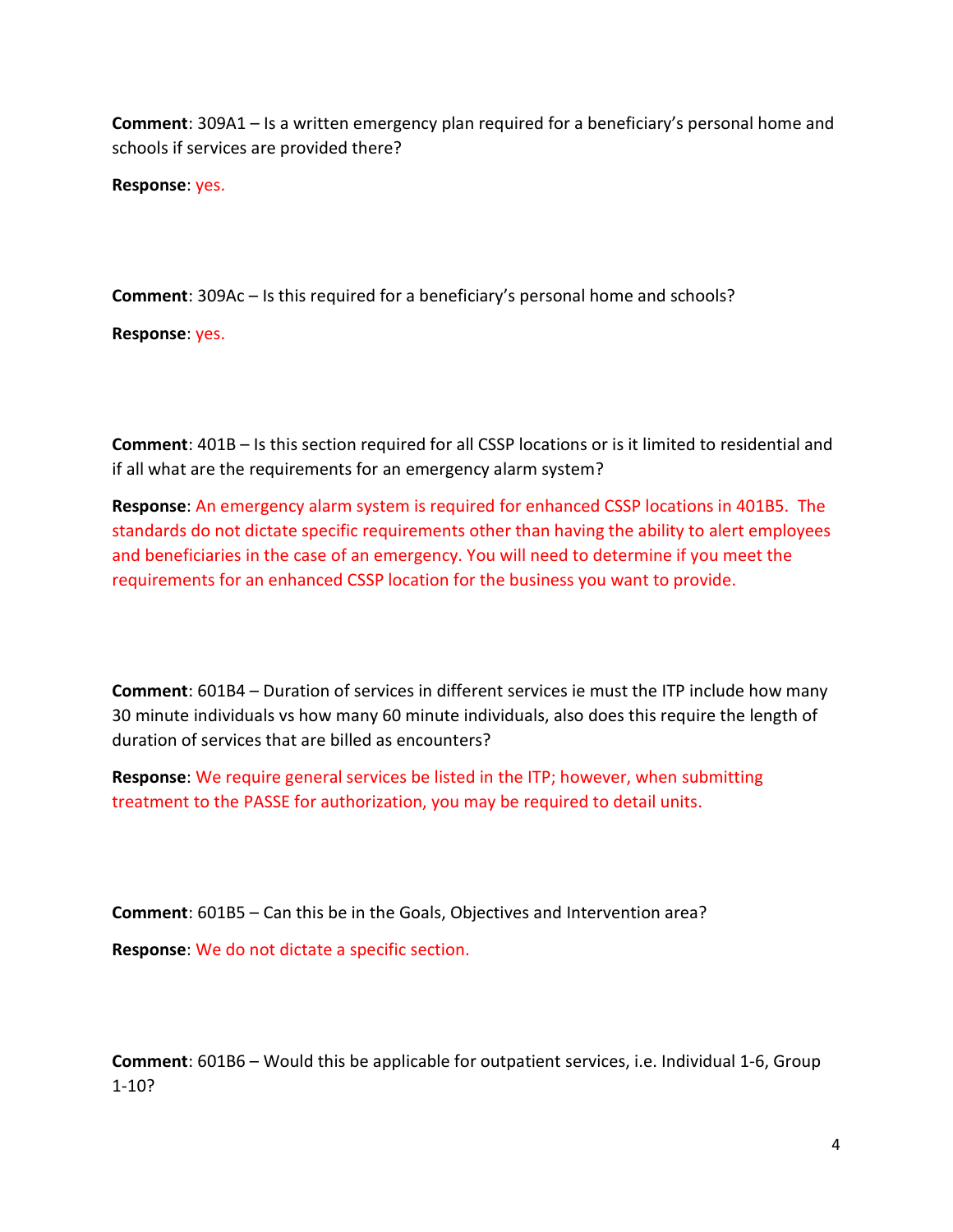Response: Staff to client ratios are required for adult day rehab, therapeutic communities, and community reintegration. Those overarching services do not supersede the rules around how many people can be in group therapy at one time.

Comment: 601B7 – Would this be applicable for outpatient services, i.e. every location that an individual MAY be provided?

Response: See response above.

Comment: 602 – Is this required in non-residential settings and if so would the EMR record suffice?

Response: yes, as long as the EMR contains all the information required.

Comment: 603A – Does this include a beneficiary's personal home or school

Response: yes.

Comment: 603C1c – Are there specific requirements for the driver safety training?

Response: The standards do not specify a specific training curriculum; this depends on the type of endorsement the driver is obtaining and those rules are set by Arkansas driver control.

Comment: 604C1 – Must this be completed even for an outpatient client? Response: yes, if it is applicable and language will be added to clarify.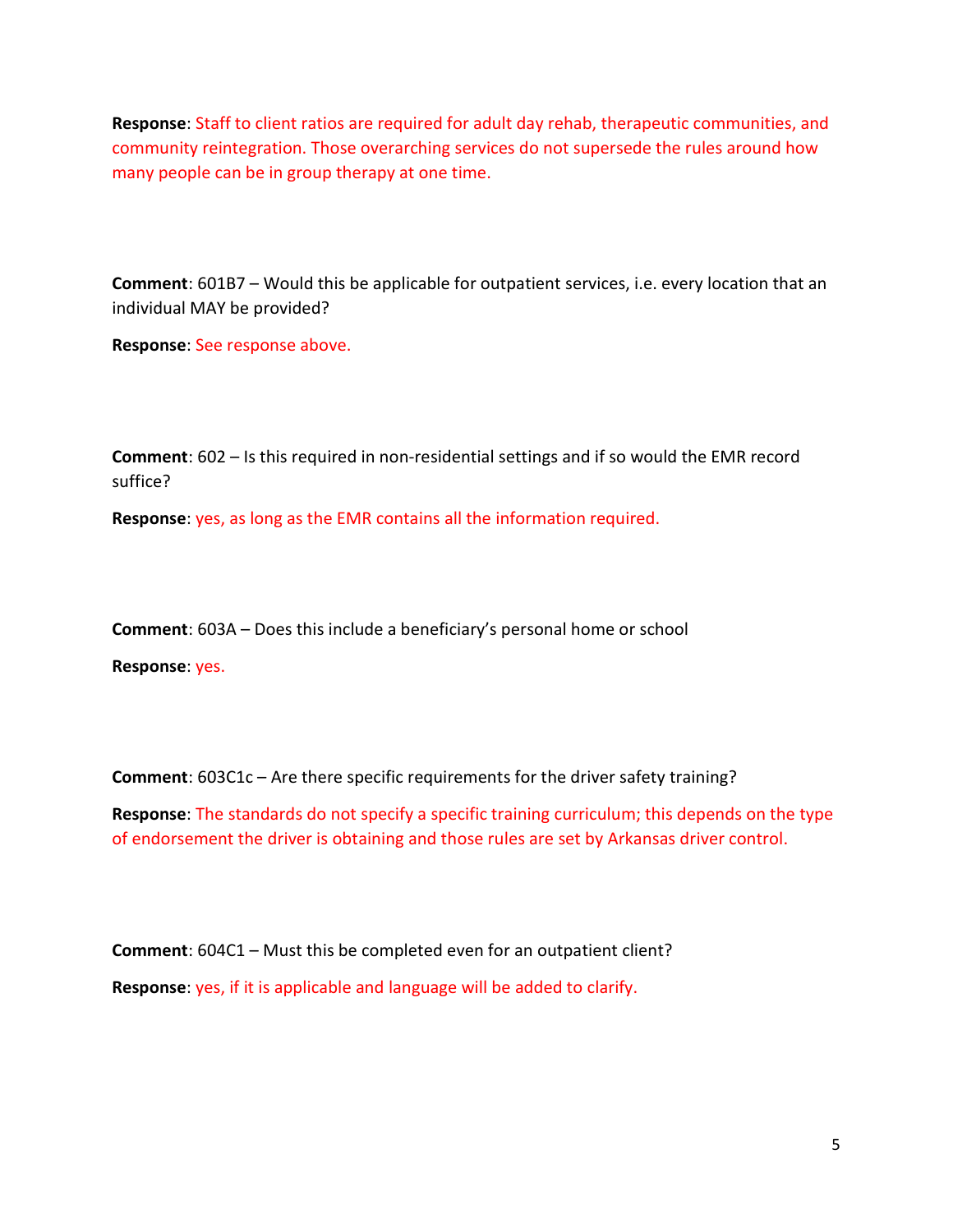Comment: 605 – Do outpatient beneficiaries require this? Do these require every behavior that a client may exhibit?

Response: yes.

Comment: 605 2 – What format will this need to be in and who reviews it beyond CSSP agency? Response: We do not specify a format as long as all requirements are met.

Comment: 605 3 – What format will this need to be in and is this for the holistic review or individual BMP? Does this include therapeutic interventions or specifically behavioral?

Response: We do not specify a format if all requirements are met. What must be in the BMP is outlined in the standards.

Comment: 608D – Is this specifically for the initial crisis or does it include Crisis Abatement?

Response: Please see definition of mobile crisis intervention in PASSE manual and in the I state plan amendment under PASSE.

Comment: 609D2 – Does this include Crisis Abatement (can it not be provided by a paraprofessional)?

Response: Please see definition of mobile crisis intervention in PASSE manual and in the I state plan amendment under PASSE.

Comment: 701 – Will this be on the provider's Incident Report Form or will DPSQA develop and provide a form?

Response: DPSQA uses a standardized form that they will post on their website.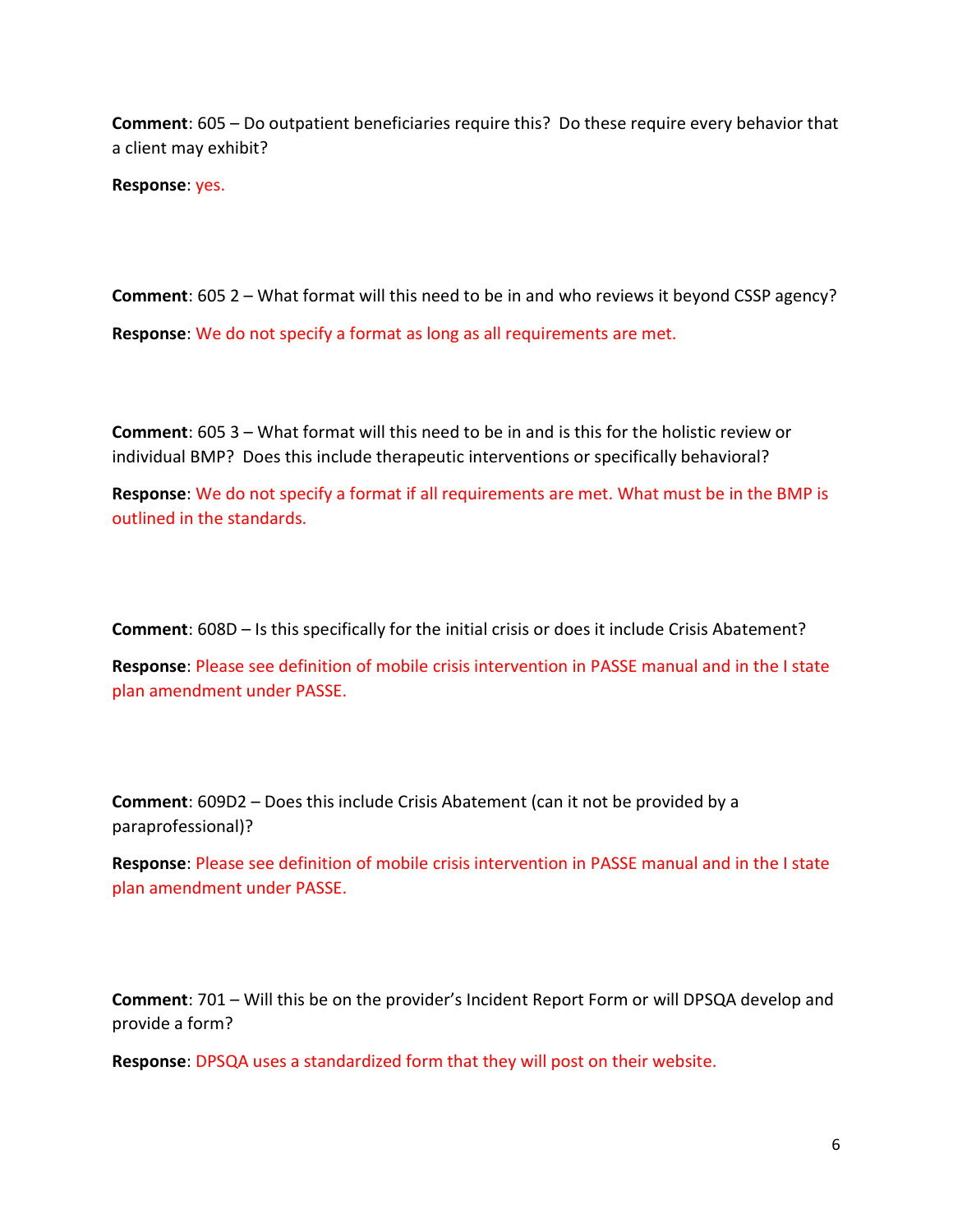Comment: 702A1 – To whom (what email or phone number) is this to be reported?

Response: DPSQA uses a standardized form that they will post on their website.

### Lucas Childers, Researcher, Stateside Comment: Good Morning,

My name is Lucas and I perform regulatory monitoring for Stateside Associates, and I was recently reviewing a proposed rule addressing Community Support System Provider (CSSP) Standards.

I have a question as to whether the CSSP providers perform services in-home, or only at "CSSP Locations" as defined by Section 103(k). Or in other words, do CSSP providers only operate at CSSP locations?

Thank you for your assistance and I hope to hear from you soon.

Response: Base level CSSP is conducted in the community; enhanced level CSSP has additional requirements.

# Dottie Lou Benedetti

**Comment:** Section 103. Definitions  $> (k)$   $> (2)$ 

 "CSSP Location" does not include group homes, apartments, or similar locations where residents receive adult day rehabilitation services at another service location.

This phrase in unclear.

Response: We are excluding homes/places that are NOT covered under CSSP locations. It seems that there may be some confusion about the programs; this is referring to Adult Day Rehab which is a service for BH adults and dually diagnosed adults. This is not Adult Developmental Day Treatment (ADDT).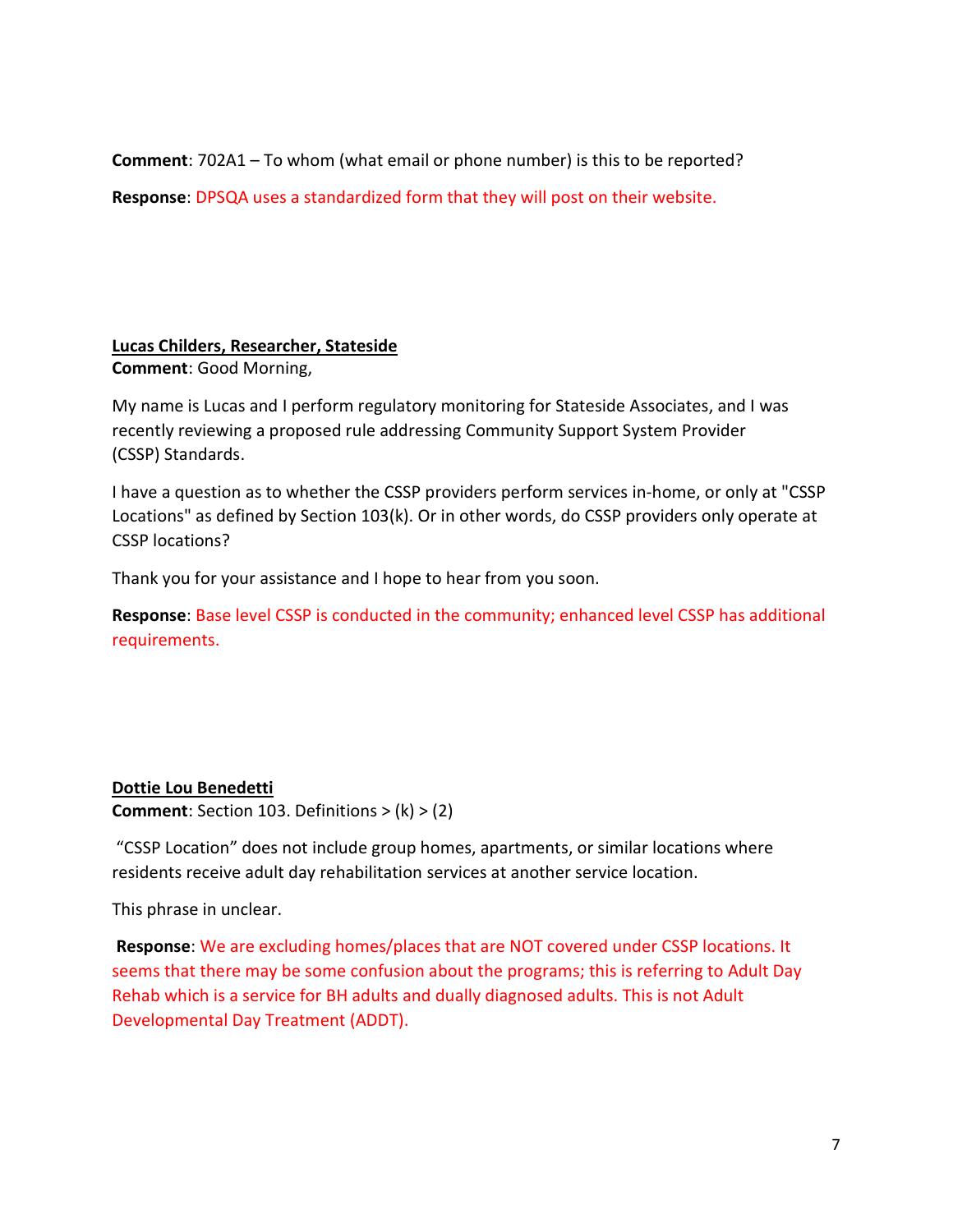**Comment:** Section 201. License Required  $>$  (b)  $>$  (1), (2), (3), and (4)

A CSSP must be accredited by an approved accrediting organization for all home-and community-based services offered or intended to be offered by the CSSP before DPSQA may issue a CSSP license or CSSP license enhancement.

A CSSP must demonstrate its accreditation or accreditations cover each home-and communitybased service the CSSP offers or intends to offer.

Please clarify what services are covered. Many agencies provide multiple services from multiple funders.

Response: The language was written broadly to allow flexibility. Please see the service descriptions of the below services.

Supported Employment, Supported Living, Respite, Adaptive Equipment, Community Transition Services, Consultation Intervention, Environmental Modifications, Supplemental Support, Specialized Medical Supplies, Behavioral Assistance, Adult Rehab Day, Peer Support, Family Support Partners, Supportive Life Skills Development, Child and Youth Support Services, Supportive Housing, Mobile Crisis Intervention, Therapeutic Communities, and Community Reintegration.

# **Comment:** Section 303. > Employee Training  $>(b)$   $>(2)$   $>(C)$

The training required in subdivision  $(b)(1)(A)$  is in addition to the training prescribed in subdivision (b)(1)(B) through (b)(1)(G) and no training can count towards fulfilling the requirements of subdivisions (b)(1)(A) and any requirements in subdivisions (b)(1)(B) through  $(b)(1)(G)$ .

Does this mean  $(b)(1)(B)$  through  $(b)(1)(G)$  cannot count towards the 12 hour training requirement?

#### Response: yes.

**Comment:** Section 603. Arrivals, Departures, and Transportation  $>(a)$   $>(2)$   $>(A)$  and (B)

A CSSP must document the arrival and departure of each beneficiary to and from a CSSP location.

Documentation of arrivals and departures to and from CSSP locations much include without limitation the beneficiary's name, age, and date of birth, date and time of arrival and departure, name of the person or entity that provided transportation, and method of transportation.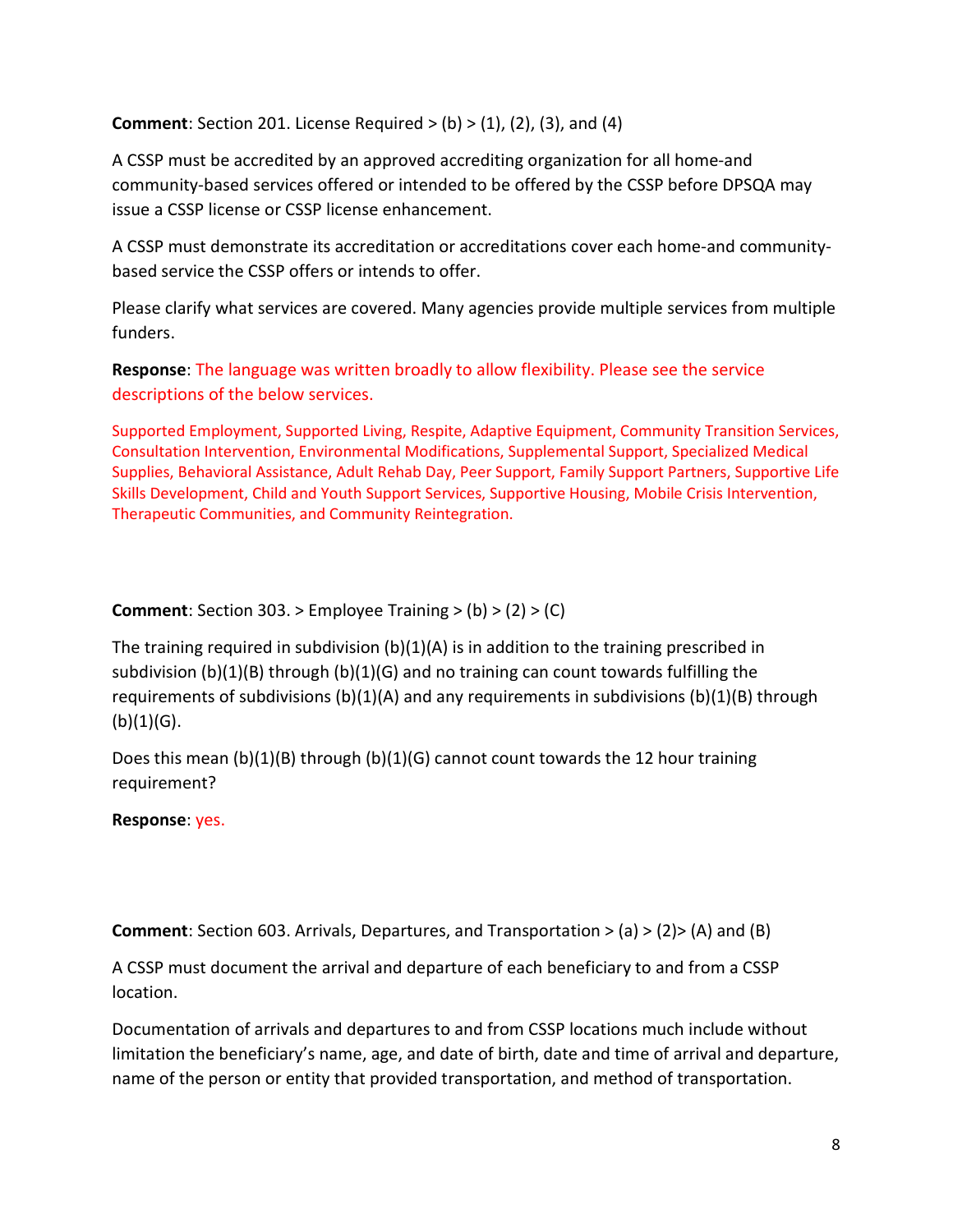Does this apply to DSPs transporting beneficiaries via CES Waiver?

Response: yes.

**Comment:** Section 603. Arrivals, Departures, and Transportation  $>$  (b)  $>$  (1) and (2)

Transportation to which these requirements apply includes without limitation transportation provided to a beneficiary by any person or entity on behalf of the CSSP and regardless of whether the person is an employee, or the transportation is a billed service: and

Transportation to which these requirements apply also includes periodic transportation, including without limitation transportation provided at the request of a beneficiary's legal guardian or custodian to have a beneficiary occasionally dropped off or picked up due to a scheduling conflict with the legal guardian or custodian.

Does this apply to DSPs transporting beneficiaries via CES Waiver?

Response: yes.

Comment: Section 603. Arrivals, Departures, and Transportation > (c) through (f)

These requirements are not reasonable for DSPs transporting beneficiaries in their personal vehicles.

Response: Thank you for comment. We believe this is best practice to ensure the safety of the beneficiary.

**Comment:** Section 604. Medications  $>$  (d)  $>$  (2)

Each medication log must be available at each location in which a beneficiary receives homeand-community-based services and must document the following for each administration of a medication

The regulation should recognize electronic medication logs for clarity.

Response: We don't bar an electronic log. The log needs to have all required information contained within.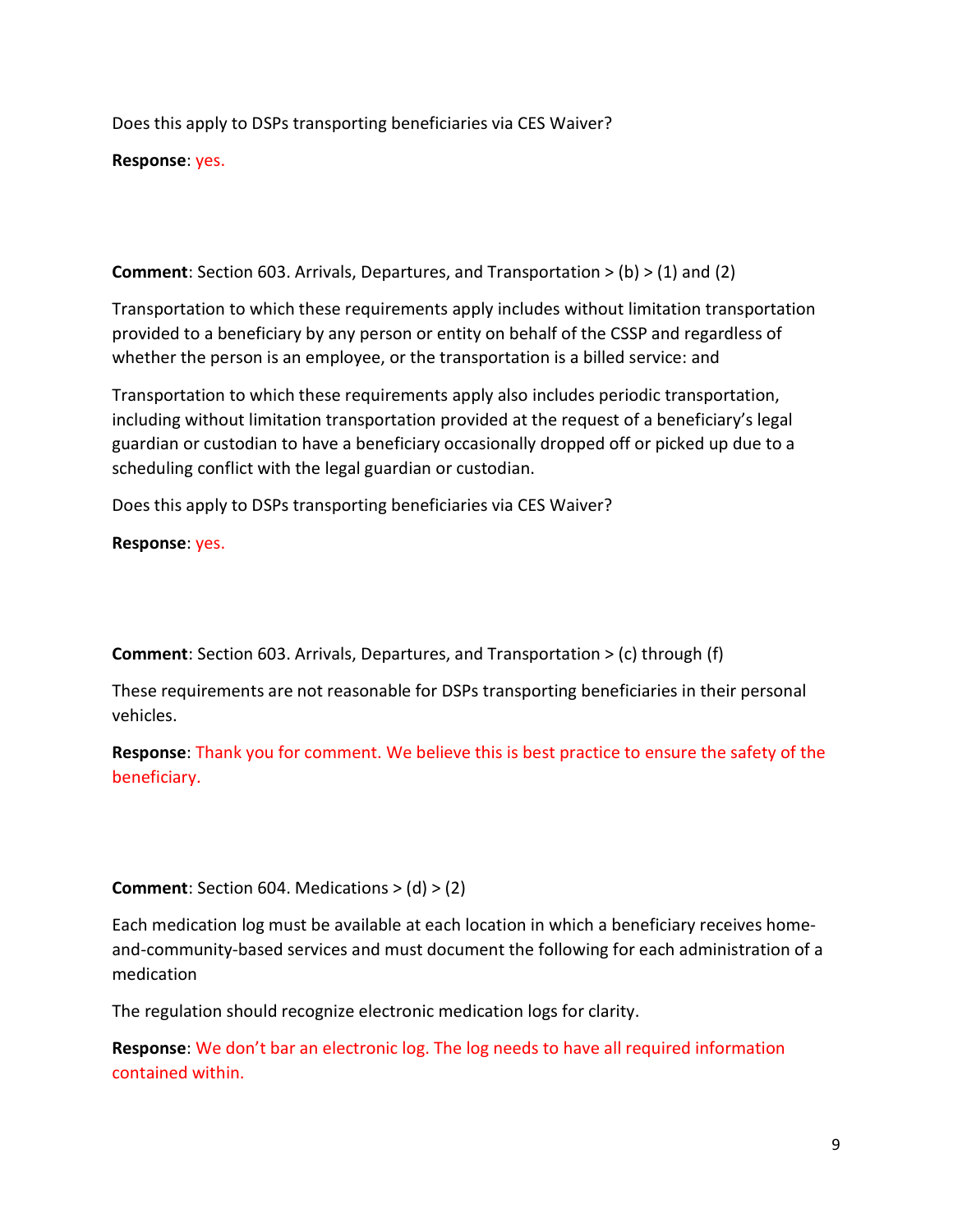**Comment:** Section 604. Medications  $> (e)$   $> (1)$  through (4)

This regulation should be clarified to state medications should be locked when CSSP is responsible for administration.

Response: Thank you for comment. We believe this is best practice to ensure the safety of the beneficiary. Please note that this applies when the CSSP is storing "for" the beneficiary.

Comment: Section 604. Medications > (f)

A CSSP must store all medications requiring cold storage in a separate that is used only for the purpose of storing medications.

This regulation is not reasonable or normal in personal homes.

Response: Thank you for comment. We believe this is best practice to ensure the safety of the beneficiary. Please note that this applies when the CSSP is storing "for" the beneficiary.

**Comment:** Section 605. Behavior Management Plans  $>$  (b)  $>$  (1)  $>$  (2)

If a behavior management plan permits the use of restraints as an intervention, the behavior management plan must also include:

Restraints, as a behavior management method are not allowed under CES Waiver.

Response: We agree and please remember to follow your accreditation requirements.

**Comment:** Section 606. Restraints and Other Restrictive Interventions  $> (a) > (1)$ 

A CSSP cannot use a restraint or seclusion on a beneficiary unless:

Add every effort should be made by the staff to exit the dangerous situation.

Remove B – "The use of the restraint is covered by the CSSP's accreditation.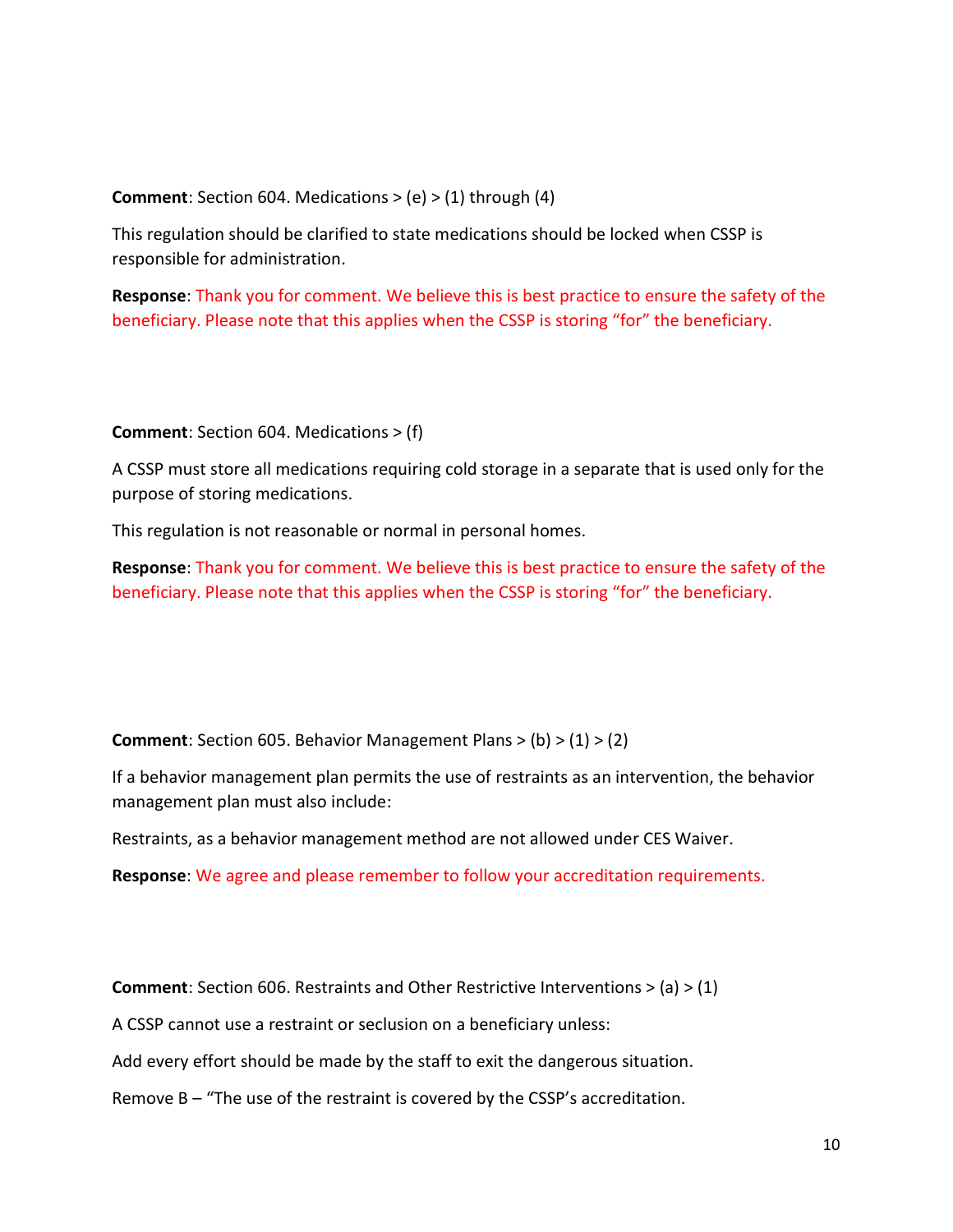Response: Although the CES Waiver does not allow restraint usage, this provider type applies to other services outside of the CES Waiver.

Comment: Section 607. General Nutrition and Food Service Requirements. (b) > (8) > (A) and (B)

A CSSP must ensure that all refrigerators used for food storage are maintained at a temperature of 41 degrees Fahrenheit or below.

A CSSP must ensure that all freezers used for food storage are maintained at a temperature of 0 degrees Fahrenheit or below.

When the CSSP is responsible for providing food, providers cannot control personal households, especially those where beneficiaries reside with families.

Response: This applies if a CSSP is providing the meal. This would not apply to a beneficiary who lives in an apartment, duplex or family home because they have control over their own meals. We are focused on congregate settings where the CSSP is controlling the food the beneficiaries consume.

# David Ivers, J.D., VP for External Affairs & General Counsel, Easter Seals Arkansas

Comment: Can you explain the advantage of this model? As it now stands providers can obtain both certifications (DD and OBHA). Are there advantages to obtaining the new CSSP certification other than having one license as opposed to two?

Response: Providers will have the ability to provide a large amount of BH and IDD services under one single license that will not have annual renewal requirements. We believe our beneficiaries will receive more seamless service delivery.

Comment: How many dually diagnosed individuals have been designated under the DHS approval process for the higher per member per month (PMPM) for the PASSEs? Unless the PASSEs can pay more for these more complex, dually diagnosed individuals it will be difficult to treat them under a single or combined model at the current rates. These individuals require more intensive staffing, training, and other resources.

Response: Our initial estimates are around 1,000. Like all PASSE services, each network provider negotiates individual rates.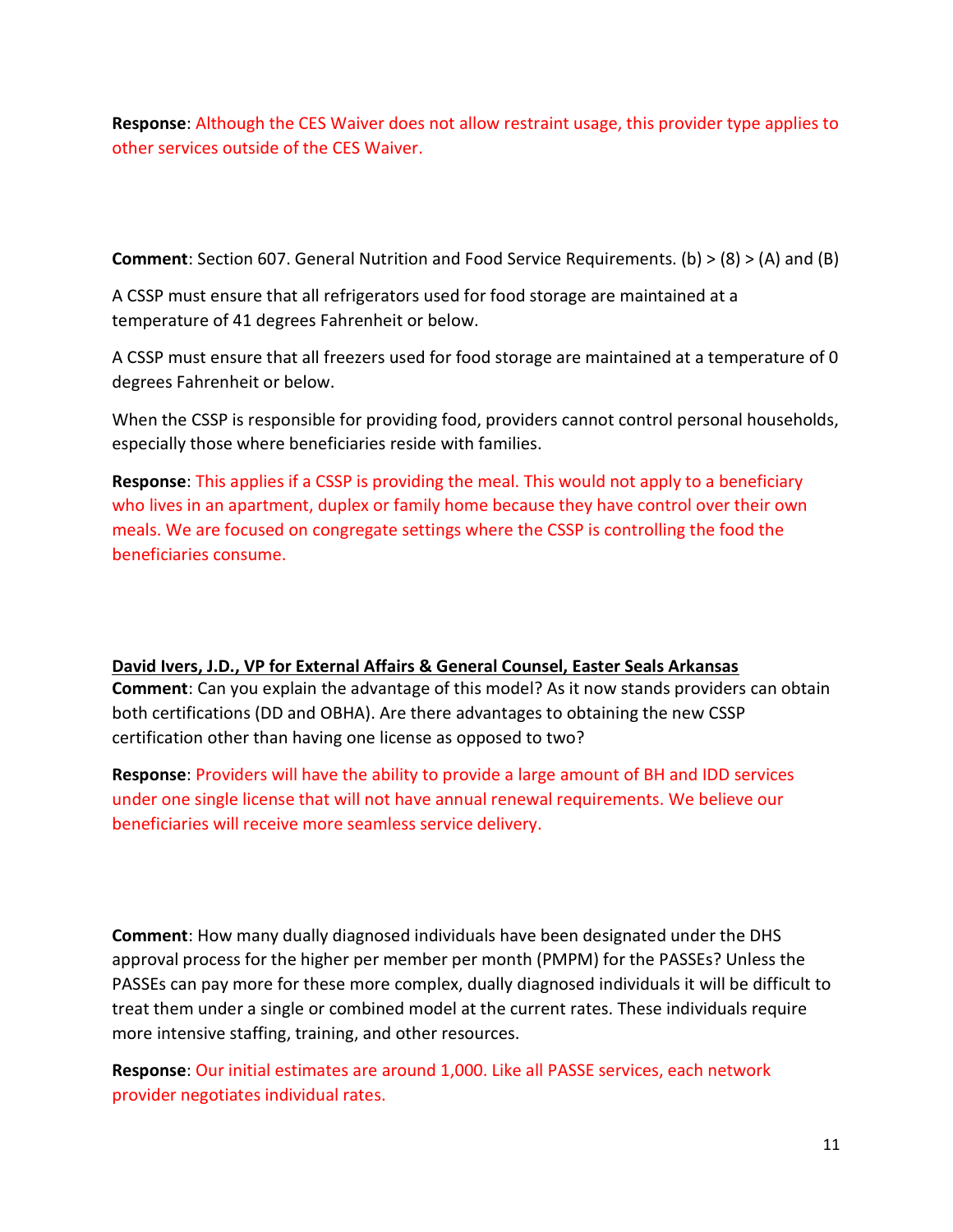Comment: Does this replace the plan to merge all DD and BH providers into one credentialed category of HCBS Provider?

Response: This is the single provider type we have been working on.

Comment: In the webinar you explained that "clinical" or professional services were not included, only HCBS, but many dually diagnosed individuals need those professional services. How will we bill for those, e.g., can a CSSP bill for a physician, counselor or PT, ST, OT service under the CSSP license?

Response: no, professional services continue to be billable under their own provider type.

Comment: There are a number of services from the PASSE program that are not included in the CSSP column, including Partial Hospitalization, Peer Counseling by RN, Recovery Support Partners for Substance Use Disorder, Aftercare Recovery Support (ABSCI – may be same as PASSE Support Partners?), Substance Use Detox, and Treatment Plan. Some are professional services, some are not. Why are those left out?

Response: These services are different in nature and scope from the services that fall under the CSSP.

Comment: Section 103 Definitions:

Can you add a definition of CSSP "Base License" to differentiate from CSSP Enhanced License? The Fact Sheet explains that, but the Definitions in the draft rules do not make it clear.

"CSSP License Enhancement" – This definition is not clear, especially where it says "or other home and community-based services." Maybe reword to say the Base Level (see preceding comment) plus the specific services that fall under Enhancement Level, naming those specific enhanced services.

 "Employees" – Employees and independent contractors are different legally and ideally should not encompassed in the same definition. While we understand it is easier to include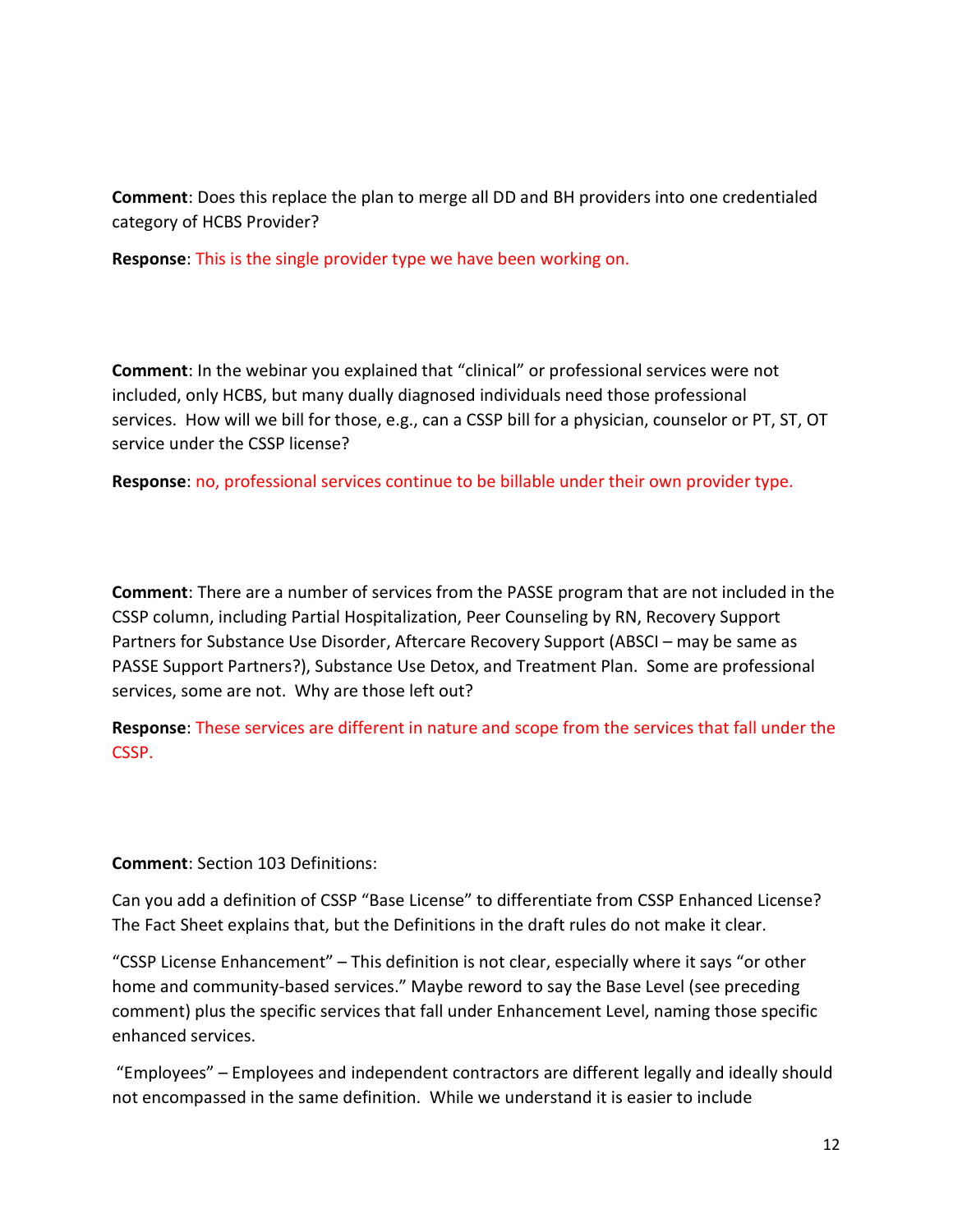independent contractors in the definition, and some provisions should apply to contractors, other provisions, such as background checks should not apply to ALL contractors, such as vendors and professionals who do not have contact with beneficiaries. You have explained in the text when certain sections apply to independent contractors, so it does not seem necessary to blur the distinction.

"Home and Community-Based Services" – It says these are services available under ABHSCI and PASSE, but as noted above, not all of them are listed here for CSSP.

"Professional Service Encounter"—Not sure what is meant by "a licensed professional or other professional…" How can it be "other" and still be professional?

# Response:

CSSP license: Supported Employment, Supported Living, Respite, Adaptive Equipment, Community Transition Services, Consultation Intervention, Environmental Modifications, Supplemental Support, Specialized Medical Supplies, Behavioral Assistance, Peer Support, Family Support Partners, Supportive Life Skills Development, Child and Youth Support Services, Supportive Housing,

CSSP licensed Enhancement: All CSSP services plus Adult Rehab Day, Mobile Crisis Intervention, Therapeutic Communities, and Community Reintegration.

Section 103(m) will be broken into subsection (1) and (2). Section 103(m)(1) will remain as currently written. Section 103(m)(2) will be added stating:

(2) "Employee" does not mean an independent contractor if:

(i) the independent contractor does not assist in the day-to-day operations of the CSSP; and

(ii) the independent contractor has no beneficiary contact.

As it pertains to the services available under the ABHSCI vs. the PASSE, please see appropriate Medicaid manuals for both programs for service availability and descriptions.

Lastly, not all professionals hold a license. See definitions.

Comment: 302 Employees and Staffing Requirements

These sounds like requirements for the direct care staff, not admin or other staff. Can you clarify?

Response: This applies to all employees (a-f) and g discusses licensed professional requirements.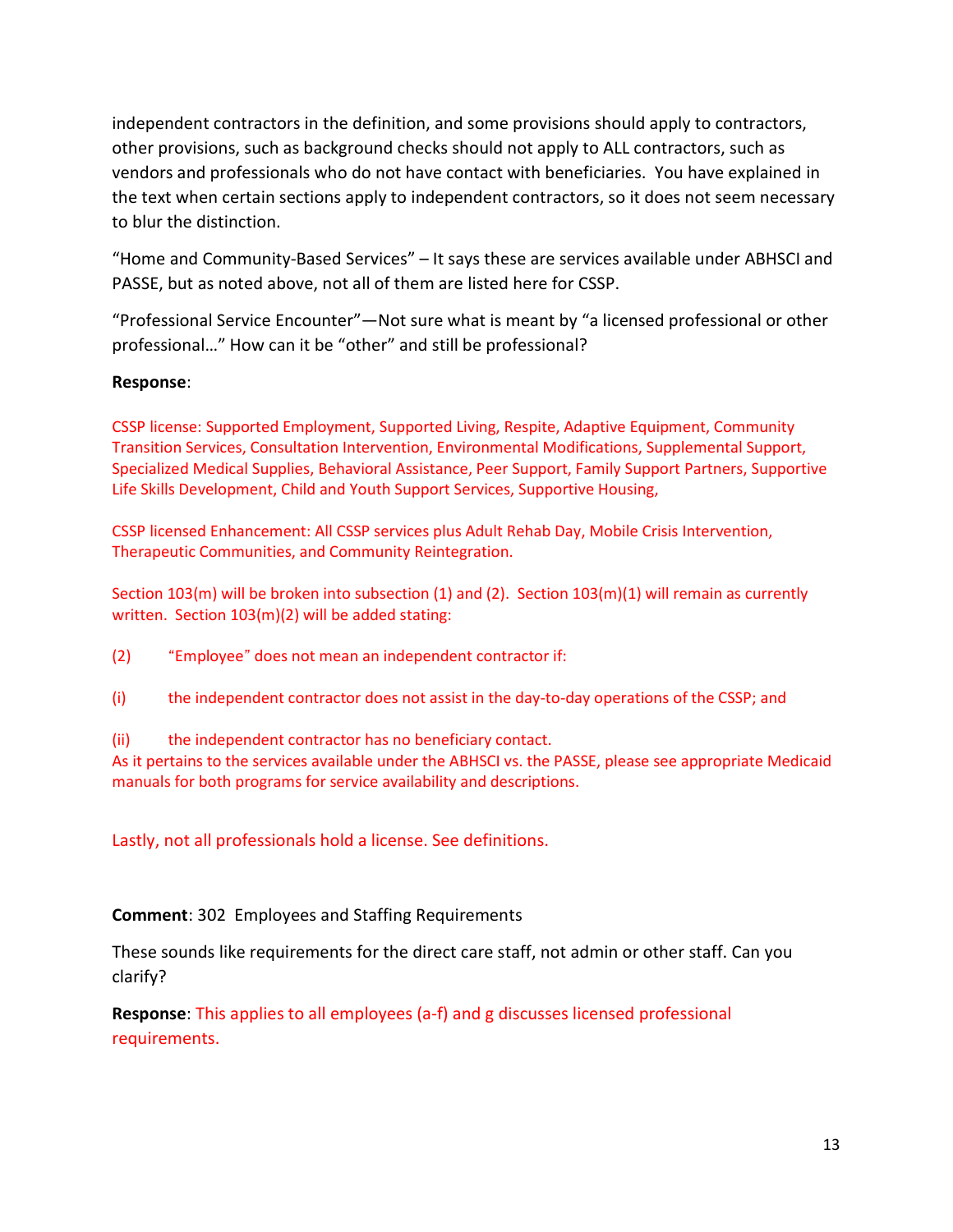#### Comment: Section 303 Employee Training

This is confusing. Would it be possible to simply list what additional training is required above the current CES Waiver or OBHA requirements? In other words, if you are a CES provider, you must have the training listed for that plus X additional training. If you are an OBHA provider, you must have the training listed for that plus Y additional training.

Response: This is a freestanding provider type where businesses can become this provider type without being a CES Waiver or an OBHA. The requirements must be outlined accordingly.

#### Comment: Section 304 Employee Records

Drug screen results. Those should be in medical files not personnel files as required by DOL. We have no opposition to providing a copy to DPSQA, but they should be segregated.

#### Response:

Thank you for your comment. The current Section 304(b) will become Section 304(c) and a new Section 304(b) will be added that states:

(b) (1) A CSSP must ensure that each personnel record is kept confidential and available only to:

(A) Employees who need to know the information contained in the personnel record;

(B) Persons or entities who need to know the information contained in the personnel record;

(C) DPSQA and any governmental entity with jurisdiction or other authority to access the personnel record;

(D) The employee; and

(E) Any other individual authorized in writing by the employee.

(2) (A) A CSSP must keep personnel records in a file cabinet or room that is always locked.

(B) (i) A CSSP may use electronic records in addition to or in place of physical records to comply with these standards.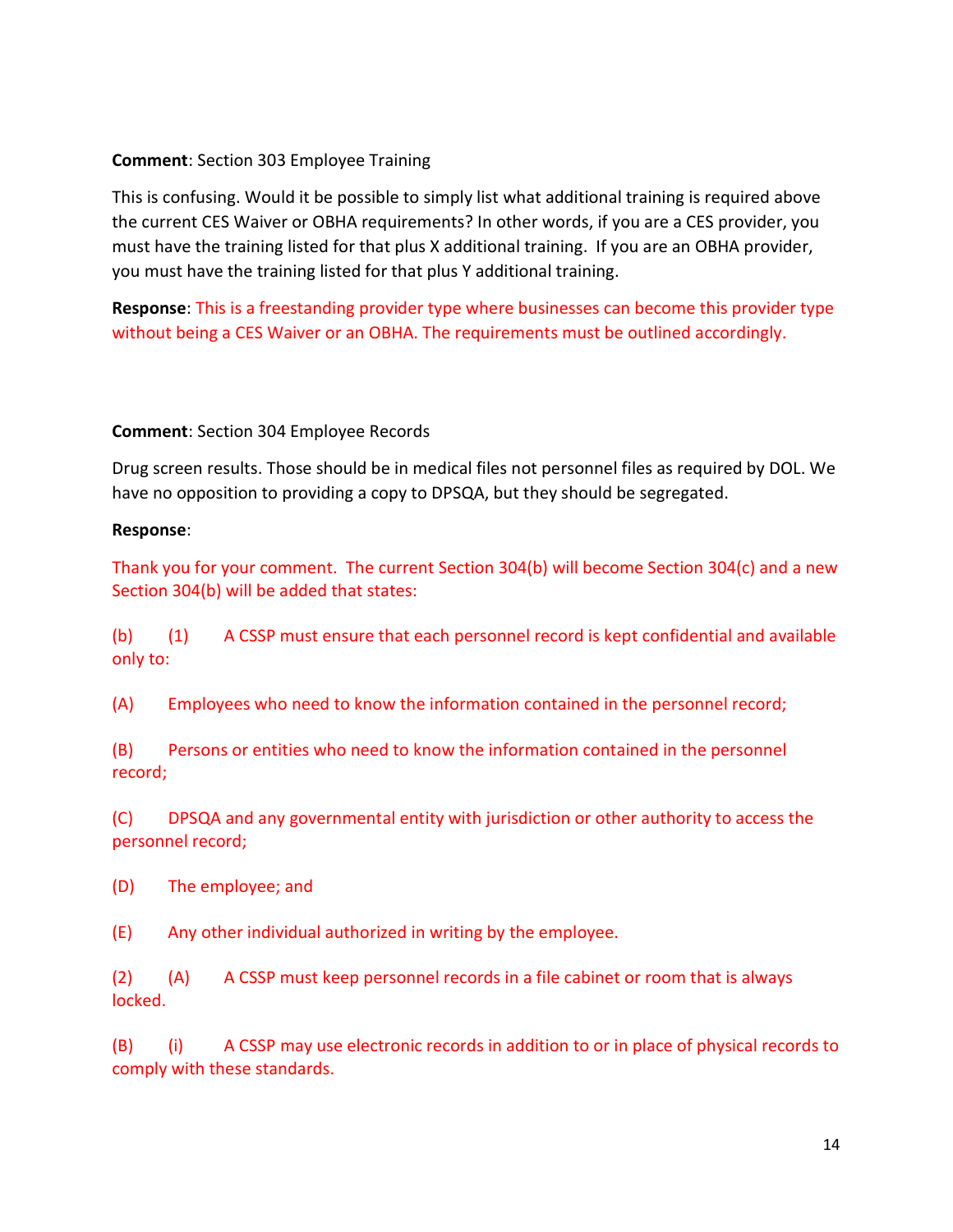(ii) A CSSP provider that uses electronic records must take reasonable steps to backup all electronic records and reconstruct a personnel record in the event of a breakdown in the CSSP's electronic records system.

Comment: 305 Beneficiary Service Records

In (b), the summary document, we recommend add "assigned PASSE."

Response: Thank you for your comment. Section 305(b)(12) will be changed to add, "or managed care organization information.

# Comment: 310 Infection Control

This should be changed to "contagious" diseases or similar term. Not all infectious diseases, such as HIV, are contagious or easily transmittable. This may violate the ADA and Rehab Act as written. The EEOC guidance and court cases do not allow discrimination against individuals with diseases not transmitted through casual contact.

Response: Thank for your comment; however, this is a term of art (infection control) that ADH utilizes.

#### Comment: Facility Requirements

401 General Requirements

It is confusing as to which service locations these provisions apply to since definition of CSSP Location includes residential and non-residential.

Response: If you are a CSSP residential location there are additional requirements outlined in the standards that go above and beyond a nonresidential CSSP location.

Comment: Can you please allow for waivers of these requirements where health and safety will not be compromised? Some providers may want to use existing facilities that need to be waived/grandfathered in.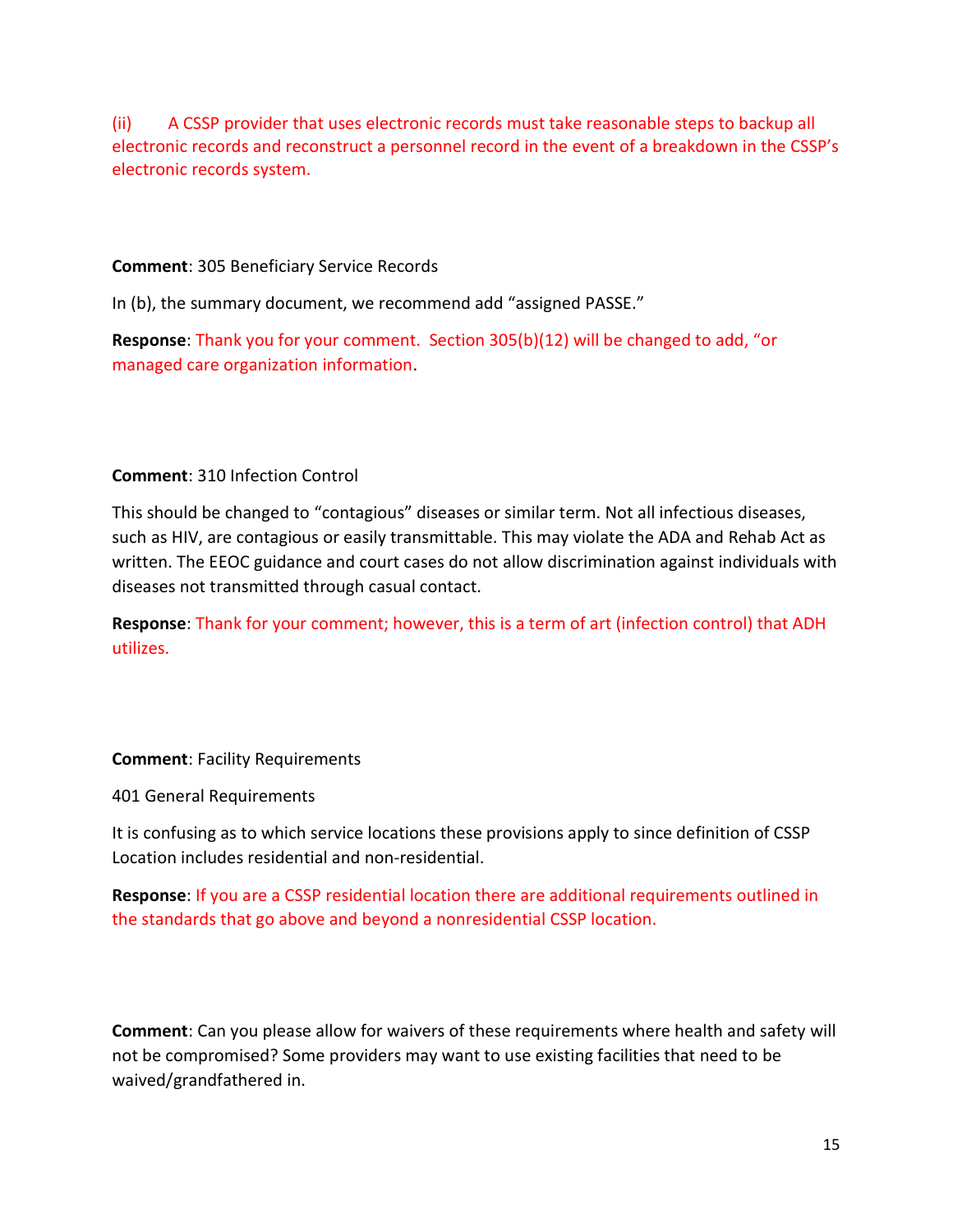Response: Thank you for your comment. We disagree and spent a significant amount of time working with the providers to lower the physical plant requirements to the point where safety wasn't compromised.

Comment: Section 402 Residential Requirements Shouldn't this be specific to a CSSP Enhancement location? Response: It is specific to an enhanced CSSP location.

#### Comment: 502 Exits

(d) says "A CSSP shall remain responsible for the health, safety, and welfare of the existing beneficiary until all transitions to new service providers are complete." It is not within the CSSP's control as to when another provider the beneficiary has chosen will accept the individual. Also, in some cases individuals are provided transition assistance but do not follow through. If the individual chooses to remain with a particular CSSP until transition, and is complying with health and safety requirements, it is not an issue, but it should not be mandated. Mandating the "reasonable assistance" in (c) is understandable and do-able.

Response: We disagree. We continue to have consistent problems with providers stopping service without another provider in place that puts the beneficiary at risk of harm.

#### Comment: 602 Daily Service Logs

(b)(6) – Please change progress notes frequency to allow weekly. Otherwise, you end up taxing staff time with a lot of documentation that can just as easily be summarized in weekly progress notes. Working toward objectives takes time, and ordinarily significant changes do not occur on a daily basis.

Response: We are not asking for daily progress notes; we are asking for a daily log of the services provided to the beneficiary and a brief statement on how the service that was provided work towards a goal or objective for that particular beneficiary.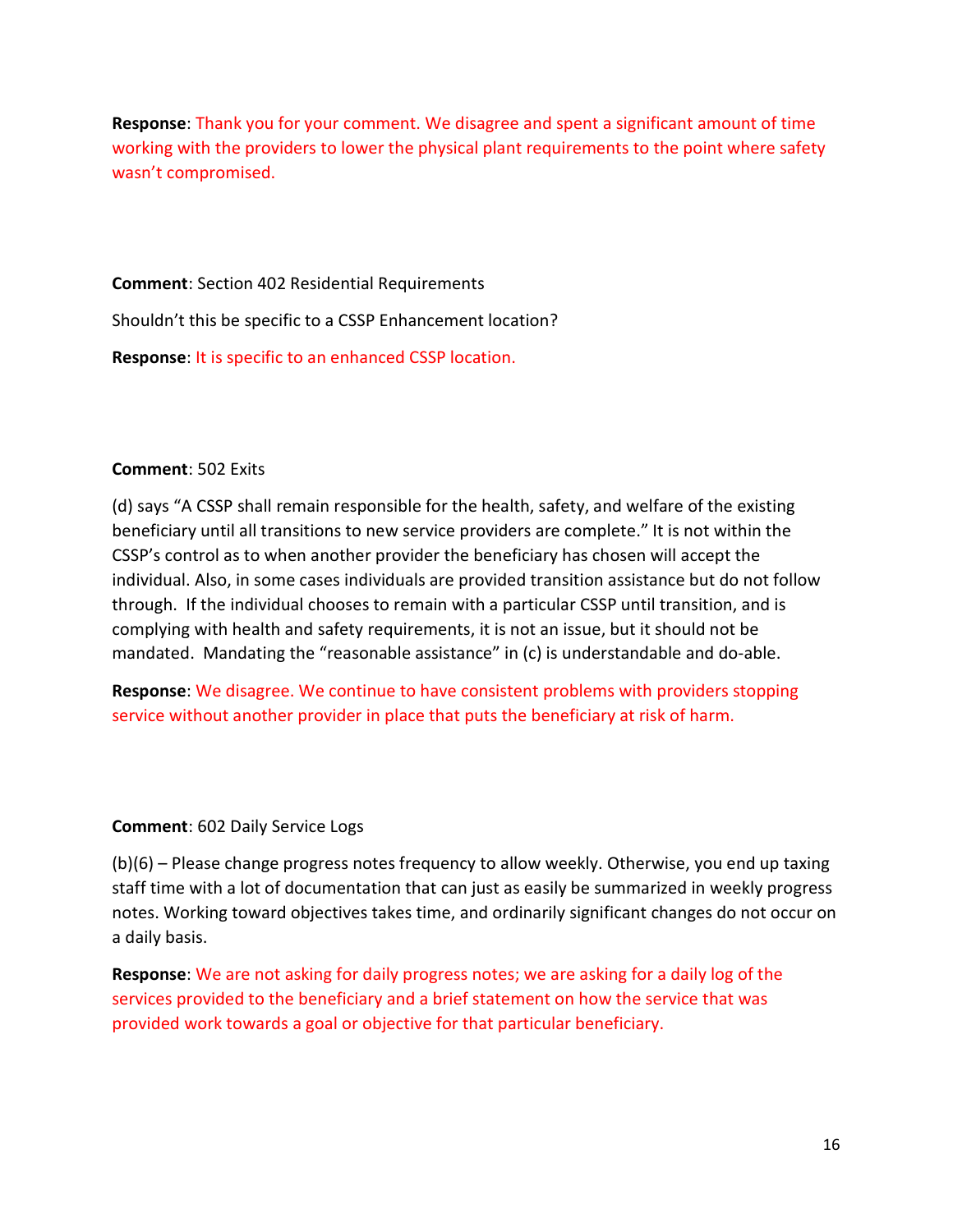Comment: 603 Arrivals, Departures, and Transportation

(a)(2) We do not understand why all the information is needed on the transportation documentation for every arrival and departure. Why wouldn't name, time of arrival or departure, and name of person or entity transportation suffice?

Response: Thank you for comment. We believe this is best practice to ensure the safety of the beneficiary.

Comment: Some of these transportation requirements contain new mandates without funding. Reimbursement rates are not sufficient to cover the added costs.

Response: Thank you for comment. We believe this is best practice to ensure the safety of the beneficiary.

Comment: The unload within one-minute rule in (f)(2) is not realistic for individuals with disabilities; in many cases, it would make the option unusable.

Response: The language gives several options and the one you site above is only used if the individuals are able to exit within one minute.

Comment: 608 Service Requirements

(a)(1) says the CSSP must provide all services in the beneficiary's ITP, "including home and community-based services." What other services would be in a CSSP ITP?

Response: The ITP should include all services being provided by the CSSP.

#### Comment: 701 Incidents to Be Reported

(7) includes interruptions in service for more than one hour. If a beneficiary arrives later or leaves early is that considered an "interruption." We would suggest that the other categories of incidents encompass any concerns from negative events that interrupt services.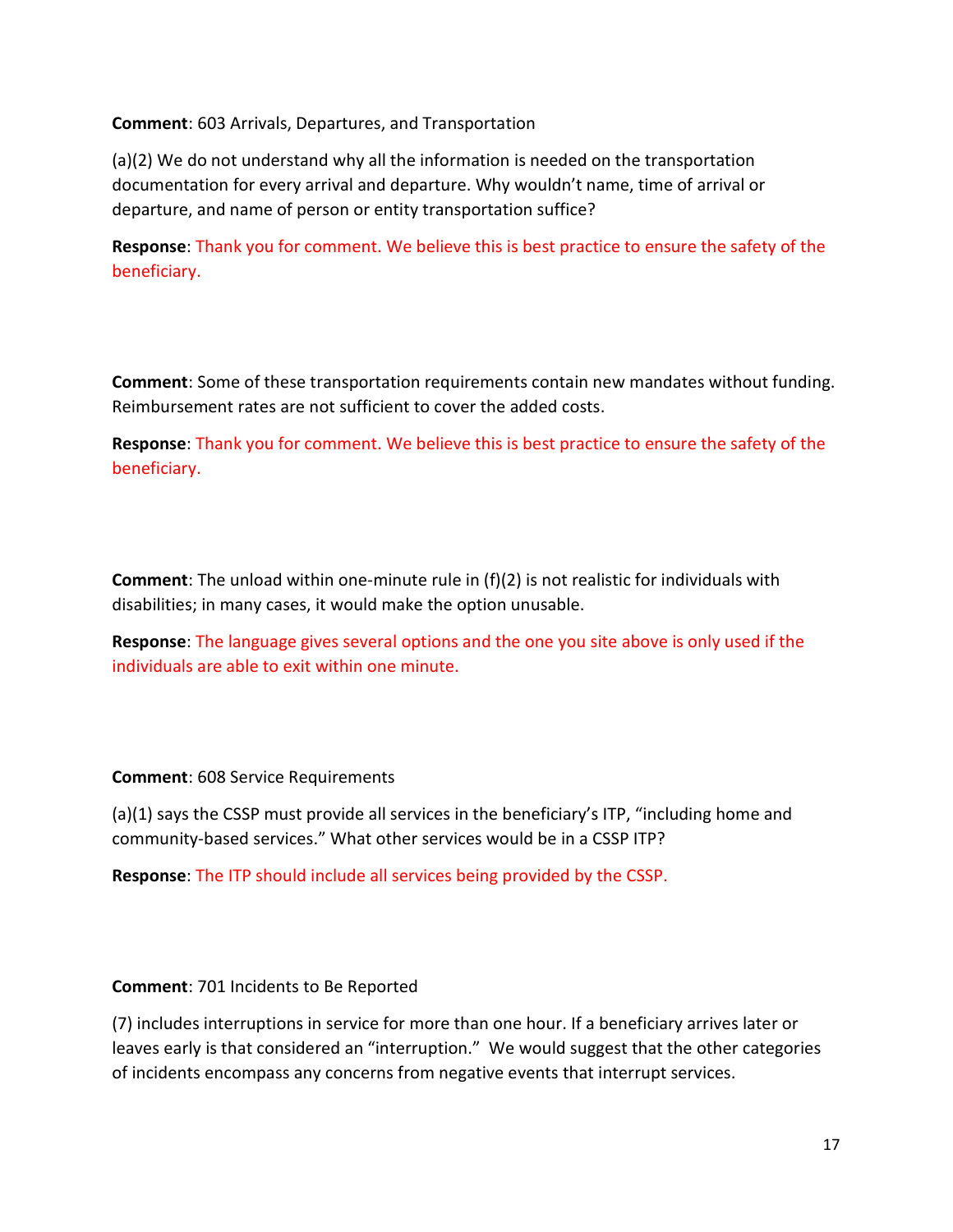Response: Thank you for your comment. Section 701(7) will be changed to any "unanticipated" situation where services to a beneficiary are interrupted for more than two (2) hours.

### Comment: 702 Reporting Requirements

In (a)(1) reports of a certain type of events are required to be submitted within one hour of the event. One hour is a very short time frame. We understand the need to report quickly and same day, but perhaps more leeway (4 hours) could be considered. The priority needs to be taking care of the individual served first, the family second, any staff involved third and then reporting.

Response: We do not agree. A beneficiary's death or serious injury should be reported immediately.

# Comment: 1001 Reconsideration of Adverse Regulatory Actions

(a)(1) Reconsiderations should be handled by someone not involved in the original determination nor reporting to someone who was.

Response: Thank you for your comment. A reconsideration request under Section 1001 is required to be addressed to and will be conducted by the DPSQA Office of the Director, which means it would not be conducted by an individual involved in the original determination or anyone reporting to an individual that was involved in the original determination.

### Brad Holloway, Ph.D, LCSW, Brad Holloway, Ph.D, LCSW, Chief Operations Officer/Clinical Director, Birch Tree Communities Comment: 103 - Definitions

(i) CSSP License Enhancement means an enhancement to a CSSP license that meets additional requirements necessary for a CSSP to offer Adult Day Rehabilitation, Community Reintegration, Therapeutic Communities, or other home- and community- based services at a location operated by the CSSP. Does this mean that any provider who Is Adult Day Rehabilitation a separate enhancement? If so, how would this impact only 1 enhancement per location since 20 hours of Adult Rehab Day are required within Therapeutic Communities?.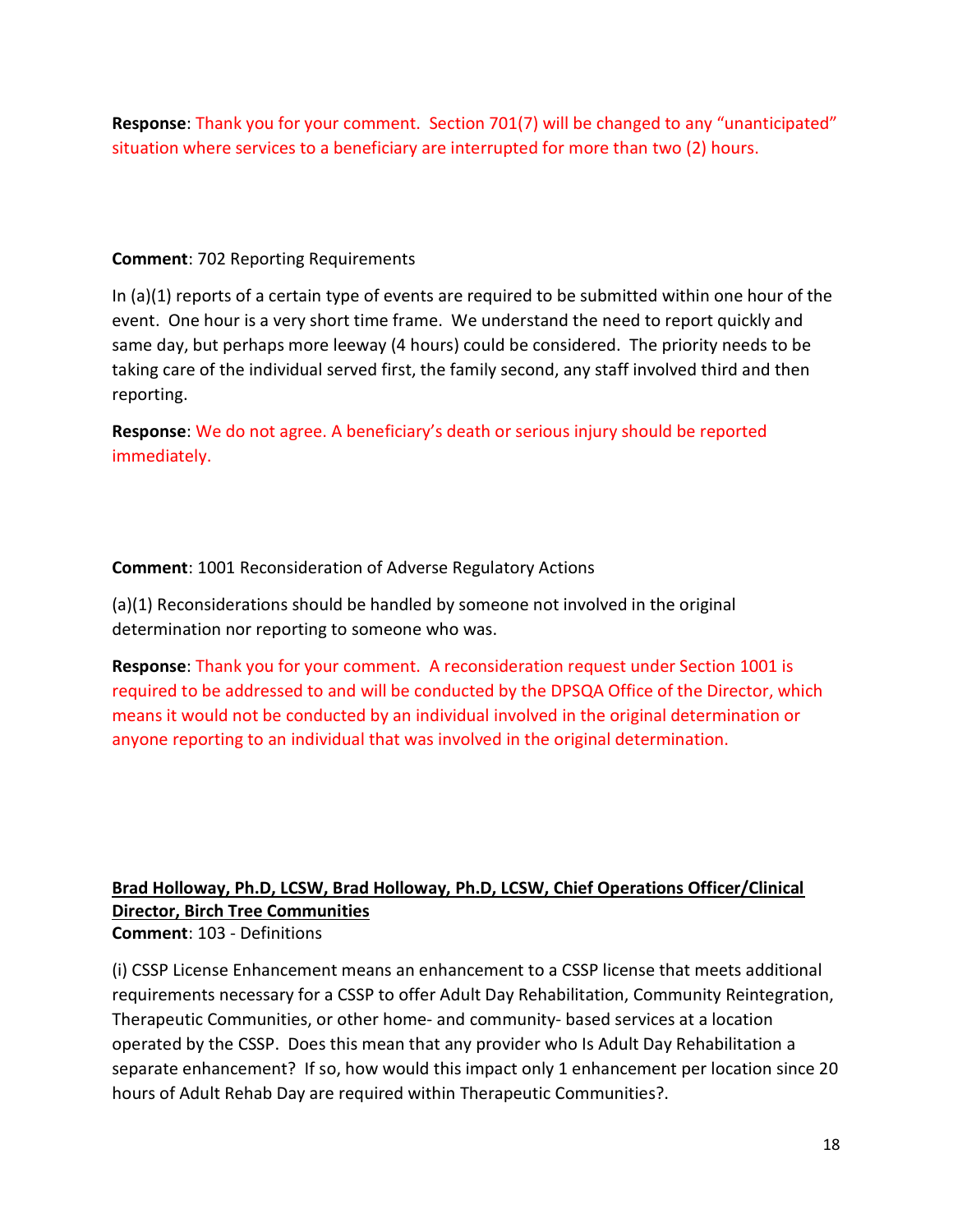(o) - should this also include services available under the Outpatient Behavioral Health Services Manual for professional services?

Response: This section refers to a CSSP license; a single location needs one CSSP license and all services are billed under that license for each Medicaid beneficiary. The location itself will be a licensed CSSP location rather than an Adult Rehab Day location or a Therapeutic Communities location. You can bill both out of that location.

# Comment: Licensing -

202 (a)(2)(D) & (E) - criminal background requirements are different for DD providers than for BH providers. DD requirements do not have a time frame where the background applies. Many people with mental illness have criminal records and would never be eligible to work for the provider. We like to hire beneficiaries in housekeeping and dietary and some to provide services as they reach milestones in their recovery process. This will result in the loss of employment for several beneficiaries that currently work for our organization.

The way this reads, a provider would have to submit background checks and maltreatments for all employees and contractors with our application. That is a lot of paper. Please revise the compliance piece but remove the requirement to submit all employee backgrounds with application.

 $305(c)(1)$  - ITP for each home and community based service that the beneficiary receives - so is this multiple ITPs? Reword - "to include each service"

305(c)(4) - medication management plan and medication logs - add "if applicable"-

Response: We disagree. While we understand that you may want to provide some vocational services to beneficiaries while they receive treatment, our focus is on integrated supported employment in the community.

Each beneficiary should have an Individual Treatment Plan (ITP) that list all services received.

We agree to add "if applicable" to this section on medication management plans.

# Comment: CSSP Locations –

401(b)(8) - carbon monoxide detectors are unnecessary in buildings without gas or propane (all electric). Specify Carbon monoxide detectors in buildings with gas or propane.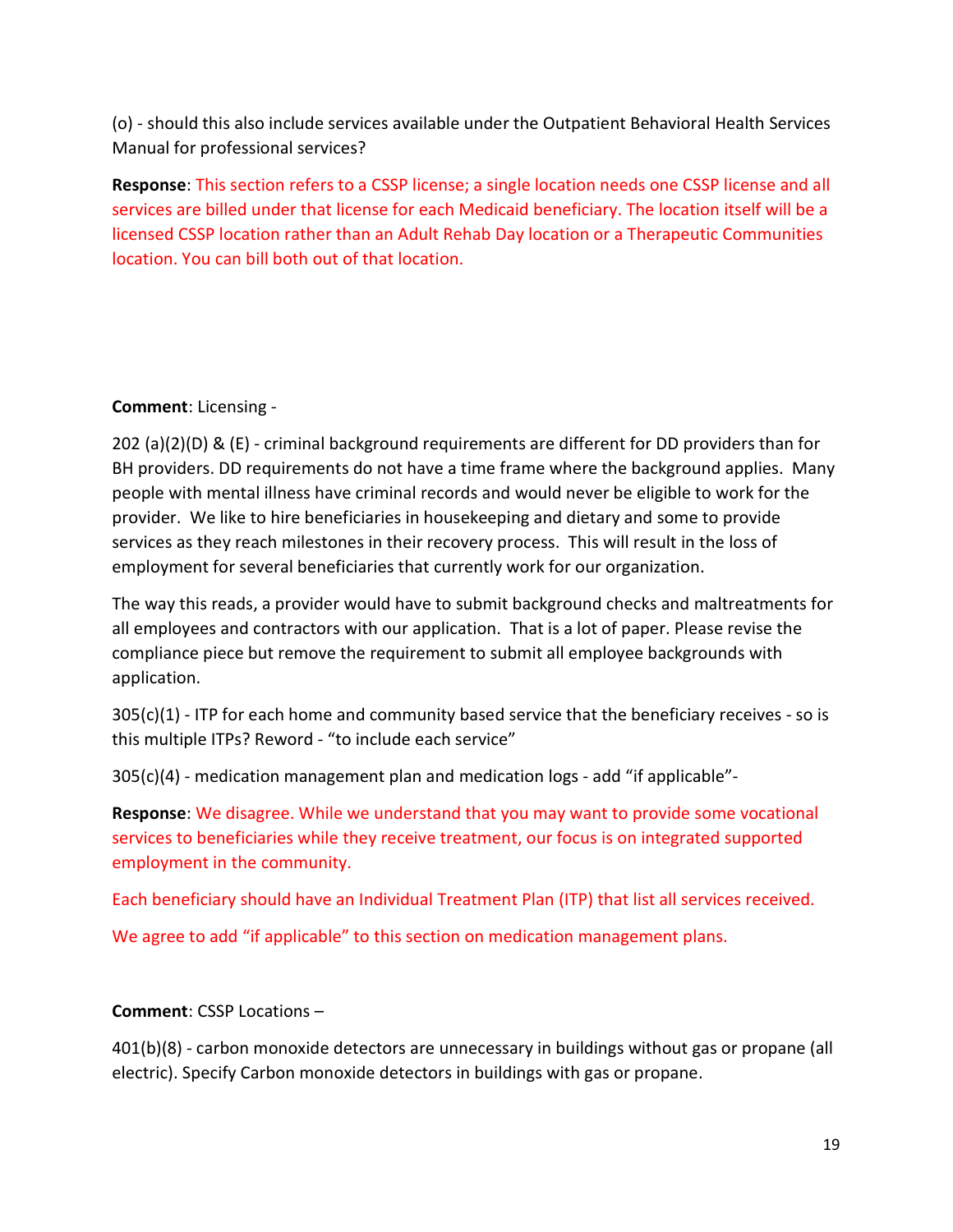401(b)(21) - prohibit smoking, use of tobacco products, consumption of medication without a prescription (would this include otc), alcohol and illegal drugs - needs to be edited to say it is OK to smoke outside in designated areas.

Response: We disagree with the carbon monoxide comment. As for smoking, we will clarify the language to state that smoking is allowed outside in designated areas.

#### Comment: Residential

402(a)(3) - 1 window that can open in each bedroom - is not always appropriate for BH clients. Can leave in the view part. We have locked units that would no longer be secure with windows that open.

Response: b4 allows an exception for secure locations.

Comment: 402(a)(4) - Many TC members prefer to cook his/her own evening meals after services. Edit this section to allow for individual to prepare his/her own meals. This is a necessary step in beneficiaries preparing to transition to the community and out of TC services.

Response: The language does not bar the individual from cooking their own meal; however, the CSSP TC provider must ensure the meal timeframes are met and must provide the meal if the individual doesn't.

Comment: 604(a) - "a beneficiary can self-administer medications as provided in the beneficiary ITP" - this needs to go on to say that if a beneficiary self-administers medications that the rest of this section will not apply.

Response: We disagree. The CSSP still has the obligation to ensure the requirements are met. A TC is a high level of care and it is assumed by the State that they need that high level of oversight and supervision. If not, a lesser restrictive program should be considered.

Comment: 607 – food - some beneficiaries manage their own meals and this does not give members enough latitude to manage meals. Learning food and meal management is a key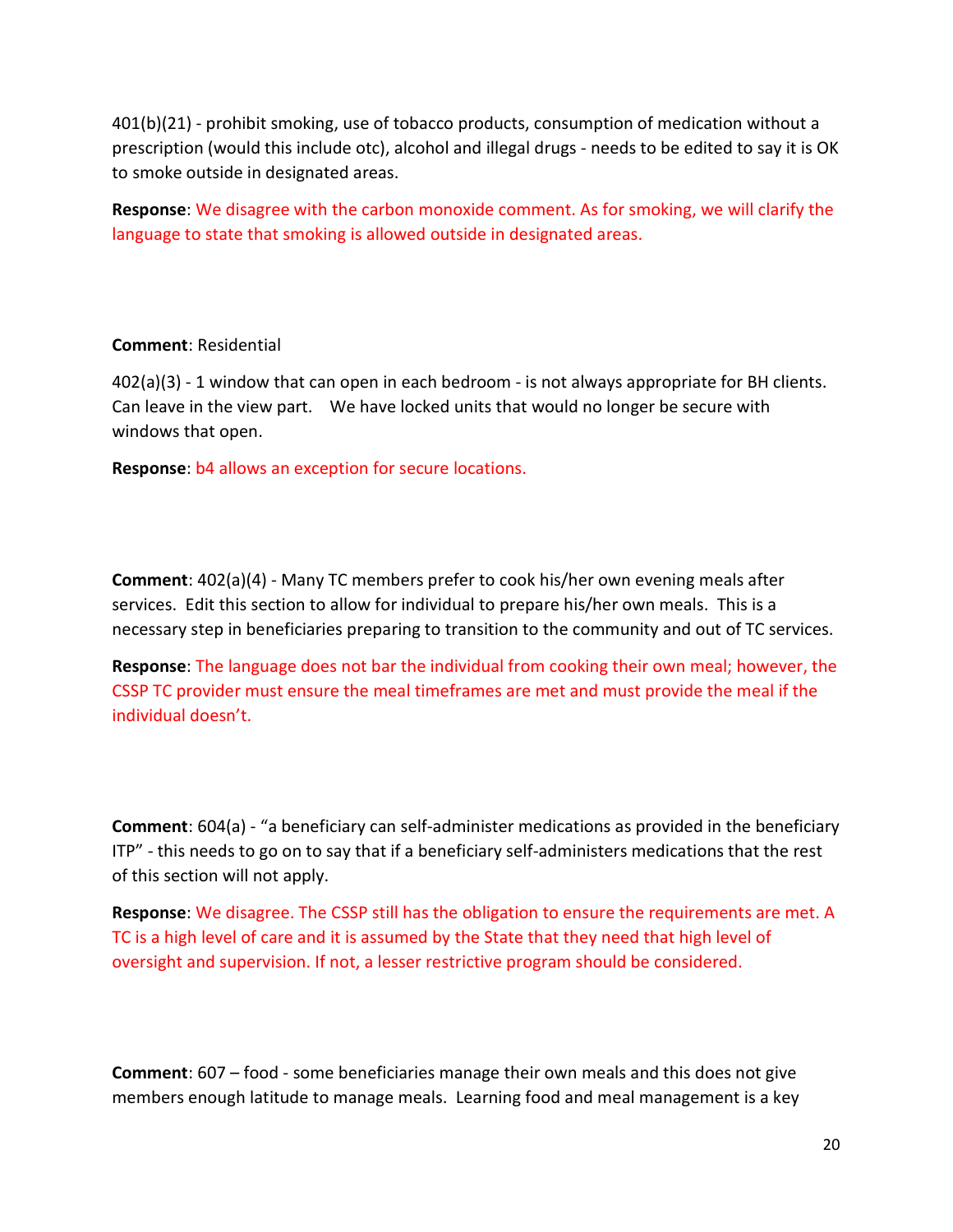component in the recovery process and preparation to move to an independent setting in the community.

Response: If a CSSP is providing the meals then they must comply with USDA guidelines. This does not prohibit the beneficiary from preparing their own meal.

Comment: 701.(a)(6) & (7) - Any situation where the whereabouts of the beneficiary are unknown for more than 1 hour. Any situation where services to the beneficiary are interrupted for more than 1 hour. This is extreme for BH members. Currently defined in PASSE program as 2 hours for whereabouts unknown elopement or wandering - and we don't have a provision for interruption of services for more than 1 hour, what does this mean for a behavioral health setting.

Response: We agree and will make the change to 2 hours to be consistent.

Comment: 701.(a)(13) - any event that requires notification of the police, fire department or coroner. Does this include when a beneficiary sets off the fire alarm cooking or calls the police on himself for no real reason.

#### Response: no.

Comment: 702.(a)(1) - Submit the following within 1 hour - death, serious injury any incident that a CSSP should reasonably know might be of interest to the public or media. Current standards are 24 hours for death due to natural causes and serious injury.

Response: Currently, the PASSE manuals require providers report the following incidents to the DHS PASSE Quality Assurance unit emergency number (501) 371-1329 within one (1) hour of occurrence, regardless of hour as well as the on call emergency number for the appropriate PASSE:

- A death not related to the natural course of the patient's illness
- Serious physical or psychological injury to a beneficiary

We are remaining consistent with the above current practice.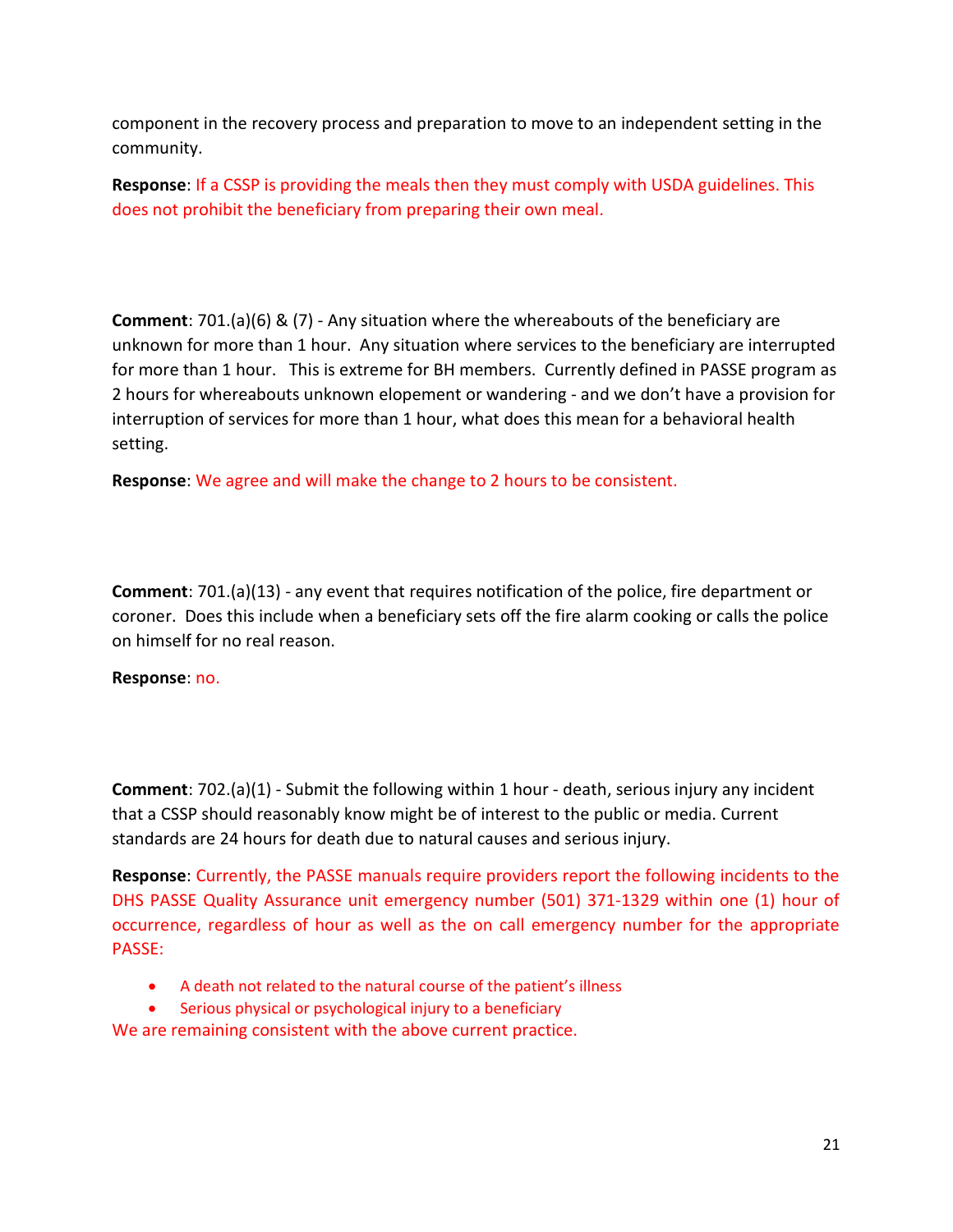Comment: 806 – monetary penalties up to \$500 for each violation of these standards. This is not specific and does not state at what point penalties may be imposed - such as after reconsideration, a CAP and time to correct – just \$500 penalties for EACH violation. There is no mechanism to appeal a monetary penalty, only a 60-day time frame in which to pay. We recommend that this is removed or edited.

Response: There is an appeal process in the standards; this language reflects existing Arkansas state law. In section 803(c)(3) factors are listed.

#### Carol Moore, LCSW, LADAC

Comment: CSSP Comment Period comments/questions Submitted 10/27/2020 Carol A. Moore, LCSW, LADAC

CSSP location" means: non-residential location operated by the CSSP and at which the CSSP offers any home- and community-based services.

201 b1 A CSSP must be accredited by an approved accrediting organization for all home- and community-based services offered or intended to be offered by the CSSP before DPSQA may issue a CSSP license or CSSP license enhancement. Does this mean that ILPs can apply for this and provide the paraprofessional services as well? When stating "approved", what are the requirements for being an approved accrediting organization.

Response: Anyone can apply as long as they meet the requirements set out in the CSSP standards. As stated in the CSSP standards, "Approved accrediting organization" means the Commission on Accreditation of Rehabilitation Facilities (CARF), the Joint Commission, the Council on Accreditation (COA), and the Council on Quality and Leadership (CQL).

Comment: 023 a1 The applicant submits a complete application under Section 202(a); Is this application currently available and if not when will it be.

Response: DPSQA will post the application online after the promulgation process is complete but prior to January 1, 2021.

Comment: 302 d1 DPSQA determines that all employees and operators have successfully passed all required criminal background and maltreatment checks; Does this require criminal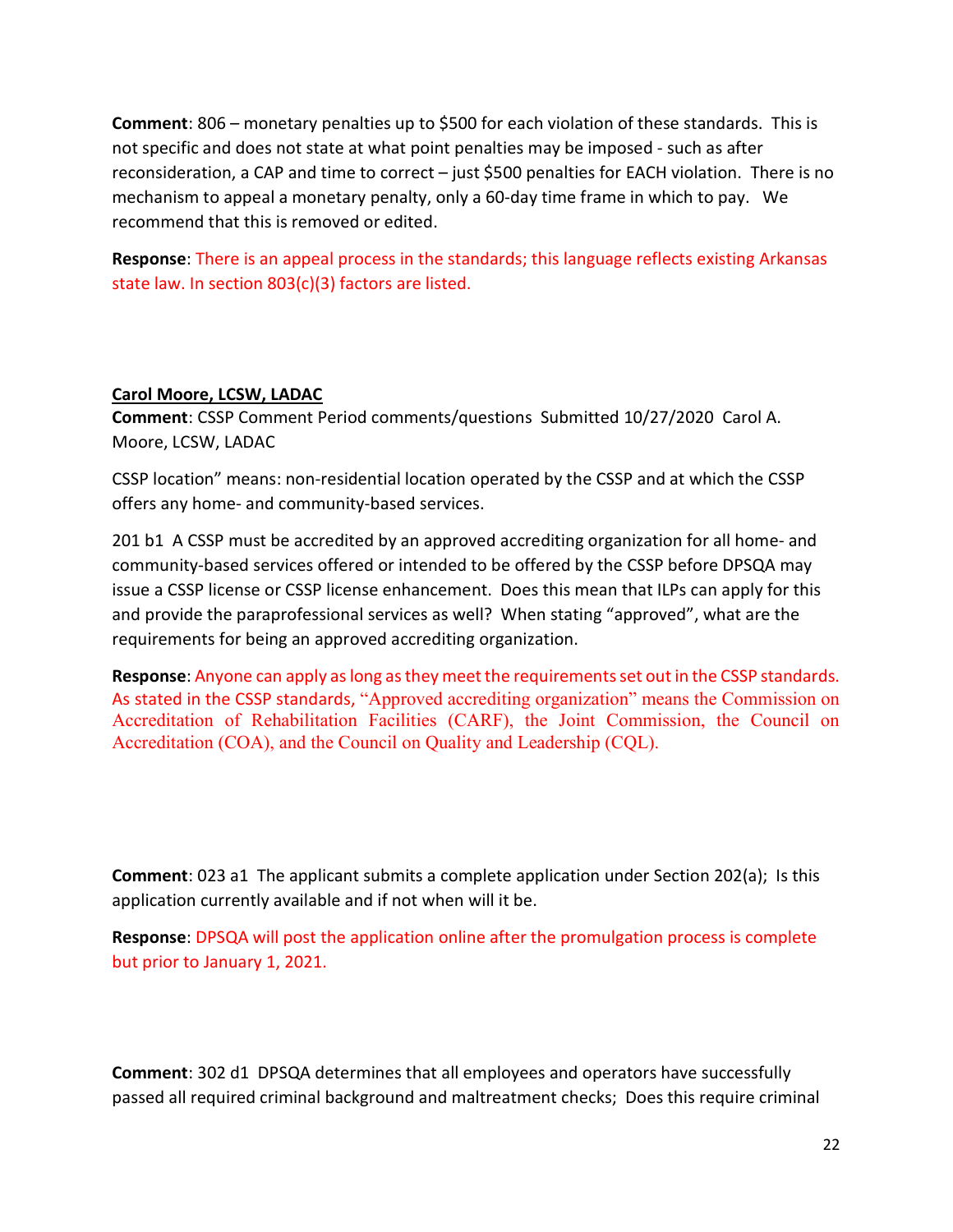background checks must be completed by Arkansas State Police and is there a frequency required for maltreatment checks

Response: yes, and it is outlined in state statute depending on the type client you serve.

Comment: 302 e2 Employees must have at least one of the following: A high school diploma or a GED; Is this sufficient or is it actually this in conjunction with B or C

Response: it is e1 and e2A and EITHER B or C; in other words, must be 18 or older, have a high school diploma or GED and have either one year of work experience with public health, etc. OR have two years of experience working with individuals with behavioral health issues or developmental disabilities.

Comment: CSSP location" means:

non-residential location operated by the CSSP and at which the CSSP offers any home- and community-based services.

303 b4 Employees required to receive the training prescribed in subdivision (b)(1) must receive annual re-training on those topics at least once every twelve (12) months. This means that all staff require at least 20 hours of annual training per year:

304 a12 Documentation demonstrating the employee meets all continuing education, inservice, or other training requirements applicable to that employee under these standards and any professional licensures, certifications, or credentials held by that employee. Does this mean that documentation of a renewed license for a professional is not enough? They must also show documentation of all CEUs required

Response: Please see definition of CSSP location; we disagree with your first comment. As for the training, there is initial IDD/BH module training. However, there is annual re-training of certain topics, but it does not equal 20 hours per year. Also, please review the specific training around licensed professionals which is different from paraprofessionals.

Comment: 305 c A beneficiary's service record must include at least the following information and documentation: This would be required for clients only that are billed under the CSSP billing codes and not other clients served by the agency, correct?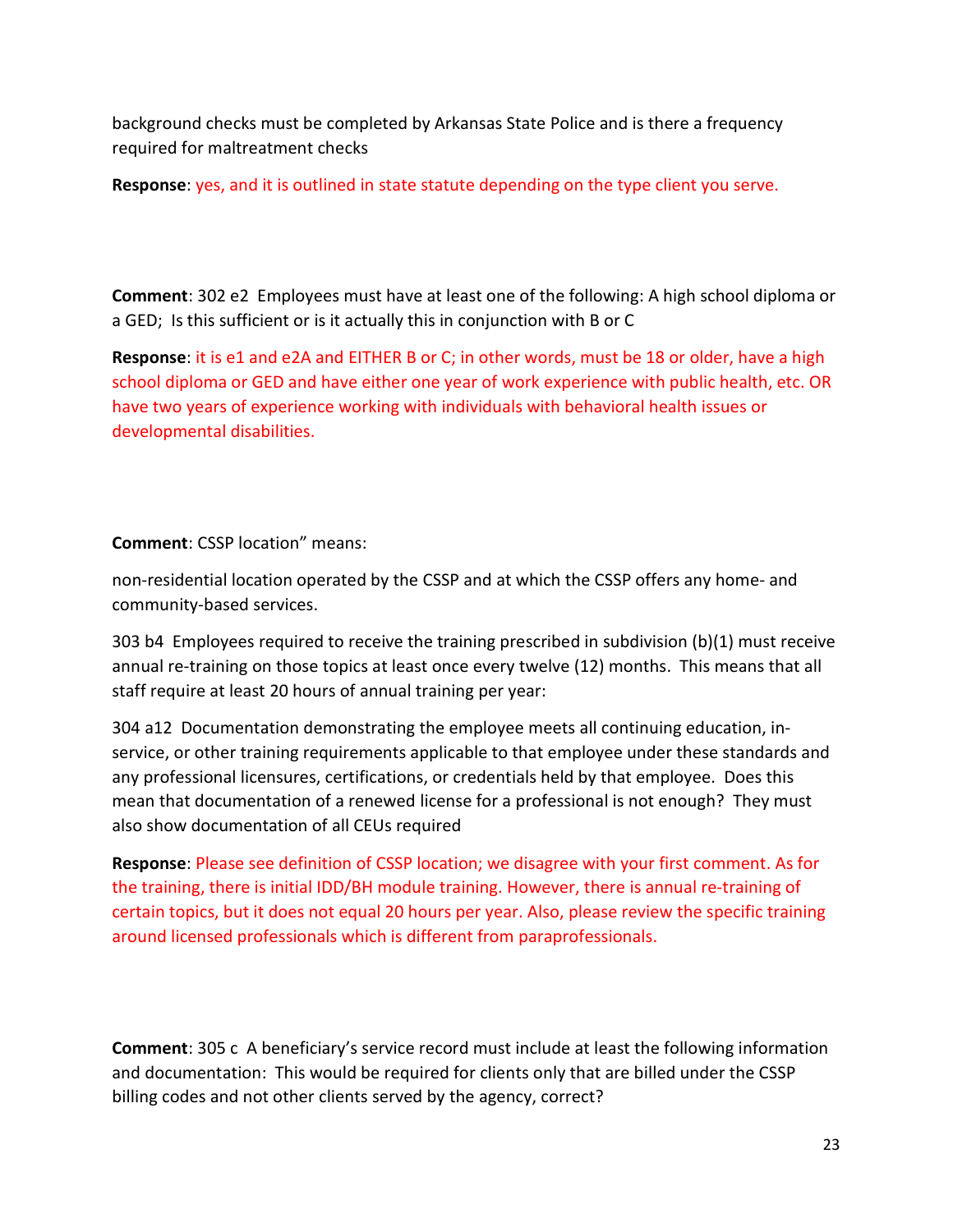#### Response: yes.

Comment: 309 a1 A CSSP must have a written emergency plan for all locations in which the CSSP offers home- and community-based services, including without limitation beneficiary residences and CSSP locations. Does this include beneficiaries private homes, schools and other community locations that a client may be seen?

Response: yes.

Comment: Subchapter 4 Facility requirements Is this addressing residential locations only? If not the following comments/questions apply.

Response: If you are a CSSP residential location there are additional requirements outlined in the standards that go above and beyond a nonresidential CSSP location.

Comment: 401 A CSSP location may be a residence or an office that provides the services ? If an office, from which these services are provided in an out-patient fashion, is it still limited to 16 or is this only residential

Response: We have stated in the standards what a CSSP location is NOT and what it is. It does not include group homes, apartments or residences. See definition section for more detail-- 103K(1) CSSP location.

If you are a CSSP residential location there are additional requirements outlined in the standards that go above and beyond a nonresidential CSSP location.

Comment: 601 b4 The delivery schedule for the home- and community-based service that includes the frequency and duration of each type of service, therapy, activity, session, or encounter for that home- and community-based service; So you must outline how many of each 30, 45, 60 minute sessions you will be providing, even if they are the same type of service?

Response: We require general services be listed in the ITP; however, when submitting treatment to the PASSE for authorization, you may be required to detail units.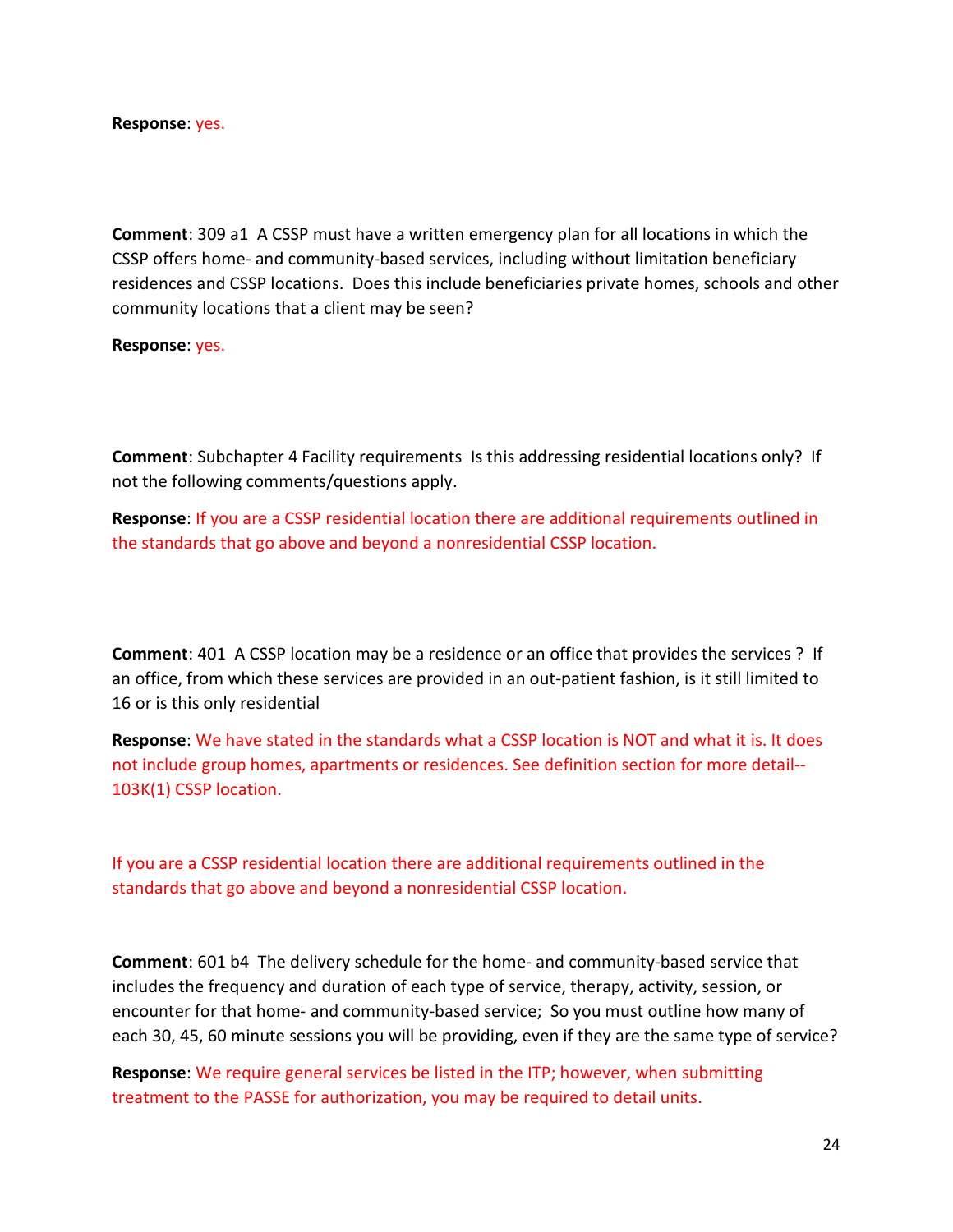Comment: 601 b7 The setting in which the home- and community-based service will be provided, including if applicable the name and physical address of the place of service; So you have to list every setting in which it MAY occur? Ie home office school ect

Response: It is standard practice for Medicaid to require a place of service; the address is where the beneficiary is receiving the service.

Comment: 601 b9 The schedule for completing re-evaluations of the beneficiary's condition and updating the ITP. What is the expected frequency of re-evaluations

Response: The provider sets the schedule for re-evaluations. We do not specify in the standards. It needs to be outlined in the ITP.

Comment: 605 c2 A CSSP must regularly collect and review data regarding the use and effectiveness of all behavior management plans, including as to the use and effectiveness of restraints and other interventions. Is this on an individual or data regarding all BMPs that an agency has? Is there a reporting requirement for this.

Response: The requirement is to ensure the beneficiary's BMP continues to be effective and appropriate and should be reviewed on a regular basis.

Comment: 702 b A CSSP must submit reports of all incidents to DPSQA as provided through DPSQA's website: https://humanservices.arkansas.gov/about-dhs/dpsqa. What format is this completed in and is this format currently available for review?

Response: DPSQA uses a standardized reporting tool that will be made available online. However, you are likely using the tool now.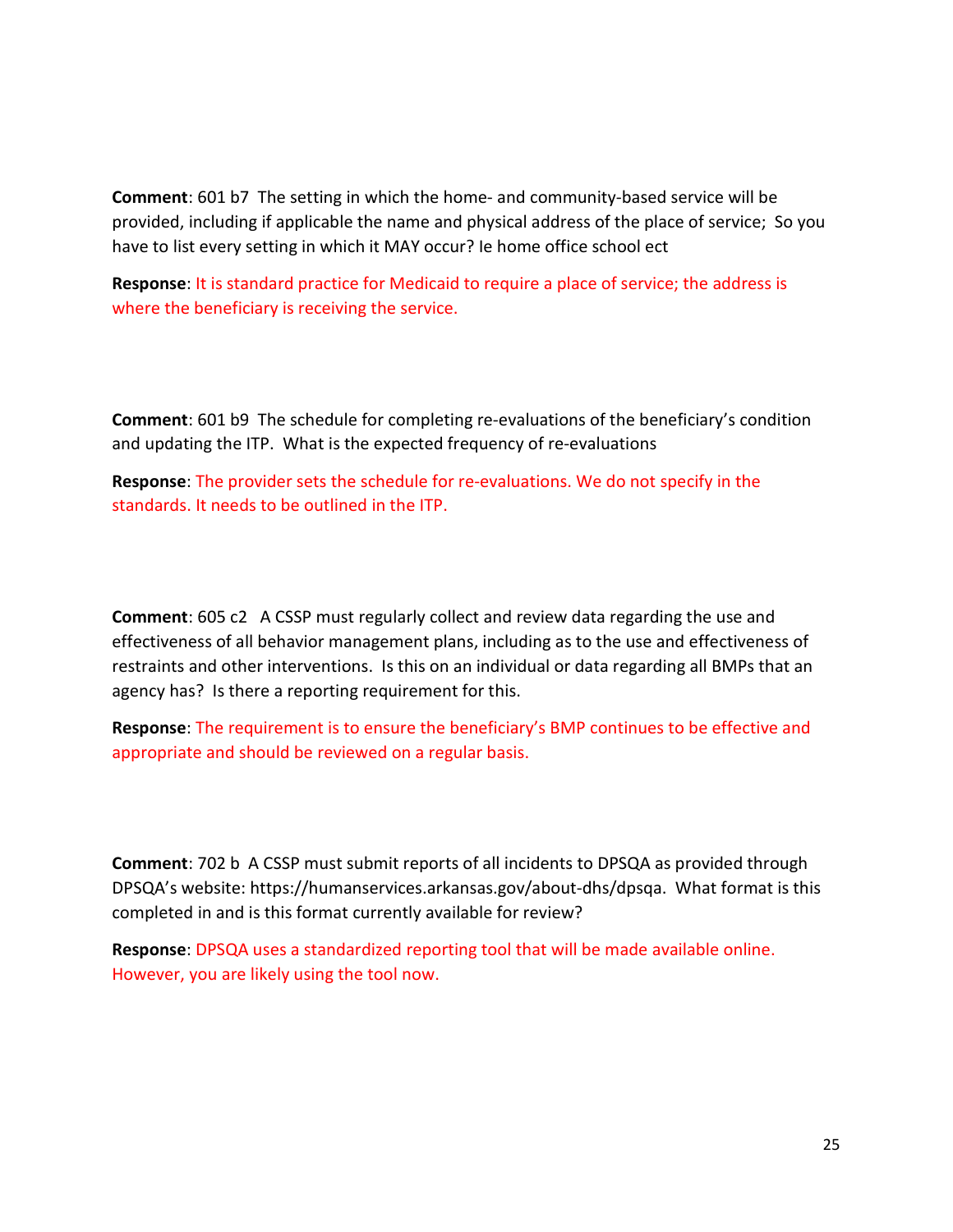### Jared Sparks, PHD, LCSW, CHC, Vice President of Compliance, Arisa Health Comment: Arisa Health, Inc.

Public Comments for the Community Support System Provider (CSSP) Manual

In the Definitions Section, it appears that a CSSP provider is able to provide a wide array of services.

These services would include traditional outpatient services as well as the most intensive services.

If an organization wishes to be a CSSP and provide a full continuum of care, these standards are going to be challenging to apply to non-residential and intensive programs and buildings.

The CSSP Manual does not seem to differentiate and anticipate the organization that offers a full continuum of care and the flexibility that will be needed if CSSP is to be an umbrella certification. There is an excellent emphasis on "license enhancement" or intensive services, but the CSSP Manual has not adequately anticipated and strengthened its approach to accommodate traditional outpatient services and less intensive clients.

Is it anticipated that an organization will have to have both BHA and CSSP certification? Can a facility that offers outpatient services and rehabilitative day under the same roof have multiple certifications? Will this be required?

Response: You will have to enroll with Medicaid for the new licensed type and be licensed by DPSQA; The CSSP provider type will be certified to provide the HCBS services under the PASSE program and under the Adult Behavioral Health Services for Community Independence for DD and BH beneficiaries who tier as a II or III.

CSSP license: Supported Employment, Supported Living, Respite, Adaptive Equipment, Community Transition Services, Consultation Intervention, Environmental Modifications, Supplemental Support, Specialized Medical Supplies, Behavioral Assistance, Peer Support, Family Support Partners, Supportive Life Skills Development, Child and Youth Support Services, Supportive Housing,

CSSP licensed Enhancement: All CSSP services plus Adult Rehab Day, Mobile Crisis Intervention, Therapeutic Communities, and Community Reintegration.

Any counseling that is included as part of the one of the services listed above under enhanced CSSP, only an enhanced CSSP license is required; however, if you want to provide counseling outside of one of the above enhanced CSSP services, a OBHA or ILP license is still required. Enhanced CSSP services are underlined above.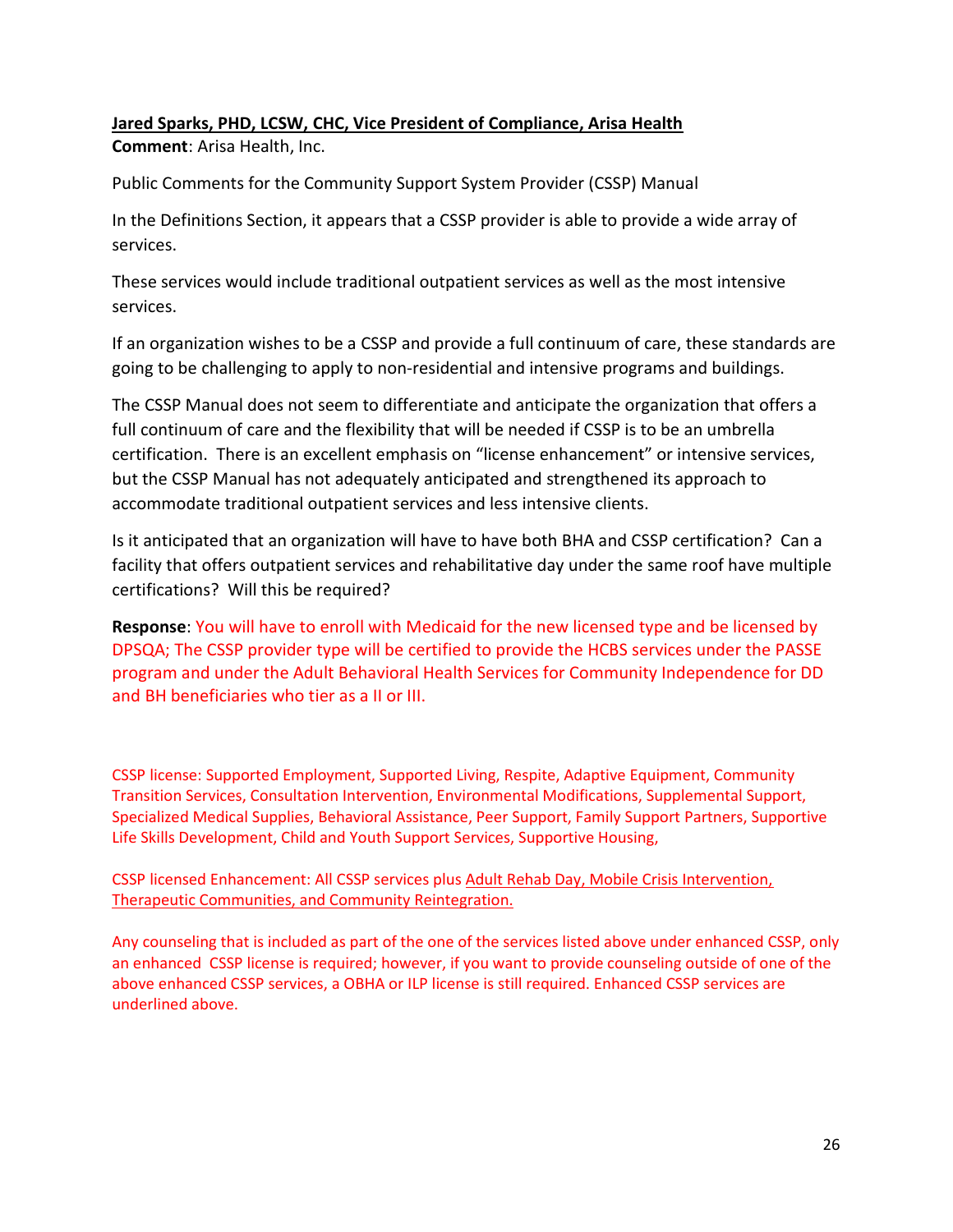Comment: Will BHAs be allowed to grandfather their current certification to a CSSP certification?

Response: Please see answer above.

Comment: In Section 103 Definitions, (m) "Employee" includes independent contractor. By IRS definition, an independent contractor is not an employee. Can "independent contractor" be removed from this definition?

#### Response:

Section 103(m) will be broken into subsection (1) and (2). Section 103(m)(1) will remain as currently written. Section 103(m)(2) will be added stating:

- (2) "Employee" does not mean an independent contractor if:
- (i) the independent contractor does not assist in the day-to-day operations of the CSSP; and
- (ii) the independent contractor has no beneficiary contact.

Comment: In Section 103 (n) (2) should read as follows: "…cooking classes, and support groups and other activities that promote holistic health and well-being".

In Section 103 (q) can definitions be added for Qualified Behavioral Health Professionals? Can the omission of nurses (LPNs and RNs) be added as well?

**Response:** Thank you for your comments about Section 103 (n)(2) and Section 103(q).

Comment: In Section 103 (v)(1) Can "on-site" be stricken or can permissive language be added for the use of technology?. This will allow the use of technology for crisis services as an option when appropriate. Technology can result in a much more timely response and disposition especially in rural settings.

Response: This is the service description written in the PASSE waivers and the PASSE manual; however, we do plan to allow the use of technology within this service and continue to work to develop an integrated crisis response across the State.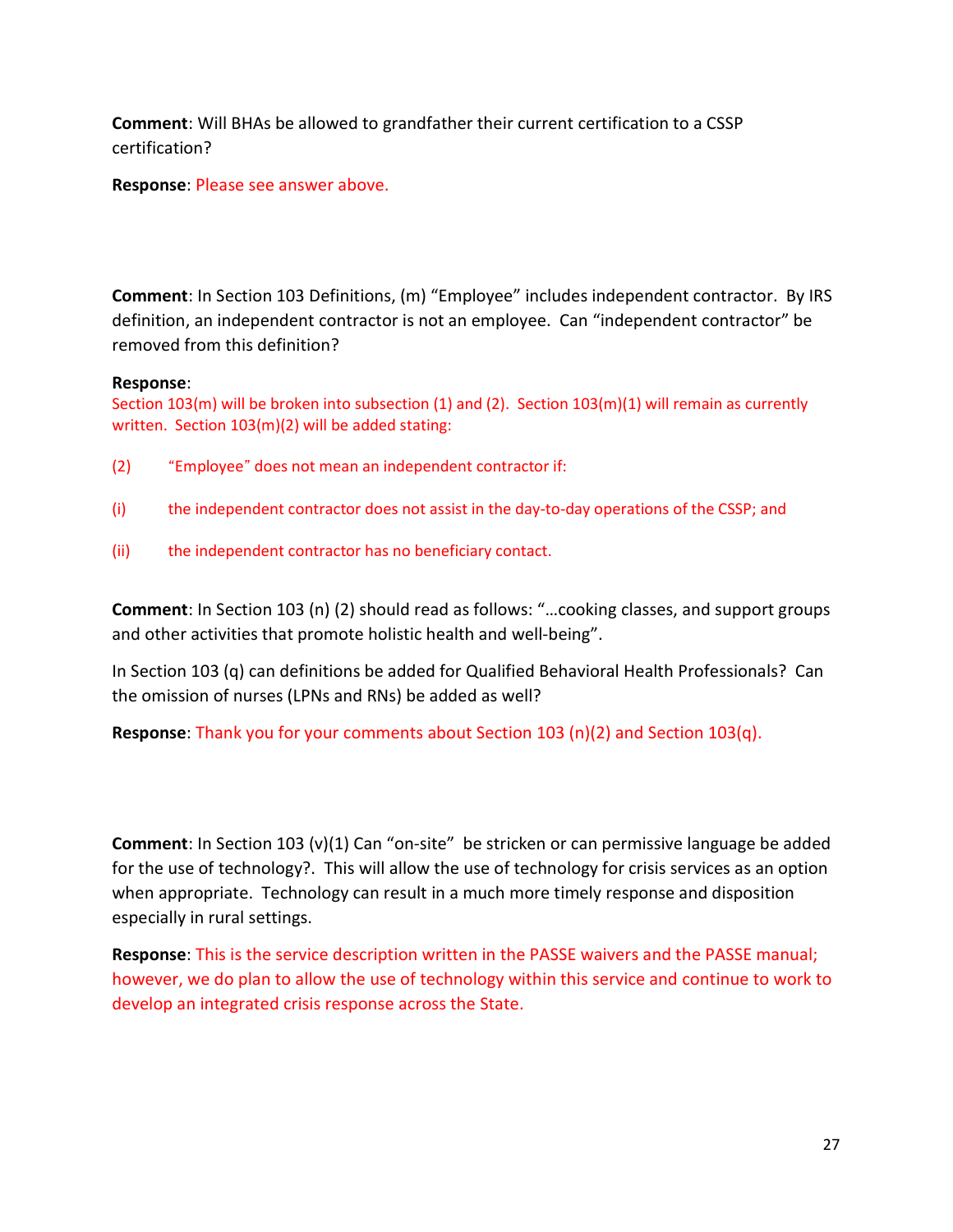Comment: In Section 103, please replace "doctor" with "Medical Service Encounter"

Response: There is a definition for "medical service encounter" in Section 103(t).

Comment: Section 201 (b) (1) Please clarify that a provisional accreditation is acceptable.

Response: It is not our intention to allow provisional accreditation for CSSP licensure purposes. The requirement is accreditation.

Comment: Section 201 (a)(2)(G) and (b)(1) (C) can this be clarified to include "All other reasonable documentation or other information requested in writing by DPSQA?

Response: Thank you for this comment. We disagree that the word "reasonable" should be added to the documentation subgroup.

Comment: Section 301 (c)(2) What is the implication? Is it intended to say: A CSSP that is contemplating a change in ownership and that desires to maintain its CSSP status, must seek DPSQA approval or a full licensure application will be required?

Response: We disagree. DPSQA must approve the new application prior to change in ownership to ensure the new owner meets the requirements outlined in the CSSP standards.

Comment: Section 201 (f) (2) Should "of" be stricken in this sentence?

Response: Thank you for your comment we will strike the extra word that isn't needed.

Comment: Section 303 (b) (1) (A) Would it clarify the intent to have the language as follows: "Twelve (12) hours of training for employees. Additionally, they must have training in the following areas:?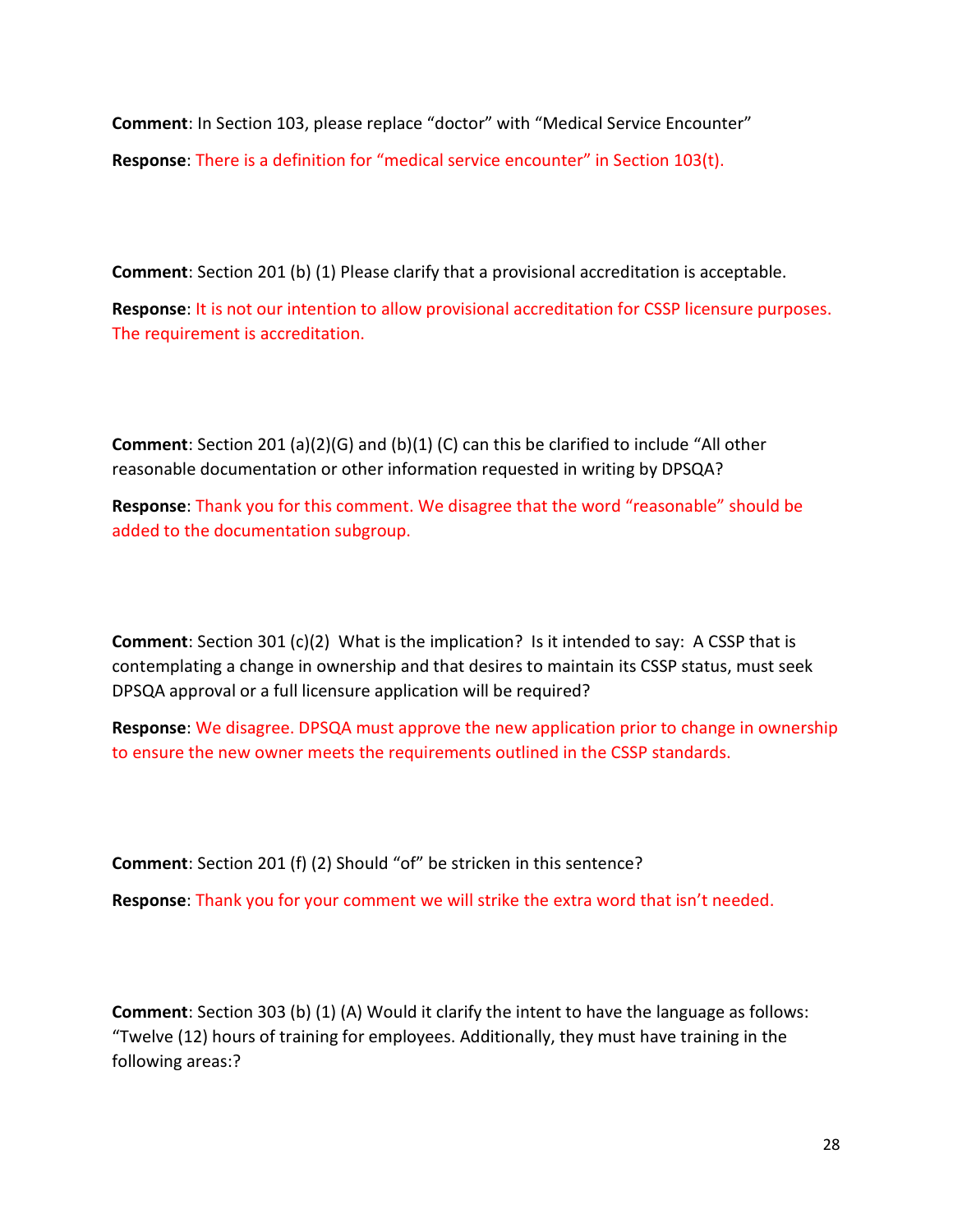Response: Thank you for your comment. We think the training sections are outlined appropriately in the standards.

Comment: Section 303 (b) (3) Can it be clarified that a "certified or" licensed professional is not required to receive the training prescribed in subdivision (b)(1)?

Response: The standards outline the training required for professionals vs. paraprofessionals. We think it needs to remain as licensed.

Comment: Section 303 (b)(4) Would you specify that "those topics" is referencing B though G only?

Response: We will clarify this language.

Comment: Section 303 (d) (2) (A though E) this section will likely not be relevant to those clients who are not facility based. Can (2) clarify When relevant, Beneficiary-specific training...

Response: We will clarify this language in b and c.

Comment: Section 308 (e) (1) Will you please clarify that this is separate accounting not accounts? Client funds can be preserved when they do not have to pay separate bank fees. Client funds should be segmented from operational funds and each client's balance should be accounted for separately in accordance with generally accepted accounting principles. Sophisticated software allows for proper accounting without separate accounts. This complies with SSA requirements as well.

Response: yes, we agree; separate accounting but not necessarily separate bank accounts.

Comment: Section 309 (c) (2) Can an allowance for quarterly fire drills be added for locations that are traditional outpatient offices?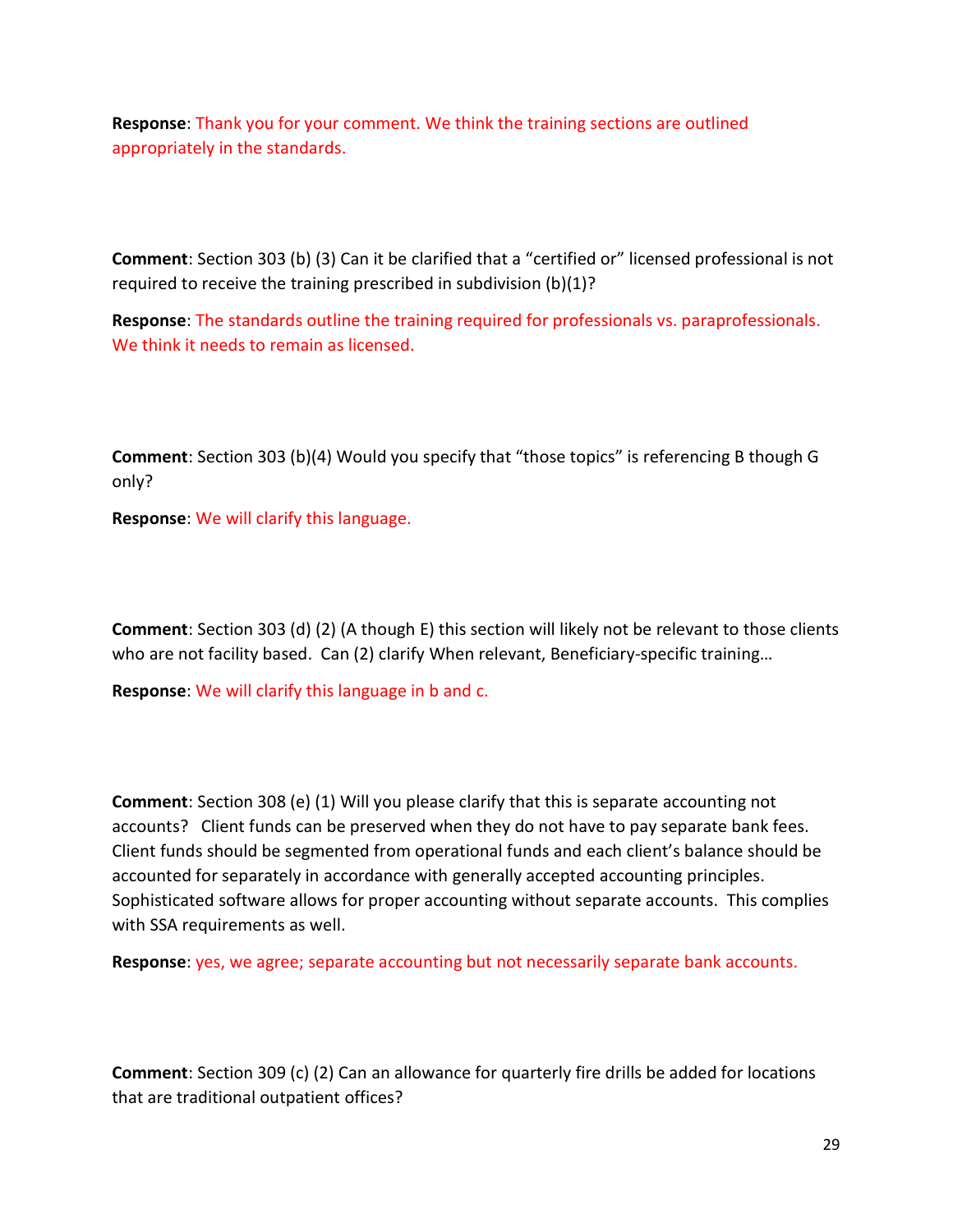Response: Thank you for your comment. Quarterly fire drills are best practice to ensure the safety of the beneficiaries.

Comment: Section 310 (b) (1) Can a known be added before …infectious disease…?

Response: We will clarify this language.

Comment: Section 401 (b) (21) Can this language be expanded to allow for smoking in designated or approved smoking areas?

Response: This language has been amended.

Comment: Section 602 (c) (1) Can language be added so this reads …be signed or authenticated electronically…?

Response: Electronic signature is fine.

Comment: Section 603 This section seems to reference commercial transportation rather than the use of a personally owned vehicle. Is this correct? If so, can that be stated?

Also, it seems that compliance with Medicaid Regulations for transportation should be an option here as well. Can the manual reflect compliance with either the CSSP manual or the Medicaid Transportation regulations?

Response: It isn't commercial vs. personal vehicle. The trigger is whether a CSSP is providing the transportation, however they choice to do so, the standards then apply. This is consistent with Medicaid transportation.

Comment: Section 702 (a) (2) Can the report submission be within 48 hours or the next business day for situations that arise during a holiday or weekend?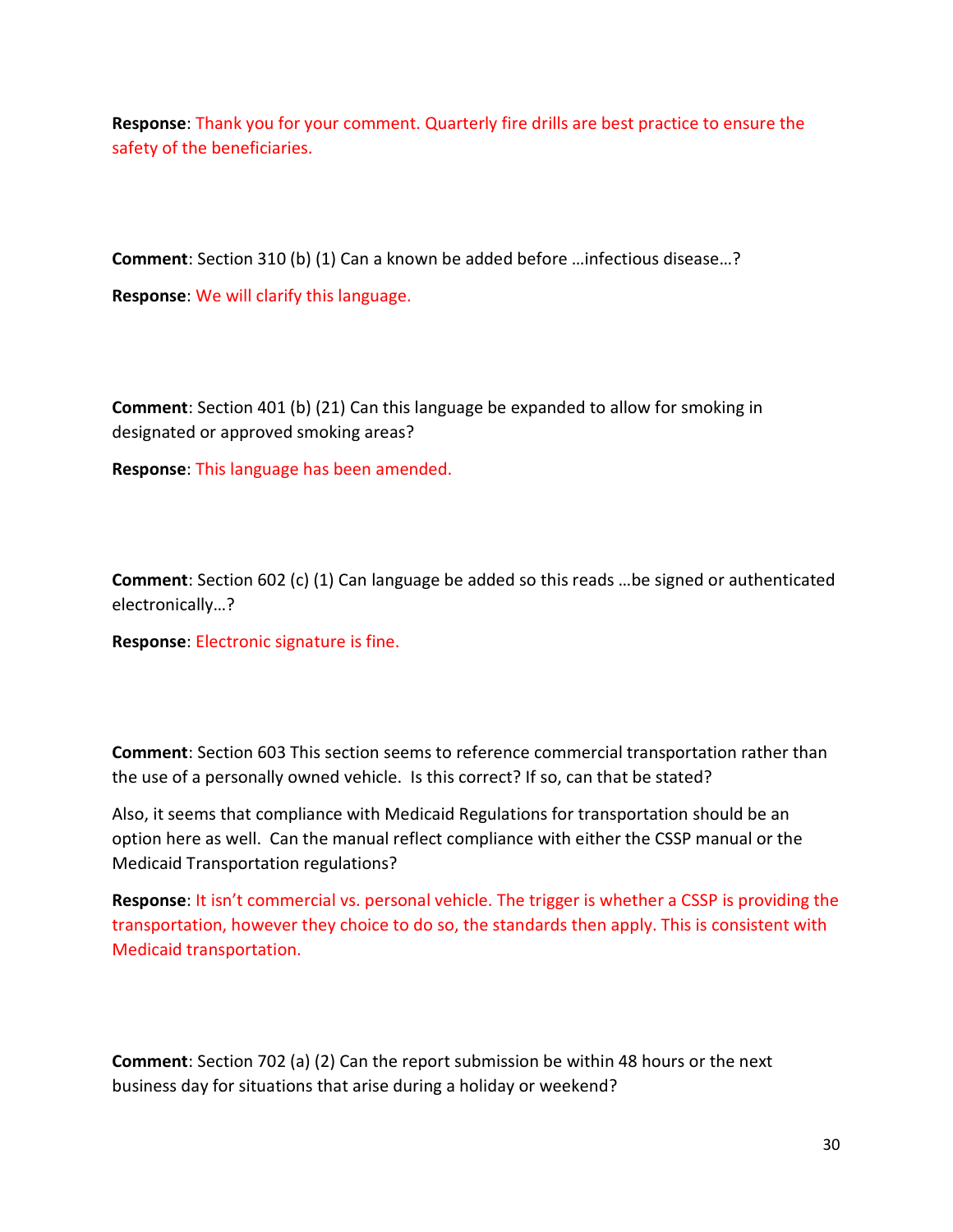Response: no, thank you for your comment.

Comment: Section 703 (a) Can you insert substantial before injury? Response: no, thank you for your comment.

Comment: Section 801 (a) (2) (A) Can the word "reasonable" be inserted before monitoring? Response: no, thank you for your comment.

Comment: Section 801 (c) Can language be added that clarifies the CSSP will be informed in advance of these third parties, clarify credentials will be provided to the CSSP and outline what the feedback loop is from the CSSP to DHS?

Response: A contractor would be acting on behalf of DHS and would follow these standards.

Comment: Section 803 (a) (2) (A) Can this language be clarified? …provide voice to voice notice to the CEO and Compliance Officer …

Response: The language requires immediate notice and does not specify a format or medium for doing so. See section 301(b)(1) as well please.

Comment: Section 807 Can language be added to specify timelines and recourse the CSSP would have if suspension or revocation of licensure occurs? (Subdivision 10?)

Response: Subdivision 10 outlines the appeals process.

#### Shari Willding, LPE-I, Administrator, Methodist Behavioral Hospital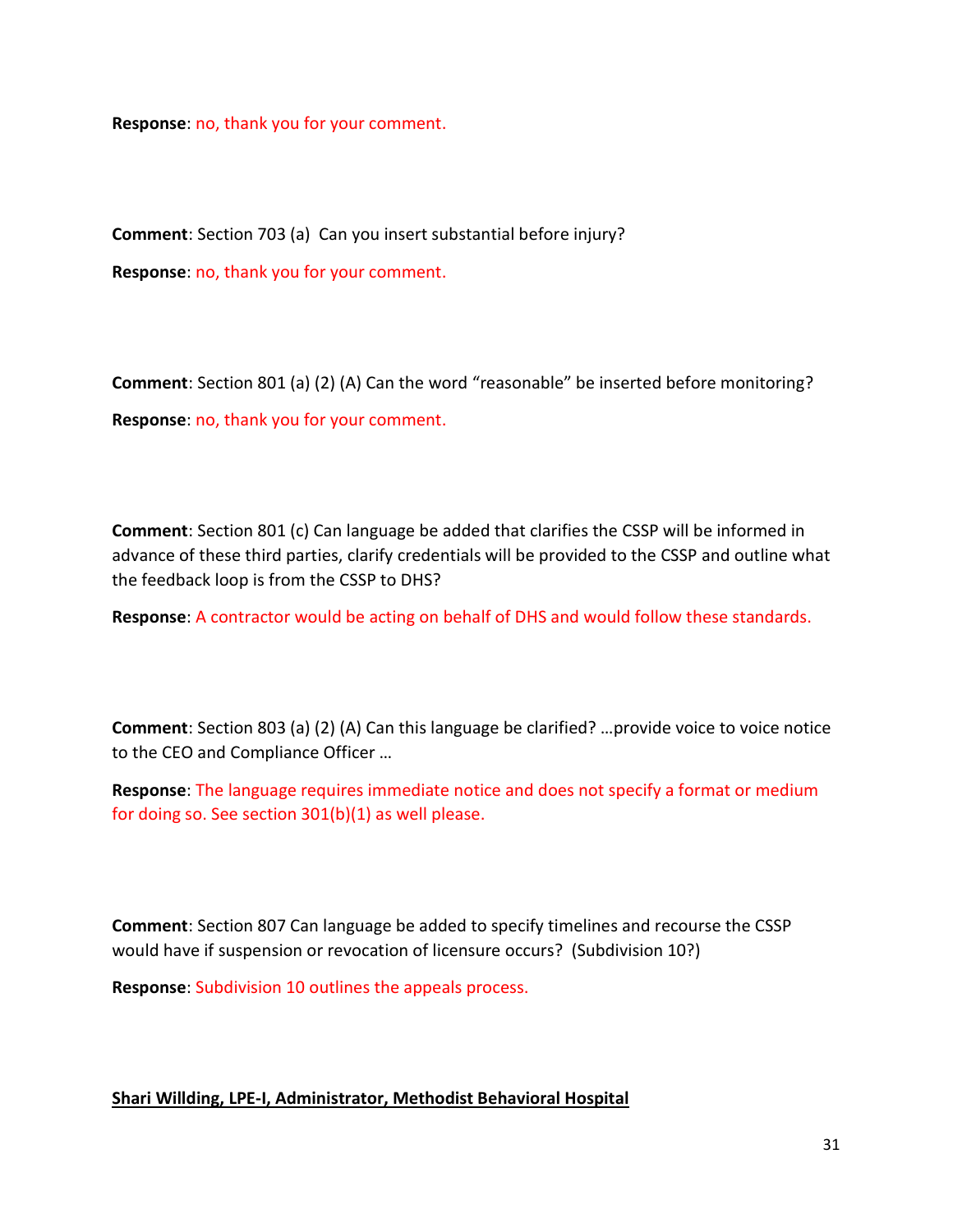Comment: The proposed manual is geared toward Developmental Disability Services without much consideration to the needs and requirements of Behavioral Health.

A beneficiary must have a behavioral health diagnosis and be independently assessed as Tier 2 or 3 and be on waiver to be eligible for CSSP. Therefore, the expectations of the Behavioral Health Services should be consistent with standard industry practice and more closely aligned with the expectations of the Behavioral Health Agencies, anything else is substandard and irresponsible.

The manual, as proposed, doesn't afford quality or responsible Behavioral Health care for this vulnerable population, as intended. More attention and diligence (with collaboration from providers) is needed.

No direct care provider training is outlined to meet behavioral health standards (similar to that of QBHP initial and ongoing training), nor are any documentation requirements clarified.

Bachelor's level individuals work under the guidance and supervision of the therapist, however, there are no therapist services under this provider type. This provider type is seemingly allowing bachelor's level individual work autonomously.

 Treatment planning indicates bachelor's level practitioners are completing these however, in Behavioral Health, the therapist and physician drive the treatment planning and the bachelor's level practitioners carry out the plan, accordingly.

Response: Thank you for these comments.

Comment: By all accounts, it is being stated and reported that this provider type will allow providers to serve dual diagnosis population under one certification. It does NOT. There is no master's level therapist services or substance abuse services incorporated into the CSSP certification. However, the proposed manual does require "three professional encounters". This is not defined nor is there the provision to bill for these services under CSSP. Furthermore, in the response to question #91 (CSSP questions and answers 9.21.20) it is stated that "it will be billed as it is today". If therapy services are not covered under this certification, retention of both certifications is necessary to bill for the services required. This provider type may allow a provider to provide service to this very limited population, however, for most providers to expand into this provider type, they will still have to retain existing certifications.

Response: We disagree. The enhancement level of CSSP allows clinical services under this one certification type for Therapeutic Communities, Community Reintegration, Adult Day Rehab, and Mobile Crisis. Professional service encounter is defined in 103(x), as well as a medical encounter.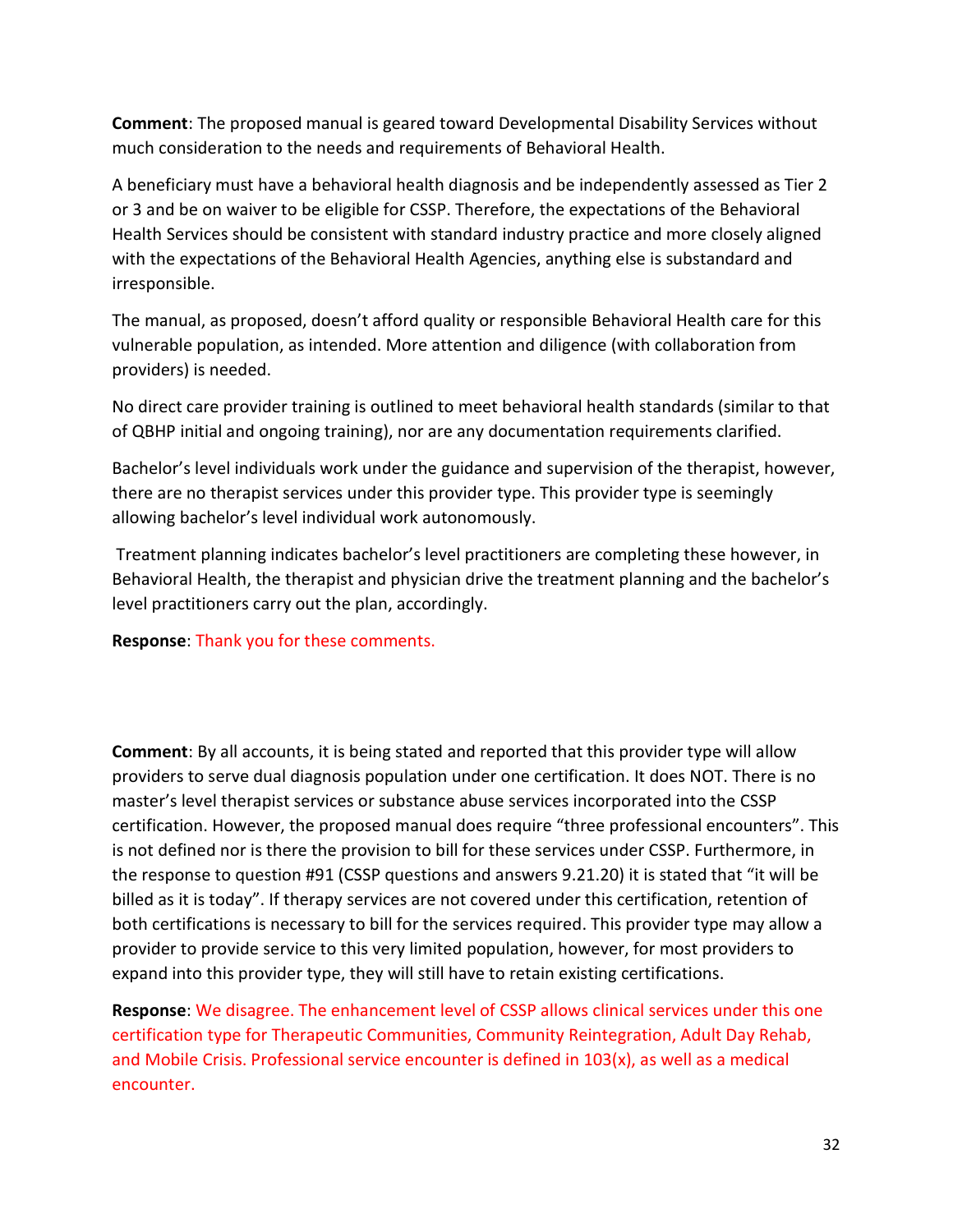#### Comment: Reimbursement:

While the rates are determined by the PASSEs, what is the structure of billing for services? DD and BH bill very differently. What will the structure of billing for services look like and what is the expected role of a beneficiary's SSI?

Council on Quality Leadership (CQL) accreditation is not to the same standard as CARF, COA and TJC. CQL does NOT have accreditation for Behavioral Health services, specifically. Therefore, this should NOT be an allowable accrediting body.

To clarify the response to question #99 in the CSSP Questions and answers 9.21.20, "it is not our intention to have all services accredited. The requirement is that the provider must be accredited in a related field." Why would a provider not be required to be accredited for the services they are providing? This would allow for substandard care to a vulnerable population.

Response: If the beneficiary is in a PASSE, yes, the provider can negotiate an individual rate. Some beneficiaries under the ABSCI are still fee for service. All services under this provider type have existing codes and fee schedules. Those are currently not changing. Thank you for your comment on accrediting agencies. You are free to utilize any of the accreditations listed in the standards. It is not our intention to mandate all services be accredited; the topics are usually bundled into like topics under accreditation—we expect the provider to get an accreditation in services appropriate for IDD and BH.

Comment: In question #52, CSSP Questions and answers 9.21.20, the response indicates: "Under CSSP, the direct worker under this provider type is combining the IDD DSP and the BH QBHP; however, in the definition section, we outline minimum educational and training requirements; for high school diploma/GED levels, the training is 12 hours. For college degreed employees, the training is 24 hours because we are expecting higher educated staff to complete a higher level of service consistent with the service descriptions and rates that are already in place." A college degreed individual is requiring more training than a non-degreed individual, but in the services outlined, there is no distinction between a degreed individual's services and the non-degreed individual's services. A degreed individual does not constitute a licensed individual.

Response: We clarified this language in the version out for public comment and promulgation.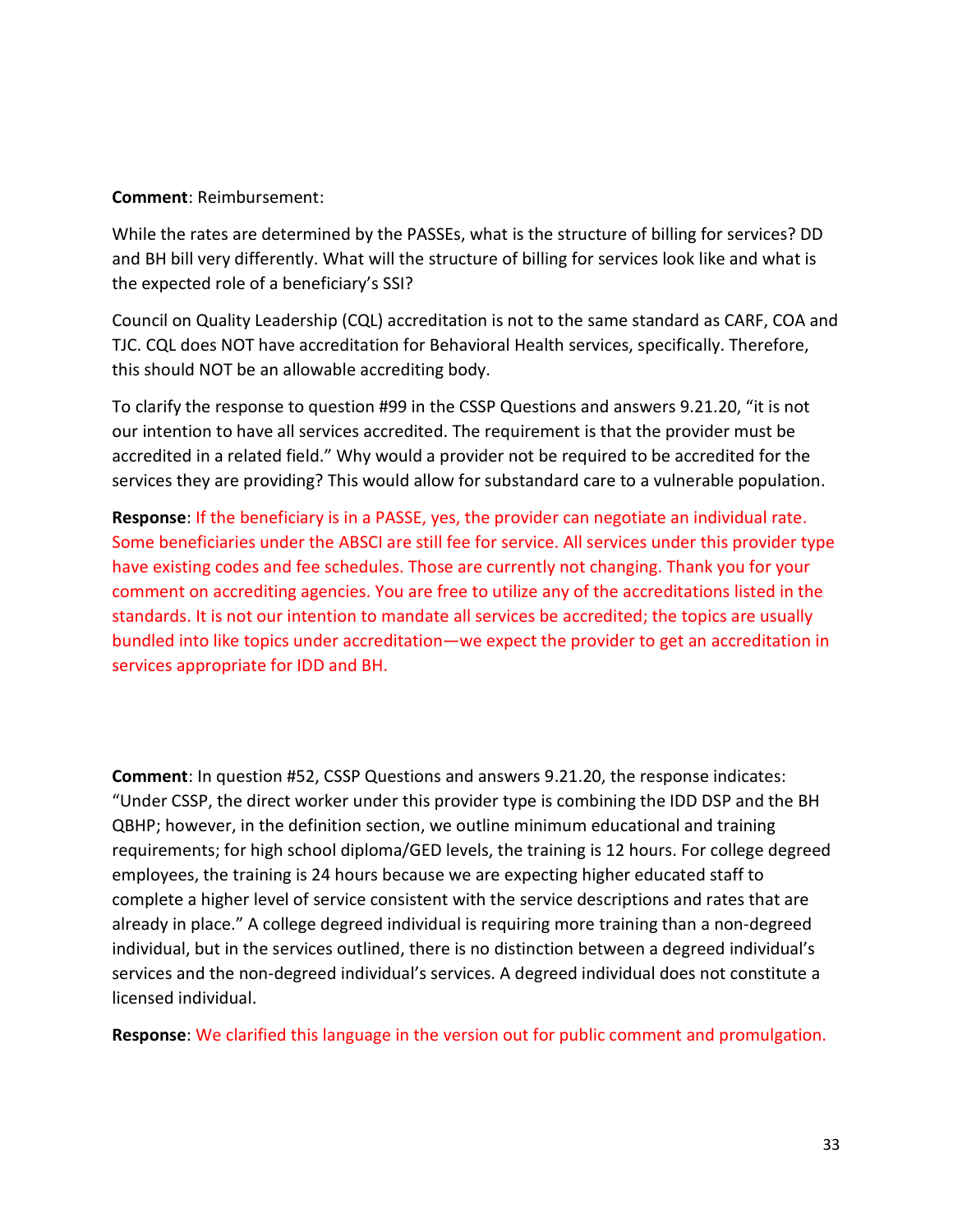Comment: Was there early Behavioral Health and Developmental Disability provider collaboration in developing this proposed provider type? If so, how was this communicated to providers during development to offer collaborative insight?

Response: We have been working with providers for the last 2 years and did extensive outreach prior to formal public comment.

Comment: Why is the population to be served limited to those on waiver? Shouldn't these support services be available to all those with Developmental Disabilities to alleviate the need for more

supportive care as adults? Specifically, if a child is tiered 2 or 3 under BH and has a DD diagnoses, why wouldn't they qualify for the least restrictive (Base Level) of these services?

Response: We believe you are referring to those on the CES Waiver waitlist. Under the PASSE model, services may be provided to those members if in their PCSP. Also note that many may be dually diagnosed and placed in that rate cell under the PASSE.

Comment: Can a Behavioral Health Agency, who chooses not to seek CSSP Certification, see dually diagnosed individuals, if that is the client/guardians' choice?

Response: yes.

# Rusti Holwick, LPE-I LADAC AADC, Chief Executive Officer , The Guidance Center Comment: Good afternoon all:

I hope everyone is well and having a great Tuesday! Marla mentioned you asked for our ideas on Community Re-integration. Here are our thoughts on the manual:

Public comments for CSSP Manual

Mobile crisis are allowable under OBHA. Will mobile crisis for dually diagnosed still be allowed as only OBHA provider type?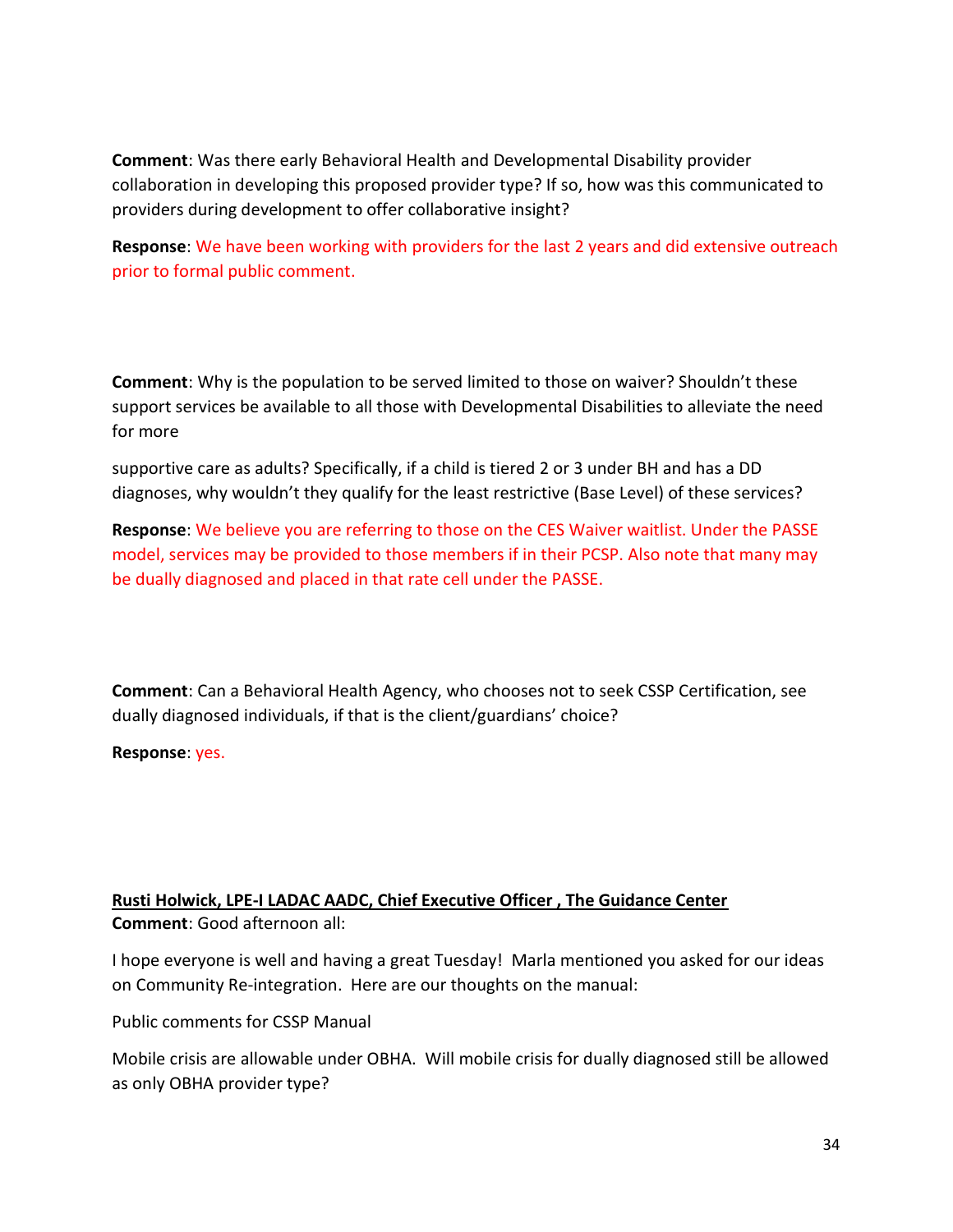Response: yes. No changes to OBHA.

Comment: Page 10 (1) and (2). These statements specify these standards versus accreditation standards. My question is if we hold both OBHA and CSSP provider types and have programs in each, will there be conflict in the standards? It would be helpful for the requirements and standards to match more closely in the case we both provided Mobile Crisis or Community Reintegration, the standards might more closely align. The CSSP manual standards are far more prescriptive.

Response: It is the choice of the provider whether to have a CSSP and an OBHA license if the only services you wish to provide fall under CSSP. You can choose to remain only an OBHA and provide the services under those standards. The goal of this provider type is to better provide a continuum of care of home and community-based services for the beneficiary.

Comment: Crisis Prevention Intervention (non-violent crisis intervention) (CPI) training needs to be required.

Response: You are free to use any additional training and most likely, your accreditation will require a crisis intervention training curriculum.

Comment: Maintaining screens on all windows and doors can become costly and a burden with youth.

Response: Thank you for your comment. Section 401(b)(11) and (12) outlines this standard and it is for ventilation.

Comment: Not sure a safety alarm in vehicles is needed when staff-to-client ratios are appropriate in transport. That's additional modification and cost that seems unnecessary with regular minivans and vans for transport.

Response: We disagree.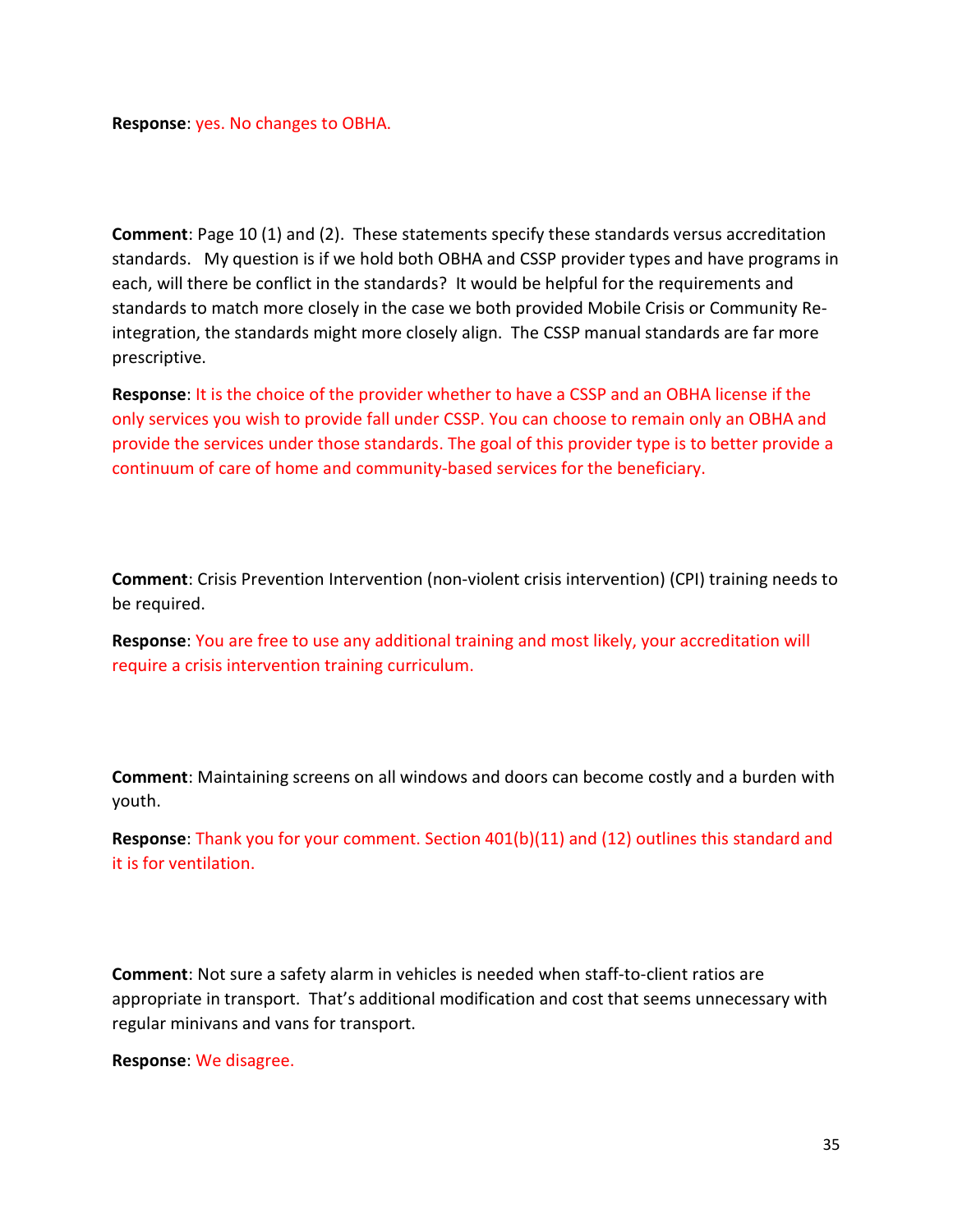#### Comment: Page 44. Community Re-integration.

The requirements seem okay here with the exception of #2. The prescriptive manner of the requirements in item #2 seems to interfere with the mission and purpose of the program.

Response: This is intensive level service paid on a daily rate. Minimum service requirements are appropriate.

Comment: As you know, having not often received the appropriate support, parenting, and guidance, these children become "institutionalized," unable to care for themselves and maintain in a lesser restrictive environment. In community reintegration, adolescents who are in DCFS custody who have been in facilities will have an environment to help them to transition out of these higher level of care facilities and into foster and adoptive homes or otherwise in the community. It is our mission to turn patients into citizens. Previous facility placements have not been designed or meant to raise children and these children do not get the proper guidance that they require in order to be successful adults. Without the proper guidance, resources, and support, they are destined to walk down a path of destruction with little hope for a successful future.

Unlike other group "home-like" settings, Fostering Change, a community re-integration program is a therapeutic group "home-like" environment with a therapist assigned to each resident to provide intensive outpatient therapeutic services. Each employee is also a Qualified Behavioral Health Professional (QBHP) and consistently provides independent living skills and behavioral interventions to each resident. This therapeutic environment allows for residents to have an appropriate transition into the community, provides the necessary guidance to develop needed independent living skills, and helps to create and maintain a support system that benefits the youth for years to come. Therefore, we would suggest a statement that reflects the mission, goal and intent with greater flexibility as to how "intensive" plays out in a day for each unique youth. This paints a very different lens of intensive than our counterparts of institutions define intensive services. The goal is to move away from service structure to home and life adaptation models and move away from being institutionalized. Crisis intervention is heavily utilized day-to-day, support and guidance and de-escalation as well as problem solving.

During the school year, most of these children are in a public school setting. The day, aside from the challenge of waking up and getting themselves prepared to get on a bus or be transported to school (a challenge in itself), is a 7:30am-3:30pm day in a school setting. A therapist goes to the schools to provide therapy, as well as on-site; QBHPS as well. This leaves a transition time from 3:30pm-4ish for youth to settle in from their day. That leaves the evening for group, other supportive life skills, dinner, homework, and extracurricular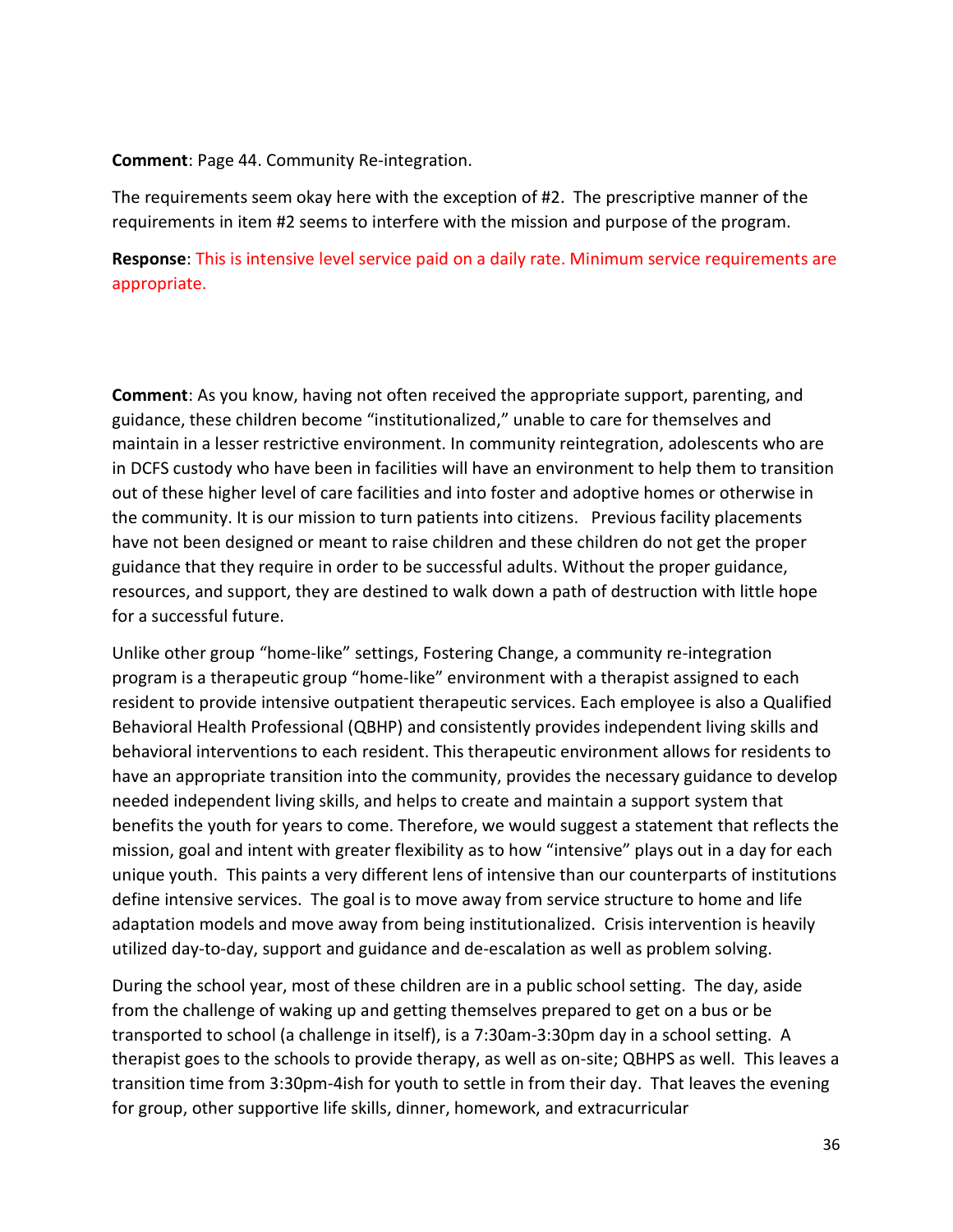activities. Remember we are also helping them engage in activities and other independent skill activities. Would your own child have the time for 20 hours in a structured activity around school in the evenings and on weekends? The day is also filled with transporting youth from school to appointments, visitation, crisis occur heavily and with frequency.

Some thought might be given on the daily logs for youth. Electronic medical record systems make it challenging to enter daily logs on each client in a useful and functional manner. The information might get into a chart, but may not be as functional for the program as a notebook, even an electronic notebook for each shift to learn what has happened, events, issues, crisis, etc on the entire milieu/group versus without having to comb through 12-16 charts when entering a shift.

#3. Assumes there's medical necessity to see a physician for medication monthly. Might consider making this frequency based on the medical provider.

Response: It is frequency based.

# Christy Mathis-Conway, Special Projects Assistant, Mid-South Health Systems, Inc, **Administration** Comment: .a.2 pg. 13

Clarification is needed on the requirement "enough employees onsite to supervise beneficiaries in a CSSP location". Does that mean "on the floor" or in the building?

Response: They need to be located in a place where they supervise and monitor beneficiaries.

# Comment: 302. f.1 pg.14

Having to list all individuals on shift in the daily note would be very difficult with call-ins, etc. In most facilities we maintain a schedule of employees to work. But the only way to reconcile who actually covered would be to compare via our timekeeping system. Would our schedule and timesheet records count toward this requirement?

Response: yes, there is no specific format required.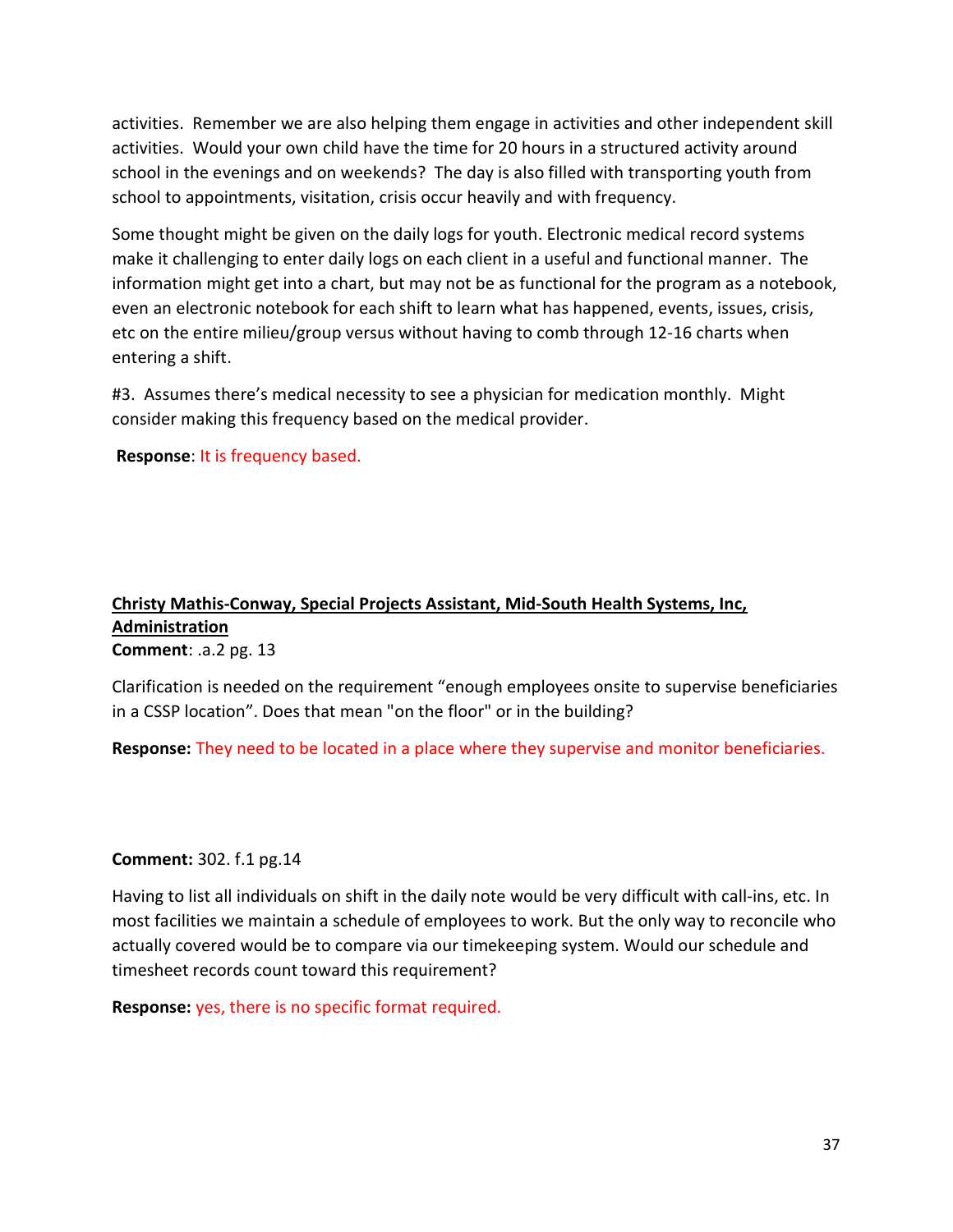Comment: 302. f.2 pg.14

It is not clear why shift days and shift times must be documented on the staffing notes. The staffing may include people from different shifts when working with residential programs.

Response: We need to know which staff were present, on which days, and at what times.

Comment: 302.g.2 pg. 15

Please provide further guidance in regards to this requirement if the agency uses Telehealth providers; the requirement states "a licensed medical professional must respond onsite in person if needed'.

Response: This question was answered previously above.

#### Comment: 305. b.3 & 14 pg.18

The requirements states that the beneficiary's telephone number and email address is required. It further states that "email address of the beneficiary's legal guardian or custodian" is required. Not all clients have email addresses. We have tried to obtain them in the past without much success. Should this be required? Setting up client emails could be a useful activity and even work as a part of an intervention. If this is required, can it be amended to an item that we can mark N/A in the event they are in a secured program?

Response: We will clarify the language to include "if available."

#### Comment: 310.a.2 pg.23

More information about how PPE is required as a result of COVID. Can more specific language and directives be provided?

Response: DHS follows the guidance of Arkansas Department of Health which changes depending on the issue and nature of the facility so it would not be helpful to include specifics in these standards.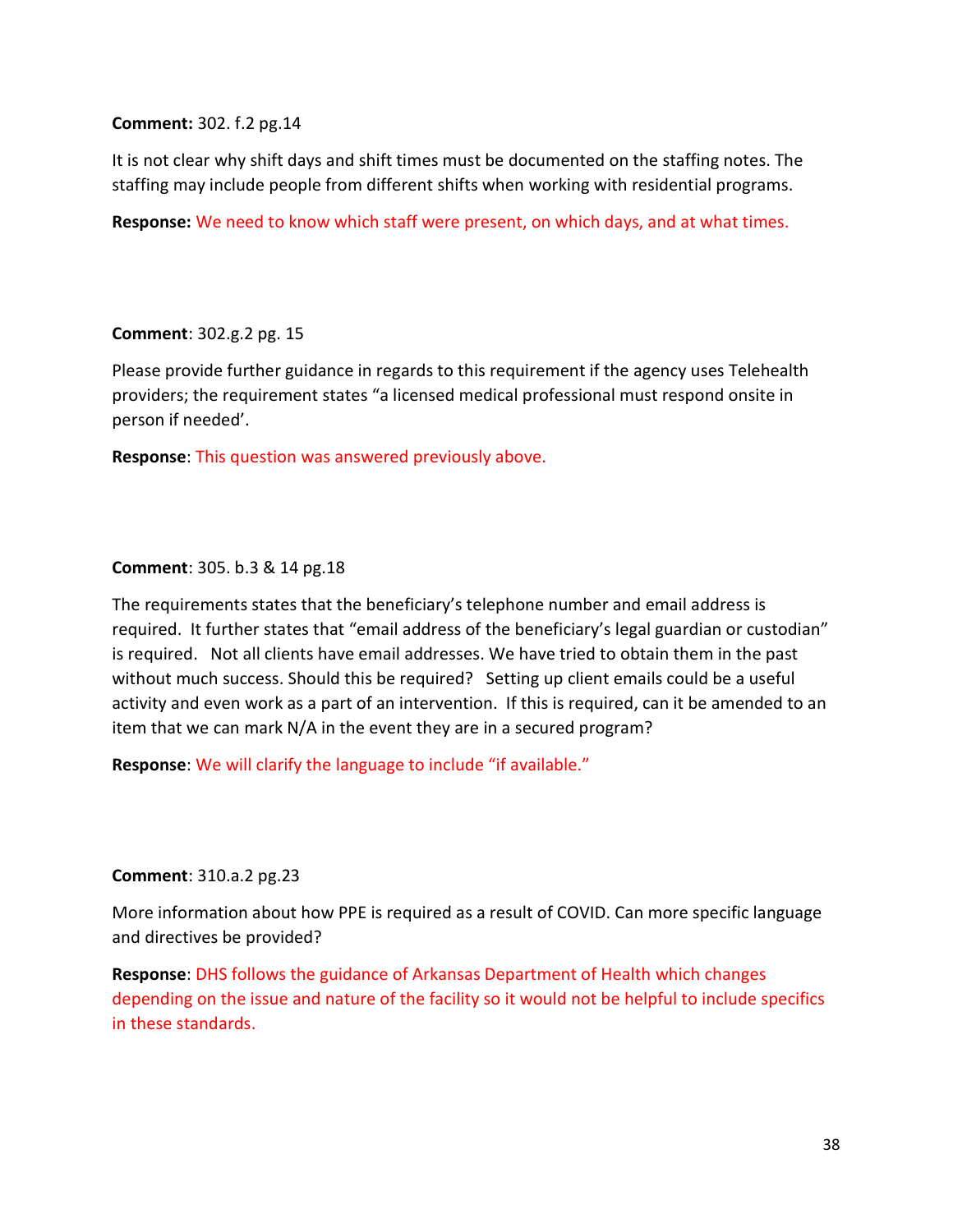Comment: 401.b.17 pg. 27

Emergency power systems should not be required for rehab day facilities which are not residential locations. This should be moved to Section 402 Residential Requirements.

Response: Thank you for your comment. Physical plant requirements for the enhanced CSSP are best practice and ensure the safety of the beneficiaries.

Comment: 601. b.6 pg. 31

More clarification is needed on this requirement. What are indicators for the necessity of increased or decreased ratios? If something happens that causes the client to need closer monitoring, would the treatment plan need to be updated with each occurrence?

Response: yes.

Comment: Is this requirement with regards to increased attention due to a crisis (i.e. 1 to 1 monitoring, 15 minute checks, etc.)?

Response: no, any time there is a change not necessarily just crisis.

Comment: 603.a.2a-b pg. 33

More clarification is needed on these requirements. Is this necessary as rehab day programs have daily sign-in and sign out sheets? Should the current logs be modified or expanded to include all of the required information?

Response: You can expand your sign in and sign out to meet the requirements of arrivals and departures. We do not mandate any formats for the documentation requirements under these standards.

Comment: 603.b pg. 33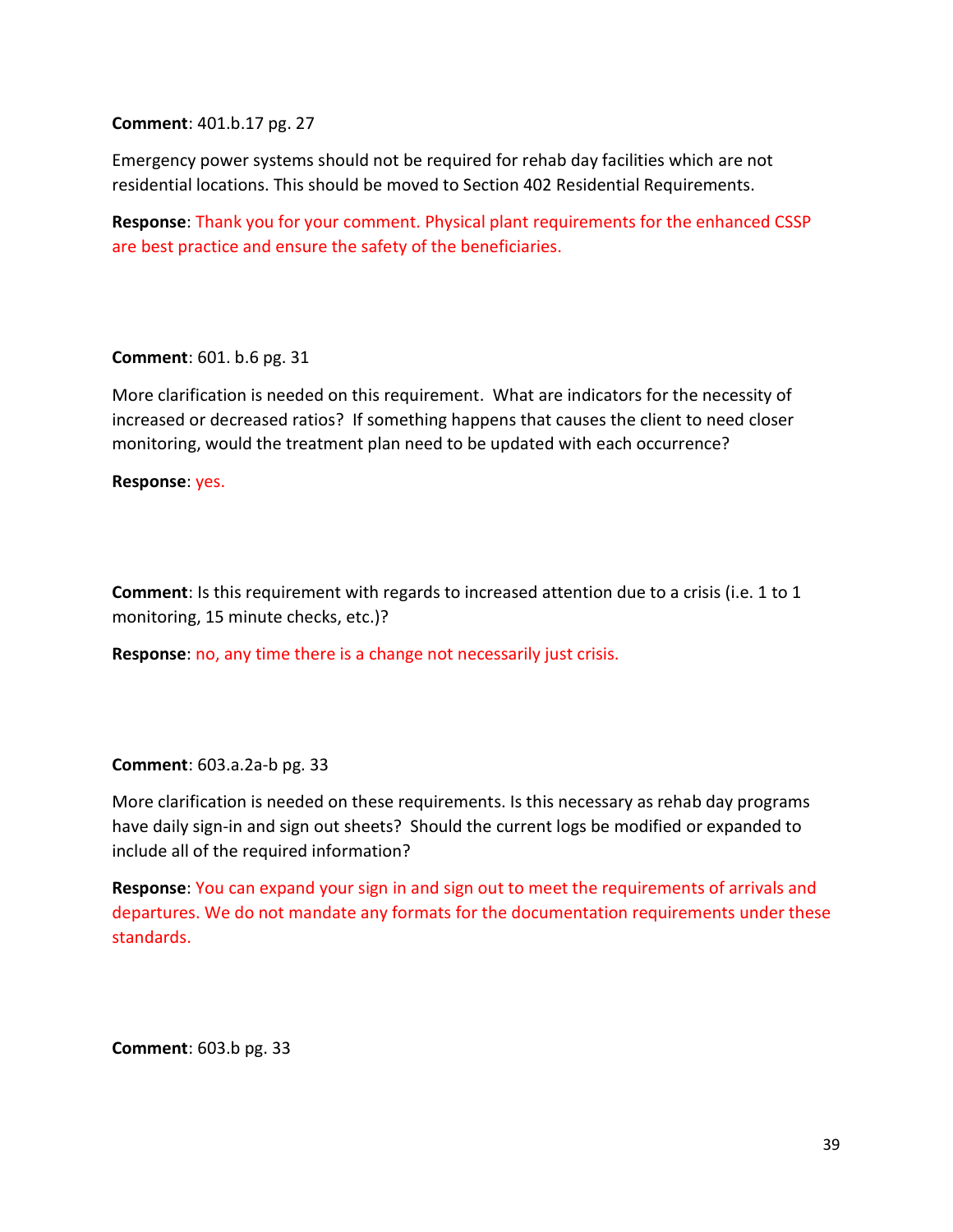CSSP providers should be able to adhere to Medicaid Transportation requirements or these requirements but not both.

Response: All beneficiaries served under CSSP have tiered at a II or III for IDD or BH and are receiving high levels of support. The transportation service safety measures are consistent with the functional needs of these clients.

Comment: 604 Medications. pg. 33-38

Please clarify if the medication plan is a separate document from the medication log. They both record the same information. Logs captures all the required information and includes administrations.

Response: We just need the information available and do not prescribe the format.

#### Comment: 608.c.5 pg. 45

 The requirement states that "enrichment activities for each beneficiary based on each beneficiary's treatment objectives and needs"; should this be documented in the daily rehab day notes?

Response: We answered this question above.

# Bess Heisler Ginty, Managing Member, Arkansas Healthcare Alliance, LLC Comment: Director Mann,

On behalf of the Arkansas Healthcare Alliance ("Alliance"), I am submitting the below comments, questions and concerns with regard to the proposed Licensure Manual for Community Support System Providers. ("CSSP manual"). As you know, the Alliance consists of over fifteen BH and/or DD providers located throughout the State. The below comments are a compilation of input from those providers.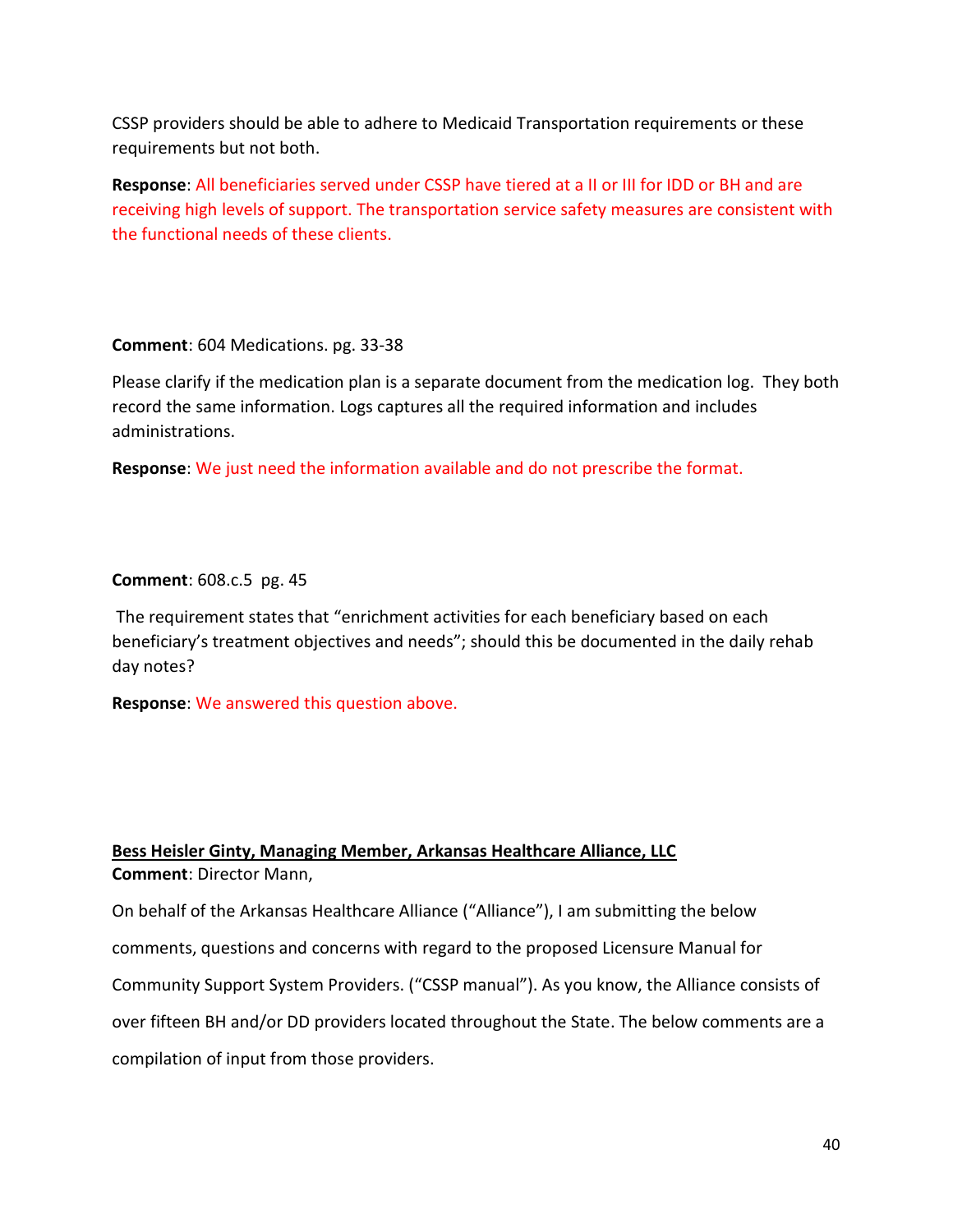$103(p) - ITP$ :

Who has the responsibility for writing the ITP and for how long is it effective.

Response: Under CSSP, we do not mandate the credentials for the person responsible for writing the ITP. At a minimum, the ITP must be reviewed annually or more frequently if services are modified. We will add language stating minimum annual requirement.

Comment: 103(z) 2(A) - Restraint:

Is there a more specific definition of "briefly?"

Response: no, we mimicked the federal definition who also uses "briefly."

Comment: 203. How long does the license last? What is the recertification process? Response: There is no end date to the license. See 203(d).

Comment: 302.(a)1. "A CSSP must appropriately supervise all beneficiaries based on each beneficiary's needs." Is there a specific assessment required to determine those needs?

Response: There is no specific assessment.

Comment: 302(a)2. "A CSSP must have enough employees on-site to supervise beneficiaries in a CSSP location."

Is there a specific setting to which this applies? Does it apply to an outpatient provider setting? What is the specific client to staff ratio?

Response: It is determined by the beneficiary's ITP.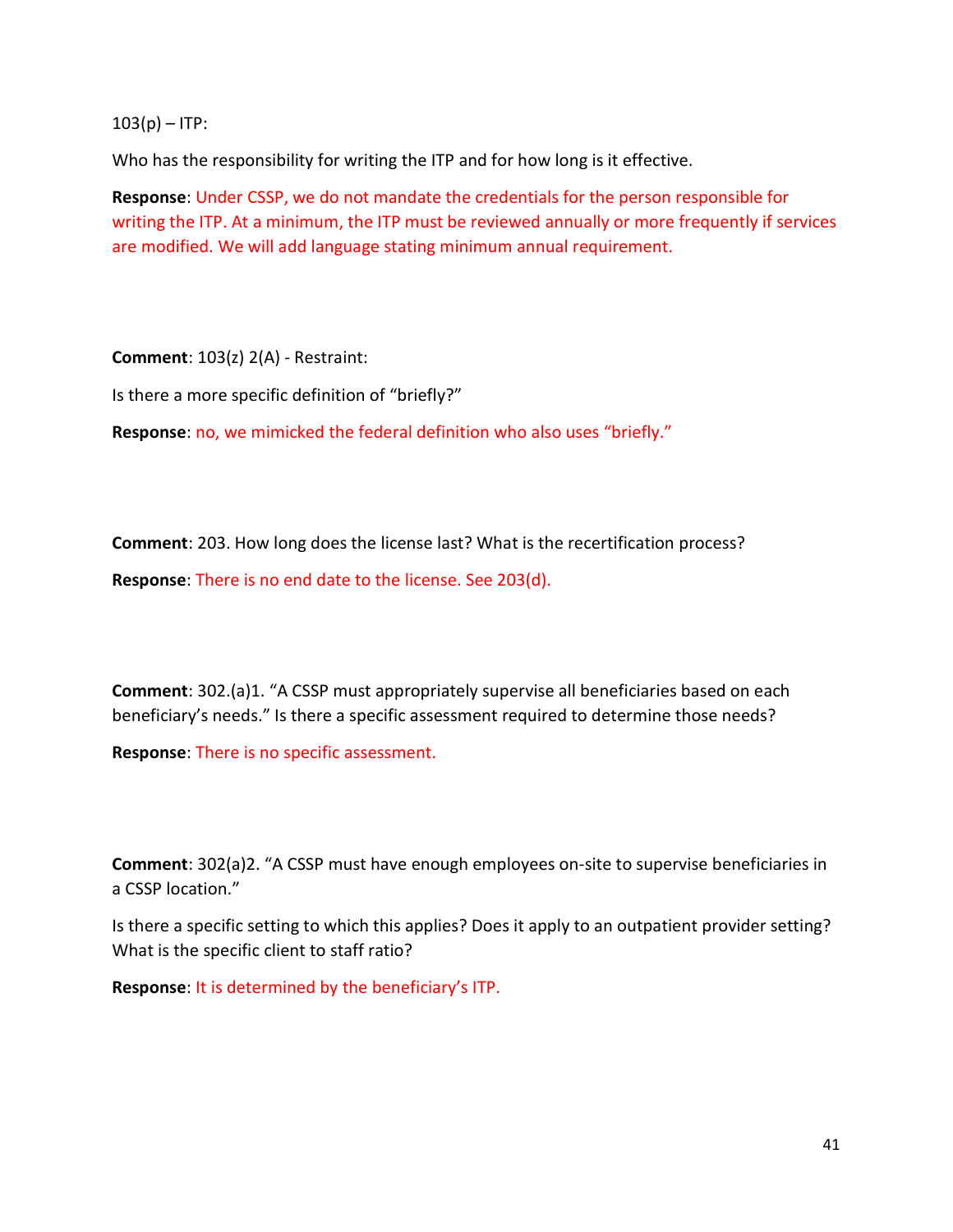Comment: 302(d)1. Is there a frequency required when running backgrounds, maltreatments, etc?

Response: This must be completed in accordance with state statute.

Comment: 302(e)2. "Employees must have at least one of the following": "Two years of experience working with individuals with developmental disabilities":

Shouldn't the experience be inclusive of working with all of the populations being served? It should include experience with behavioral health and/or intellectual disabilities? Also 2 (two) years should be recommended. Often,, 2 years is not possible when trying to find coverage for this population.

Response: The version out for public comment does include BH OR IID under this section.

Comment: 302.(f)1 and (f)2. Employee staffing: This requires clarification. Does this cover supervision, case consultation or something akin to a nurse before a shift change? Or is this like a progress note for BH?

Response: no, this is not a progress note. These requirements pertain to who is working and the shift they are working.

Comment: Section 308(d)1 – Would we have to buy software or an additional module from Credible to be able to maintain financial records for our beneficiaries?

Response: That is a business decision. We require that the records are maintained, and appropriate accounting practices are followed.

**Comment:**  $502.(c)2 - Does this require that the benefitiary, upon discharge, be provided with a$ copy of his/her entire record at provider expense? Can you define service records? Additionally, providing all documentation causes concerns in the BH world because typically we do not release records that could be detrimental to the clients well being.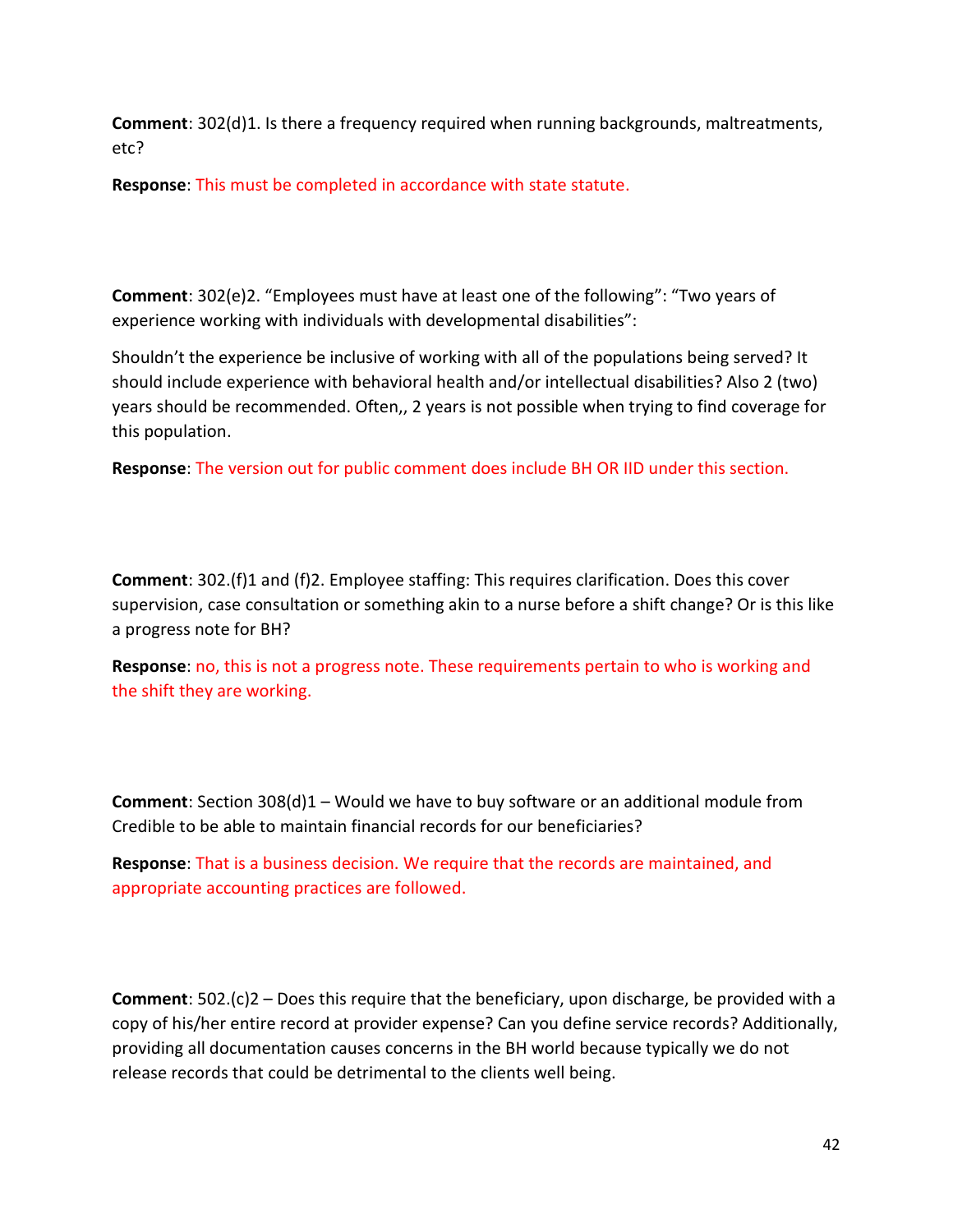Response: We will clarify to add that the beneficiary should be provided a treatment summary, the current ITP, current medication log is applicable and other records as requested by the beneficiary in compliance with clinical discretion as allowed by law and your accrediting agency.

Comment: 502(d) – This is a massive issue. In the DD world, it makes more sense that the provider is responsible for the health, safety and welfare of the beneficiary until transitioning to a new service provider. This does not work in the outpatient BH world. Clients are noncompliant, they get off their meds, the overtake their meds and we fire them, they use illicit drugs, etc. We cannot force them to have services and once we discharge the client we should not be held liable. We need more parameters around exits and transitions. Accreditation agencies have transition requirements that we could mimic.

Response: We will clarify language to state: All transition services were offered and proof of refusal to participate in transition by the beneficiary or if the beneficiary lacks capacity, by the beneficiary's guardian. With all accreditations, we expect those requirements to be met as well.

Comment: 601 Individualized Treatment Plans

A1 – "Each beneficiary must have an ITP that covers each HCBS service that it provided." – At what time must an ITP need to be completed and how often does the ITP need to be updated or reviewed?

Response: As far as completed, if the beneficiary is in a PASSE, it is likely the treatment plan will be requested for service payment and PCSP development/modifications. In 601(b)(9) requires a schedule for when the ITP will be updated.

Comment: B6 – "The minimum employee-to-staff ratio…" - What is the employee-to-staff ratio? Is this required for outpatient services or just residential? Is the ratio different depending on the service being provided? This is not language used in BH. Maybe this can be answered in Q/A.

Response: This is based upon the beneficiary's ITP.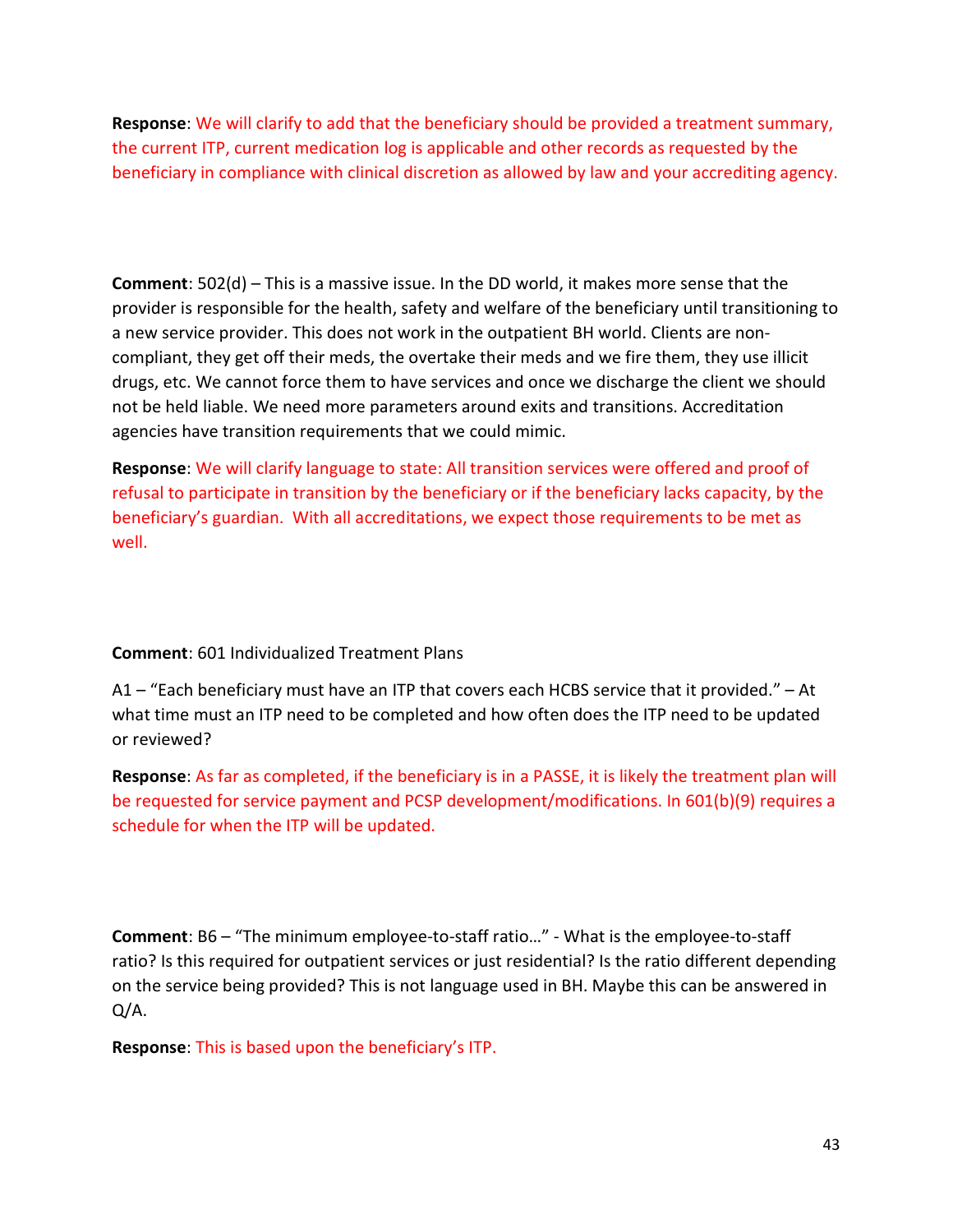Comment: B7 – "…including if applicable the name and physical address of the place of service." – Does this mean that the ITP has to have each location that the service maybe provided? What if a service is provided at a place note listed (for example the client transfers to a different school or moves)?

Response: This question was answered above.

Comment: B9 – "The schedule for completing re-evaluations of the beneficiaries' condition and updating the ITP." – Is this a set time frame or at the providers discretion? Individual basis, agency time frame or is the time frame being established otherwise?

Response: This question was answered above.

Comment: ITP: Will there be 2 separate ITP - MTP required for the population – one for Counseling Level Services and one for CSSP? If so, how do our EMRs handle that? Why would the PASSE pay the same provider or different providers that? What licensure signs on the MTPs/ITPs? How do we distinguish services provided by the two provider types? Who orders the service modalities? What is the role of the licensed therapist or psychiatrist?

Response: This provider type requires an ITP. We are focused on services being delivered under the CSSP provider type. These are HCBS services so no prescription requirement under the standards (the PASSEs may have individual requirements). A therapist or psychiatrist can be utilized in accordance with the beneficiary's ITP.

Comment: 602 Daily Service Log:

Can using an EMR / progress note be an acceptable alternative to a daily service log

as long as it contains the same information?

Response: yes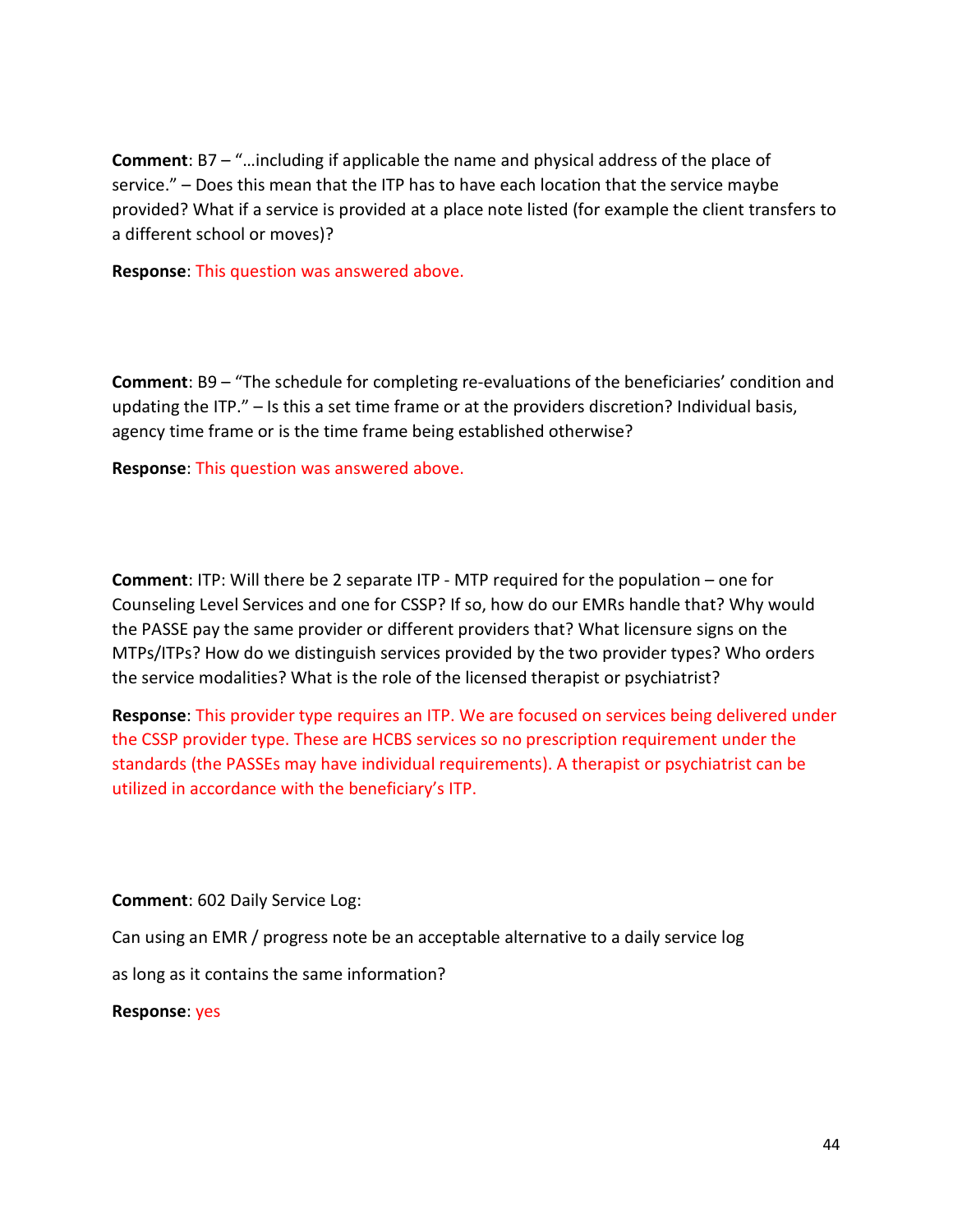Comment: B5 "The relationship of the HCBS to the treatment objectives…" – Does this mean a rational and justification for the functional service?

Response: This question was answered above.

Comment: Section 605 - Who writes a behavior management plan and how is it different than the ITP?

Response: We do not dictate specific qualifications for who writes the ITP or the BMP.

Comment: There are policies and procedures that have to be written for DD services that we do not provide. We have to check with accreditation to see if we have to be certified in different program types under accreditation – as well as paying for these accreditations.

Response: Thank you for your comment. Please note that becoming this provider type does not require you to serve all members nor provide all services. Also, one PASSE has proposed a process for accreditation reimbursement or payment as a community investment. DHS approved that proposal.

Comment: What happens when someone in the DD world is dealing with a client that has psychosis? Who are they supposed to call? Are we saying that they could be our client for counseling level services and someone else's client for CSSP? Who is responsible for the client and the liability factor?

Response: The provider is expected to provide the services in the ITP. What you explained above is exactly why we are moving to one provider type option. Currently, IDD clients are receiving services from a CES Waiver provider and struggle to get connected to an OBH provider for mental health treatment. Liability for the agency providing mental health treatment remains the same.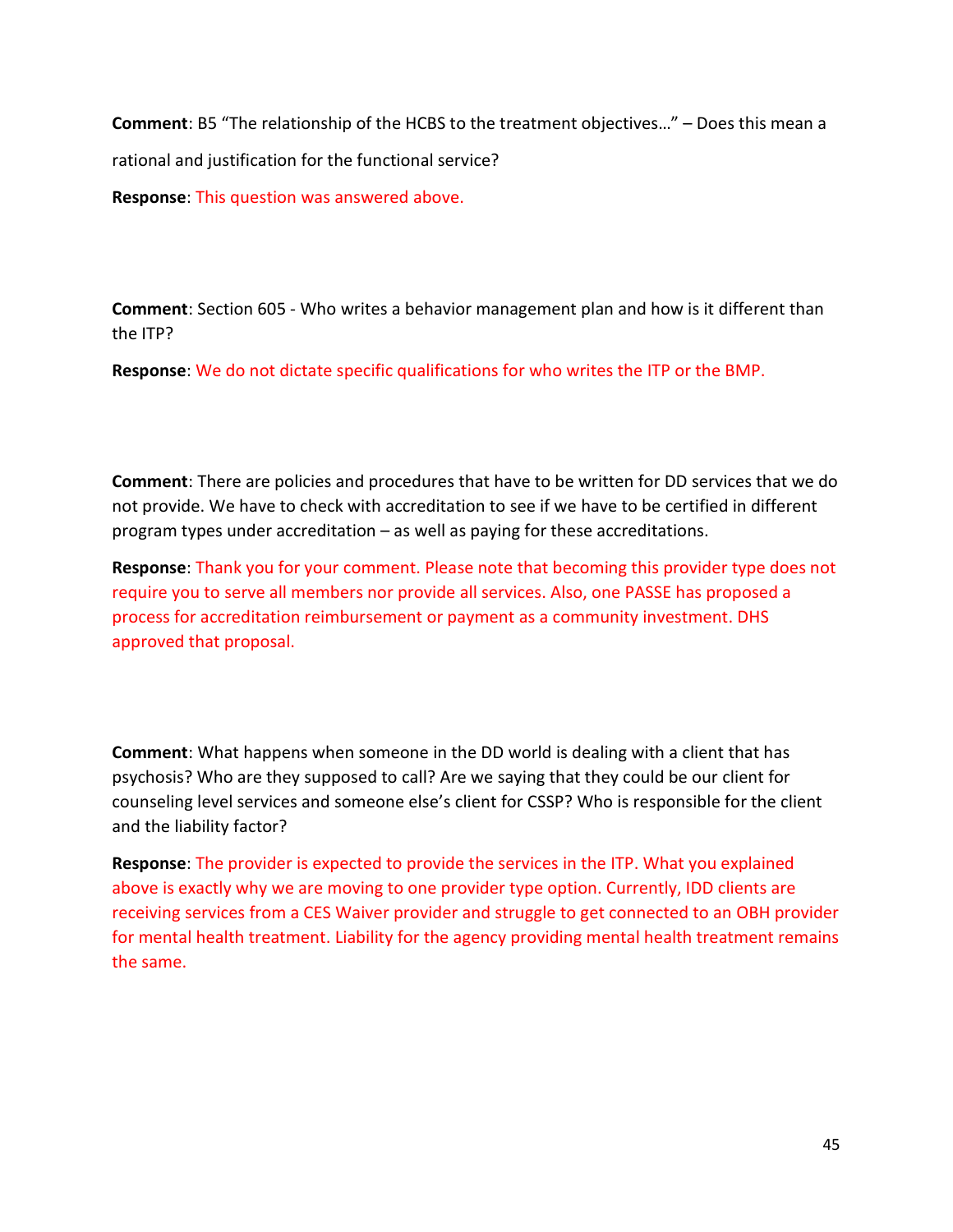Comment: Transportation requirements: Will this apply to BH staff that only transports one client? Thank you for your consideration on these questions, comments, and requests. As always, we are happy to answer additional questions or discuss further.

Response: yes, and this question was also answered above.

# Lindsey Radcliffe, CEO, Morning Star Behavioral Associates

Public hearing held remotely on October 16, 2020 at 10:00 a.m.

Comment: My two questions are regarding in Section (q)(2) and (3) on page 5 of the document where it discusses licensed professional and nonprofessionals. It's my understanding that the State of Arkansas does not have a licensure for board certified behavior analysts, and that you kept the national credential out of a -- you know, as moving forward.

But with that said, the way it is written, it does not 24 allow any ABA services to be utilized in this very important part of the waiver. And I would argue that it is a vital service that will reduce taxpayer burden and also increase independence among individuals with disabilities. So I would humbly ask that you might consider putting BCBA in that language.

And then the second question I have for you is, under the definitions on page 2 Section 103(a), you describe adult rehabilitation, adult day rehabilitation. But there's only one description where it's found where this document covers a multitude of different populations. And I was wanting to understand a more detailed version, and how you guys were going to create specific rules for individuals depending upon their diagnosis. Because it would or would not be appropriate, depending upon the function of it.

Thank you.

Response: ABA is a service available to Medicaid beneficiaries under EPSDT and there is an Autism Waiver. For those reasons, autism services are duplicated under the CES Waiver. However, they are still available for clients on Medicaid. They just do not fall under CSSP. They have a particular Autism provider type.

Adult Rehab Day has a service description that can be found in the ABSCI manual and the PASSE manual. The service is not diagnosis driven.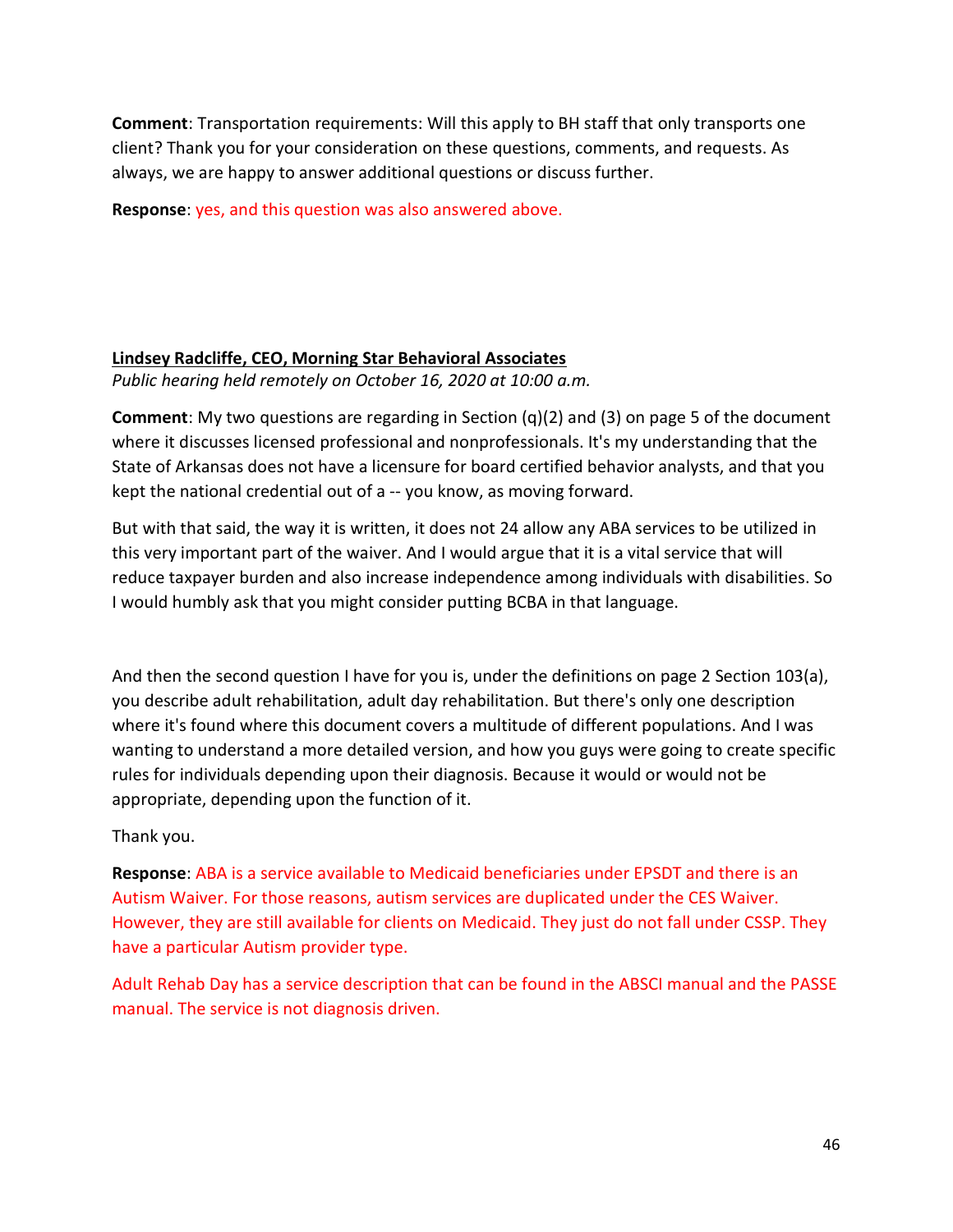# Joel P. Landreneau, Crochet & Landreneau, PLLC, Attorneys At Law

Comment: Dear Sir/Madam:

Please accept these comments regarding the promulgation of the CSSP certification manual in your public comment on behalf of the Arkansas Behavioral Health Private Providers' Association. We are grateful to have the opportunity to address this publication.

Adverse action definition: if action pursuant to Section 803 is an appealable adverse action by a CSSP, does that mean that a plan of correction imposed on a CSSP by DHS or one if its contractors is appealable, since it is listed in Section 803(b)(1) as one of the enumerated enforcement actions? Yes.

Medical Staffing: No medical director is required to oversee HCBS service planning, as is currently the case with companies licensed as Behavioral Health Agencies. In behavioral health, the treatment plan is the prescription for services overseen by a physician. There is no similar requirement in CSSP regulations that governs who is in charge of ensuring that the treatment plan is carried out. This is not a medical model. It is a home and community based model.

This is serious concern. As we understand it, as behavioral health agencies, we will be able to provide services to Tier I clients, as well as to Tier II and Tier III clients. However, unless we get the CSSP certification, our service provision to Tiers II and III will be governed by the BHA certification manual, which imposes a much more detailed list of requirements that are not found in the CSSP manual. Lack of a medical director is but one of these differences. If adopted in its present form, ILP's will be able to serve Tier I clients with their current ILP certification, and ILP's will be able to serve Tiers II and III under the CSSP manual without having to meet the higher standards expressed in the BHA certification manual. ILPs can provide therapy services under CSSP enhanced services if they meet the requirements outlined in the CSSP standards. Any group that meets the requirements can become a CSSP.

The concern is that this will put ILP's at a competitive advantage vis-à-vis BHA's, because BHA's will still have to retain their BHA to serve Tier I, and as a result will have to be governed by its higher requirements. Is this the case? Could a BHA opt to be certified as CSSP and see Tier I clients through that certification, foregoing the BHA certification? We do not read the draft to allow that. The result of this is that BHA's will

be governed by the stricter standards set forth in the BHA manual, while ILP's will only have to meet the ILP requirements to see Tier I's. The question regarding Tier I clients and certifications was answered above.

At a minimum, some of the differences between the BHA manual and the CSSP manual should be narrowed, or else the CSSP manual is a direct threat to BHA's who have to meet higher standards than ILP's to see the same clients.

Response: Answered after each question above.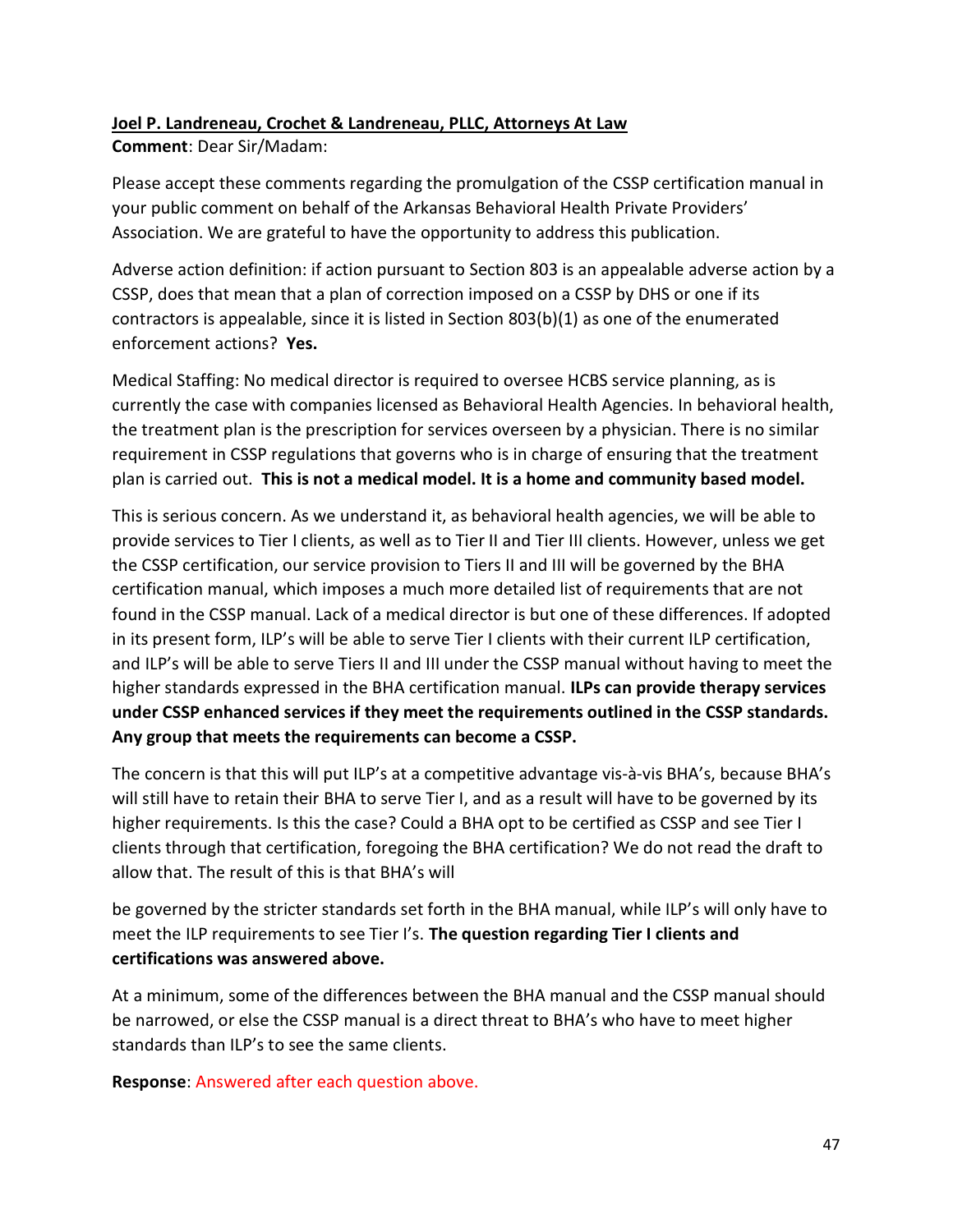Comment: There are other such differences as well:

Service radius: BHA's are subject to a radius of 50 miles. There will be no such limitation to ILP's licensed as CSSP's.

Contemporaneous documentation requirement: There are standards in the CSSP manual which address what has to be documented, but nothing that states when the documentation must be created. The documentation requirement for BHA certification is quite stringent (end of the next business day after service delivery) and BHA's often struggle to meet this requirement. Again, as BHA's will have to continue to be certified under the BHA manual to see Tier I's, this means that BHA's will have to meet a requirement that ILP's licensed as CSSP's do not have to meet.

Training for QBHP's: BHA certification lists detailed topics that must be included in training of paraprofessionals providing home and community-based services. ILP's licensed under the CSSP manual have a noticeably shorter list of topics (Section 303(b)(2)) they must include in training.

Other staffing: There is no analog to the BHA-required staffing requirements for Medical Records Librarian, Grievance Officer, Quality Control manager, and the like. There is no process for use of multidisciplinary teams to review quality control. These are functions that address quality of service delivery, and are burdensome comply with. ILP's licensed as CSSP's will only be subject to whatever is required by their accreditation agency, which, if desirable, ought to be the rule for BHA's as well.

Restraint/Seclusion: There seems to be no physician's approval required to initiate restraint, as is the case with PRTF's. Who has authority to initiate any particular use of restraint/seclusion? The draft does say that restraints must comply with the beneficiary's behavior management plan, but who approves that? Also, Section 701(a)(5) requires incident reporting of an "unauthorized use of restraint or seclusion." Again, who can authorize?

Response: This is a completely different provider type that can provide a select group of HCBS to both IDD and BH Tier II and III. It is not intended to supplant other provider types. This is a business decision.

Comment: Incident Reporting: do verbal threats of suicide, without any overt act to carry out the threat, constitute a reportable event?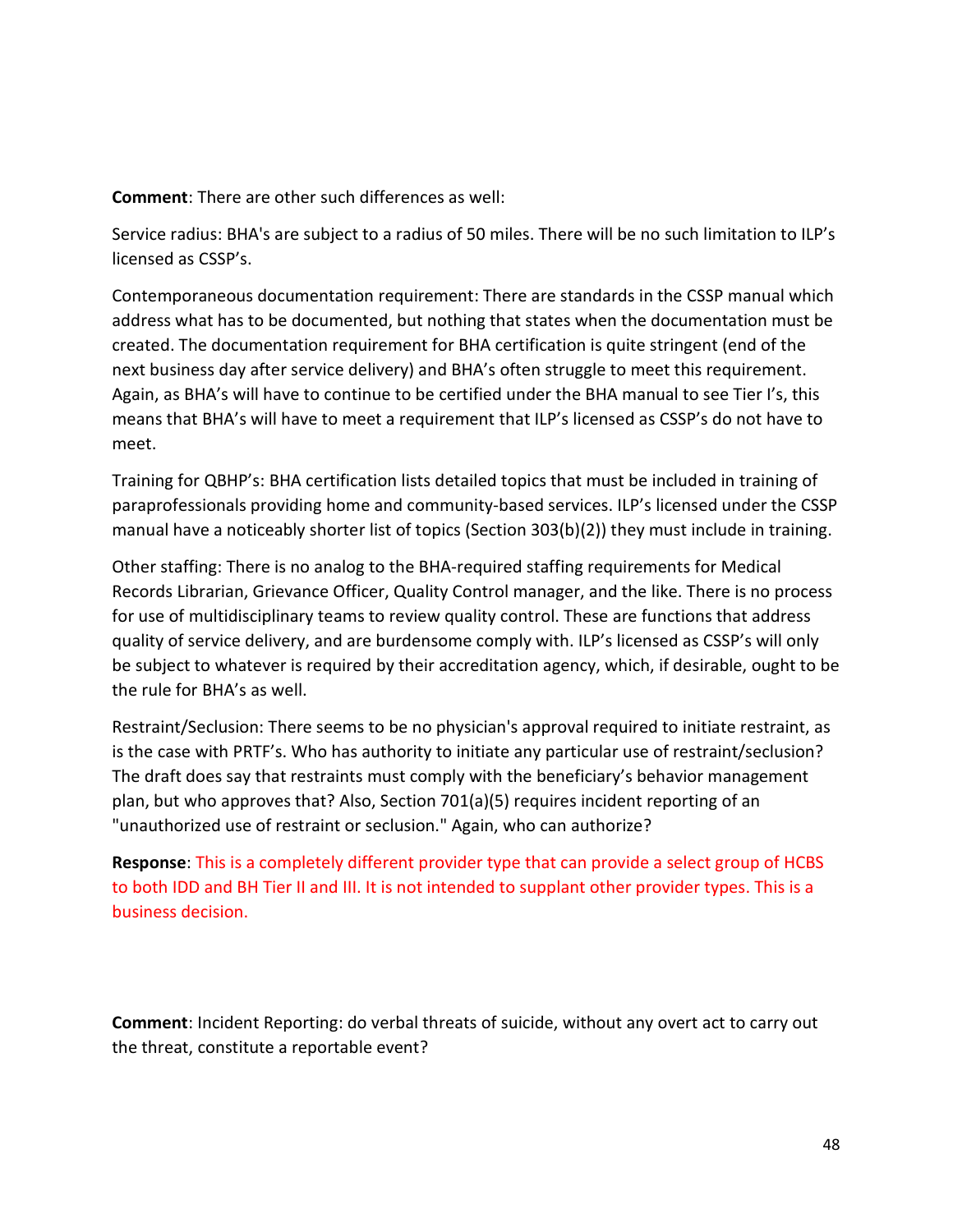Response: The incident reporting in the CSSP is pulled from the federal waivers and is consistent with the practices put in place with the launch of the PASSE program in March of 2019. We didn't change it.

Comment: Section 804: what are the circumstances that would justify a "moratorium" wherein DPSQA could prohibit a CSSP from accepting new beneficiaries? Is this an enforcement provision meant for dealing with noncompliance with rules, or are there any other reasons that DPSQA may do this?

Thank you for the opportunity to offer our views on this publication.

Sincerely,

Response: Section 801(b)(3) and (c) outline the circumstances when this could occur.

# Suzanne L. Tipton Chief Compliance and Legal Officer

Comment: Empower Healthcare Solutions comments and suggestions:

For the most part the Rules for the Division of Medical Services Licensure Manual for Community Support System Providers is comprehensive and thorough. There are a few recommendations that follow that would help clarify the information within the document.

The only outstanding issue is payment. There are not any details linking the information to billing Medicaid or the PASSEs. There should be at least a reference to codes or where that information can be obtained.

"Approved accrediting organization" means the Commission on Accreditation of Rehabilitation Facilities (CARF), the Joint Commission, the Council on Accreditation (COA), and the Council on Quality and Leadership (CQL).

Are these the only accreditation bodies that can be used?

Response: We are currently working through Medicaid manuals to remove codes and only publish on the fee schedule. This will allow us to keep our codes more current. We have been working with the PASSEs on any needed coding changes for this provider type. Yes, those are the approved agencies.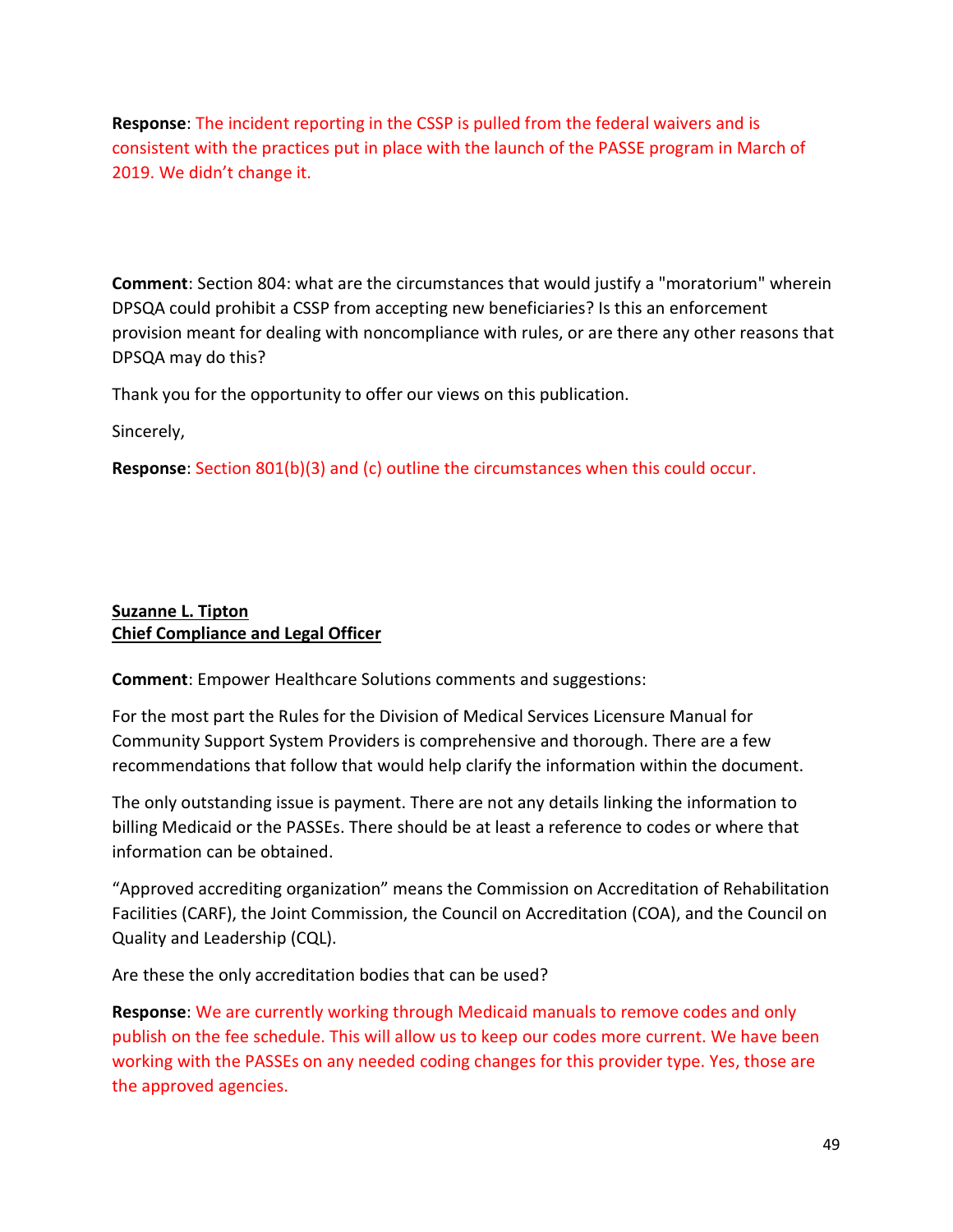Comment: If an accreditation is lost what is the process to cure the deficiency? Is there a time period that can be defined for re-accreditation?

Response: Loss of accreditation will subject the provider to remedies up to revocation of the license. If the license is revoked, the provider could apply again once accreditation was restored.

Comment: It appears that the initial application requires criminal background and Child and Adult Maltreatment Registry checks. How frequently will the CSSP be required to do these checks?

Response: Please comply with state law.

# Comment: 303 Employee Training

There isn't mention of HIPPA or confidentiality training. Is it assumed to be covered in one of the other requirements? Should there not be an attestation? HIPAA and the Privacy Act of 1974 are mentioned in 311 mentions as being in compliance but should also be reflected in the employee training section.

(d)(2) Beneficiary specific training…what evidence is required that demonstrates this is done.

Response: As a Medicaid provider you are responsible for maintaining HIPAA and Privacy Act of 1974 requirements. Documentation of the training provided and of attendance in any format.

#### Comment: Subchapter 4, 401. General Requirements

(b)(6)Have at least one (1) toilet and one (1) sink for every twelve (12) beneficiaries, with running hot and cold water, toilet tissue, liquid soap, and paper towels or air dryers;

This doesn't appear adequate for male and female use and should be at least two in separate areas.

Response: This is a minimum requirement and individual providers can set up bathrooms as they see fit.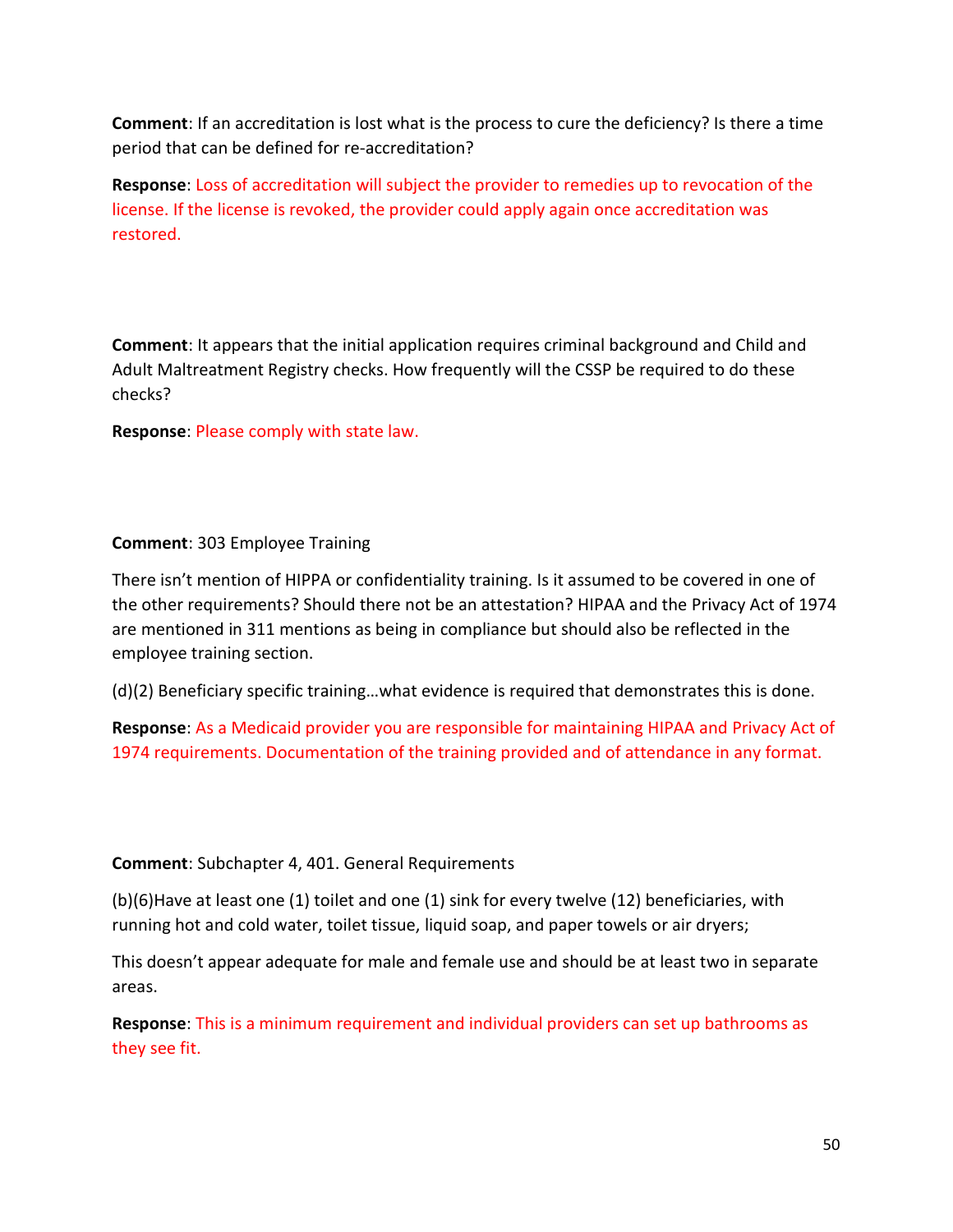Comment: (b)(8) There should be smoke detectors in each room not just each area.

Response: This is a minimum requirement and individual providers can install smoke detectors as they see fit.

Comment: (b)(9) First aid kits should be placed in areas for ease of access and easily identified.

Response: It is up to each provider to determine the placement to meet this standard.

Comment:402 (a)(6) Need to also differentiate male and female showers.

Response: A ratio of showers to beneficiaries is set and it is up to each provider to designate how these are assigned based on gender, age, or other criteria.

Comment: Subchapter 6. Programs and Services.

601. Individualized Treatment Plans

(b)(1) The beneficiary's treatment objectives needs to have more detail since the daily progress requires how the objectives are being met. This documentation is critical to support medical necessity on an ongoing bases.

(b)(3) Does "medical necessity" mean a doctor's order?

Response: The amount of detail outlined in treatment objectives is left to the treatment provider. Medical necessity may be established by a doctor's order, but it can also be established as a part of the plan of care and initial assessment results compiled by those treating and evaluating the beneficiary.

Comment: (b)(6) minimum employee to beneficiary ratios required for the beneficiary for safety? Activities? Or something else? To be documented in the ITP? This isn't clear.

Response: This is a flexible ratio allowing individualization of services based on each beneficiary's need.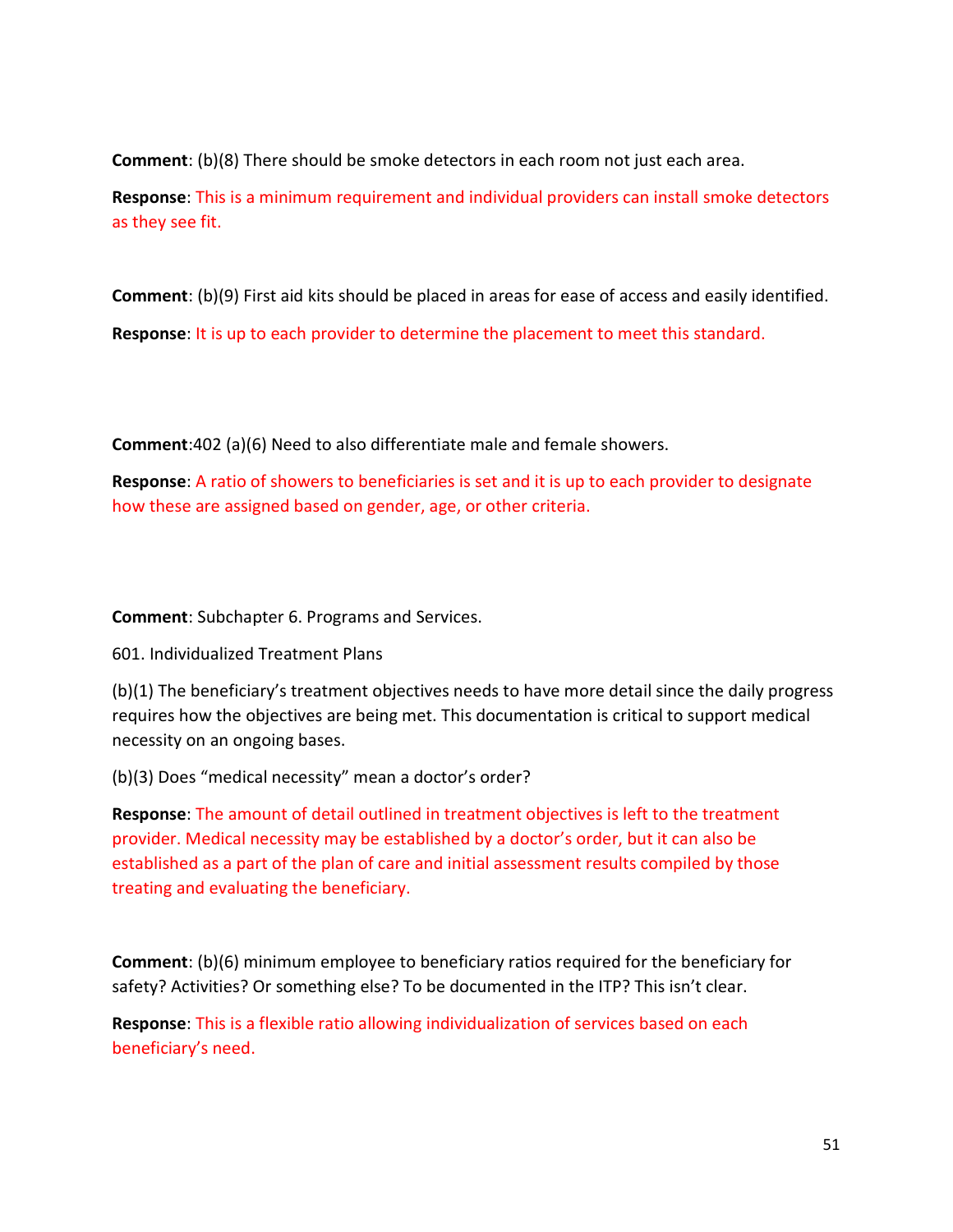Comment: 603. Arrivals, Departures, and Transportation.

(d)(1)(A) Need more details about maintenance of vehicles. Able to demonstrate maintenance was provided every X number of miles according to the vehicle manufacturer requirements. Particularly brakes.

Response: It is expected that each provider will follow guidelines for the particular vehicle they use for transporting beneficiaries to assure safe operations.

Comment: 608. Service Requirements.

This section should be addressed as activities to meet objectives and have documentation requirements linked to the objectives.

Response: Each individual provider is allowed and encouraged to develop objectives and document activities in as much detail as they feel is appropriate.

Comment: (b) For community reintegration, a CSSP must:

Provide educational services to all beneficiaries either at the CSSP location or at a local school if that is appropriate and compliant with Arkansas Department of Education requirements;

Provide at least twenty (20) hours of home- and community-based services for each beneficiary per week, with at least five (5) hours provided by community support staff on an individual basis and not in a group setting;

Provide at least one (1) medical service encounter for each beneficiary per month;

Provide at least three (3) professional service encounters for each beneficiary per week, including at least one (1) professional service encounters on an individual basis and not in a group setting; and

Provide enrichment activities for each beneficiary based on each beneficiary's treatment objectives and needs.

This section should be addressed as activities to meet objectives and have documentation requirements linked to the objectives.